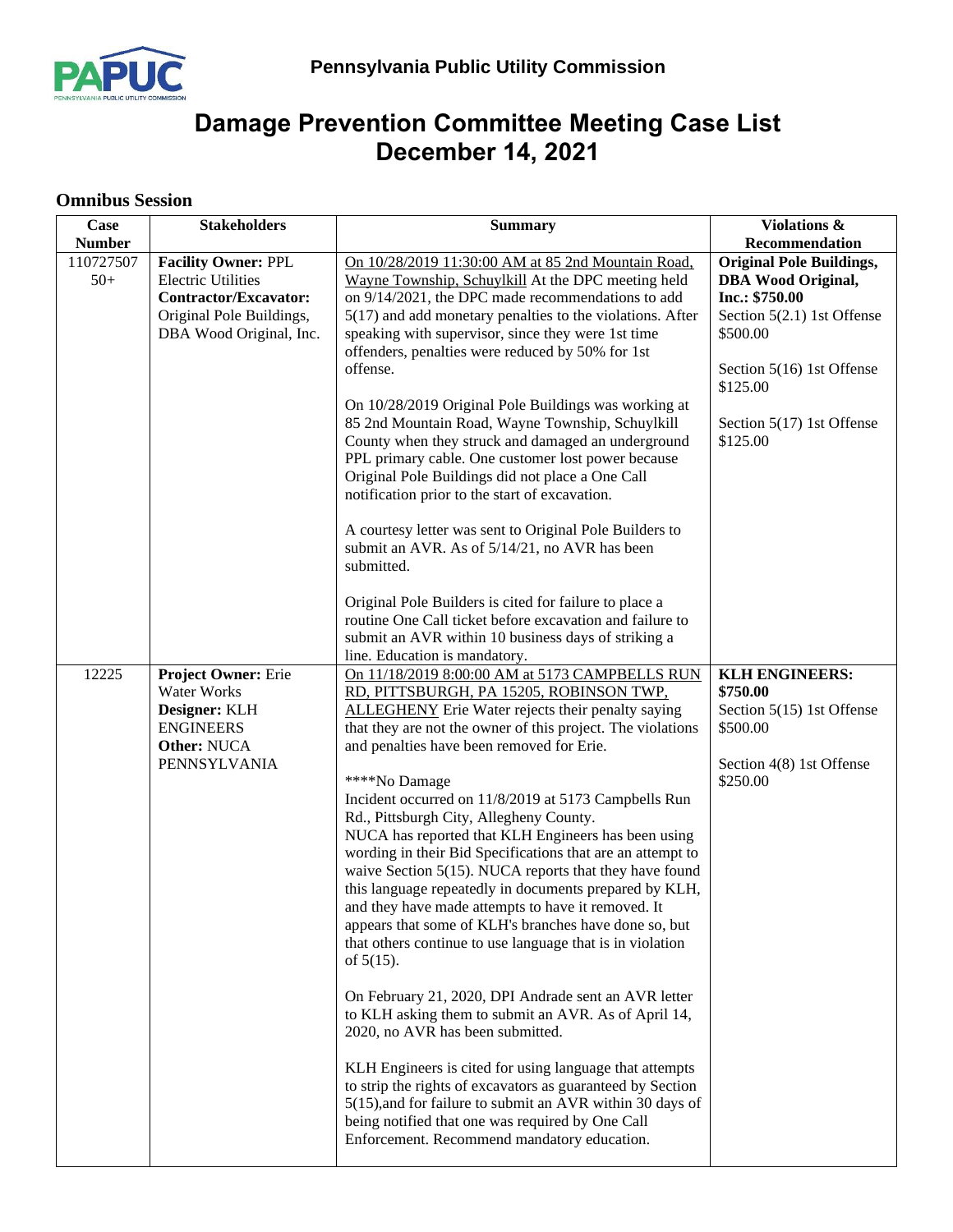| Case          | <b>Stakeholders</b>                                 | <b>Summary</b>                                                                                                         | Violations &                                          |
|---------------|-----------------------------------------------------|------------------------------------------------------------------------------------------------------------------------|-------------------------------------------------------|
| <b>Number</b> |                                                     |                                                                                                                        | Recommendation                                        |
|               |                                                     | Erie Water Works has been cited for attempting to waive                                                                |                                                       |
|               |                                                     | the rights guaranteed to the excavator due to the<br>language contained in this contract.                              |                                                       |
|               |                                                     |                                                                                                                        |                                                       |
|               |                                                     | The language found in Exhibit A (referring to Item J)                                                                  |                                                       |
|               |                                                     | specifically states: "This item shall be in lieu of the force                                                          |                                                       |
|               |                                                     | amount payment provisions specified in the                                                                             |                                                       |
|               |                                                     | Pennsylvania One Call Act, Section 5, item 14, and shall                                                               |                                                       |
|               |                                                     | be considered as payment in full for this item".                                                                       |                                                       |
|               |                                                     | Act 50, Section $5(15)$ specifically states that "Provisions"                                                          |                                                       |
|               |                                                     | in any contract, public or private, which attempt to limit                                                             |                                                       |
|               |                                                     | the rights of excavators under this section shall not be                                                               |                                                       |
|               |                                                     | valid for any reason, and any attempted waiver of this                                                                 |                                                       |
|               |                                                     | action shall be void and unenforceable as against public                                                               |                                                       |
|               |                                                     | policy and any such attempted waiver shall be reported                                                                 |                                                       |
|               |                                                     | to the Commission."                                                                                                    |                                                       |
| 14943         | <b>Facility Owner: UGI</b><br>Contractor/Excavator: | On 5/11/2020 12:00:00 AM at 21 CAREY LN,<br>JENKINS TWP, LUZERNE Incident occurred on                                  | <b>SITE PRO SURVEYING</b><br>AND CONSTRUCTION:        |
|               | SITE PRO SURVEYING                                  | 5/11/2020 at 21 Carey LN, Jenkins Township, Luzerne                                                                    | \$1,250.00                                            |
|               | AND CONSTRUCTION                                    | County. A 6" UGI HDPE gas main was hit and damaged                                                                     | Section 5(4) 1st Offense                              |
|               | <b>Project Owner:</b>                               | while excavator Site Pro Surveying and Construction                                                                    | \$1,250.00                                            |
|               | <b>JENKINS TWP/</b>                                 | was repairing a sewer tank leak for the Jenkins                                                                        |                                                       |
|               | <b>JENKINS TWP</b>                                  | Township Sewer Authority.                                                                                              | <b>JENKINS TWP/</b>                                   |
|               | <b>SANITARY</b>                                     |                                                                                                                        | <b>JENKINS TWP</b>                                    |
|               |                                                     | UGI states in their Alleged Violation Report (AVR) that<br>all the direct marks, offset marks, flagging, and pipeline  | <b>SANITARY: \$0.00</b><br>Section 6.1(7) 1st Offense |
|               |                                                     | markers were all accurately marked and were within the                                                                 | \$0.00                                                |
|               |                                                     | tolerance zone. AVR also states that according to the                                                                  |                                                       |
|               |                                                     | excavator that they spoke with, they had spotted the                                                                   | Section $2(5)(vii)$ 1st                               |
|               |                                                     | main, however did not uncover the entire facility                                                                      | Offense \$0.00                                        |
|               |                                                     | throughout the dig area. The damage affected 184                                                                       |                                                       |
|               |                                                     | customers and cost approximately \$30,000.00. Statement                                                                |                                                       |
|               |                                                     | and calculations are provided by UGI. Pictures are                                                                     |                                                       |
|               |                                                     | provided. Pictures from UGI show the markings and                                                                      |                                                       |
|               |                                                     | damage with a hit kit, in the excavation area. Although a<br>perpendicular marking is not seen, the hit kit shows a 6" |                                                       |
|               |                                                     | difference from the marking and the strike. The UGI                                                                    |                                                       |
|               |                                                     | markings were within the tolerance zone. See Pic                                                                       |                                                       |
|               |                                                     | 114518.jpg.                                                                                                            |                                                       |
|               |                                                     |                                                                                                                        |                                                       |
|               |                                                     | Site Pro Surveying and Construction states on their AVR<br>that they were contacted by Jenkins Township Authority      |                                                       |
|               |                                                     | to repair a force main sewer on May 9, 2020. An                                                                        |                                                       |
|               |                                                     | emergency ticket was submitted for repair to a leaking                                                                 |                                                       |
|               |                                                     | sewer pipe. The gas main was located using shovels. A                                                                  |                                                       |
|               |                                                     | trench was excavated parallel and 21" from the                                                                         |                                                       |
|               |                                                     | markings. The laborers continued to use shovels and the                                                                |                                                       |
|               |                                                     | excavator assisted by removing excess material from the                                                                |                                                       |
|               |                                                     | trench area. The gas main was exposed. As the excavator                                                                |                                                       |
|               |                                                     | continued to remove excess material from the trench, the<br>gas line was ruptured. After the utility owner pinched the |                                                       |
|               |                                                     | pipe in an alternate location to stop the leak, they were                                                              |                                                       |
|               |                                                     | able to assess the situation. They determined that the                                                                 |                                                       |
|               |                                                     | bucket struck a retired bypass line that was 6 inches                                                                  |                                                       |
|               |                                                     | above the main and perpendicular to the gas line and this                                                              |                                                       |
|               |                                                     | bypass line was not marked. Pics are provided.                                                                         |                                                       |
|               |                                                     |                                                                                                                        |                                                       |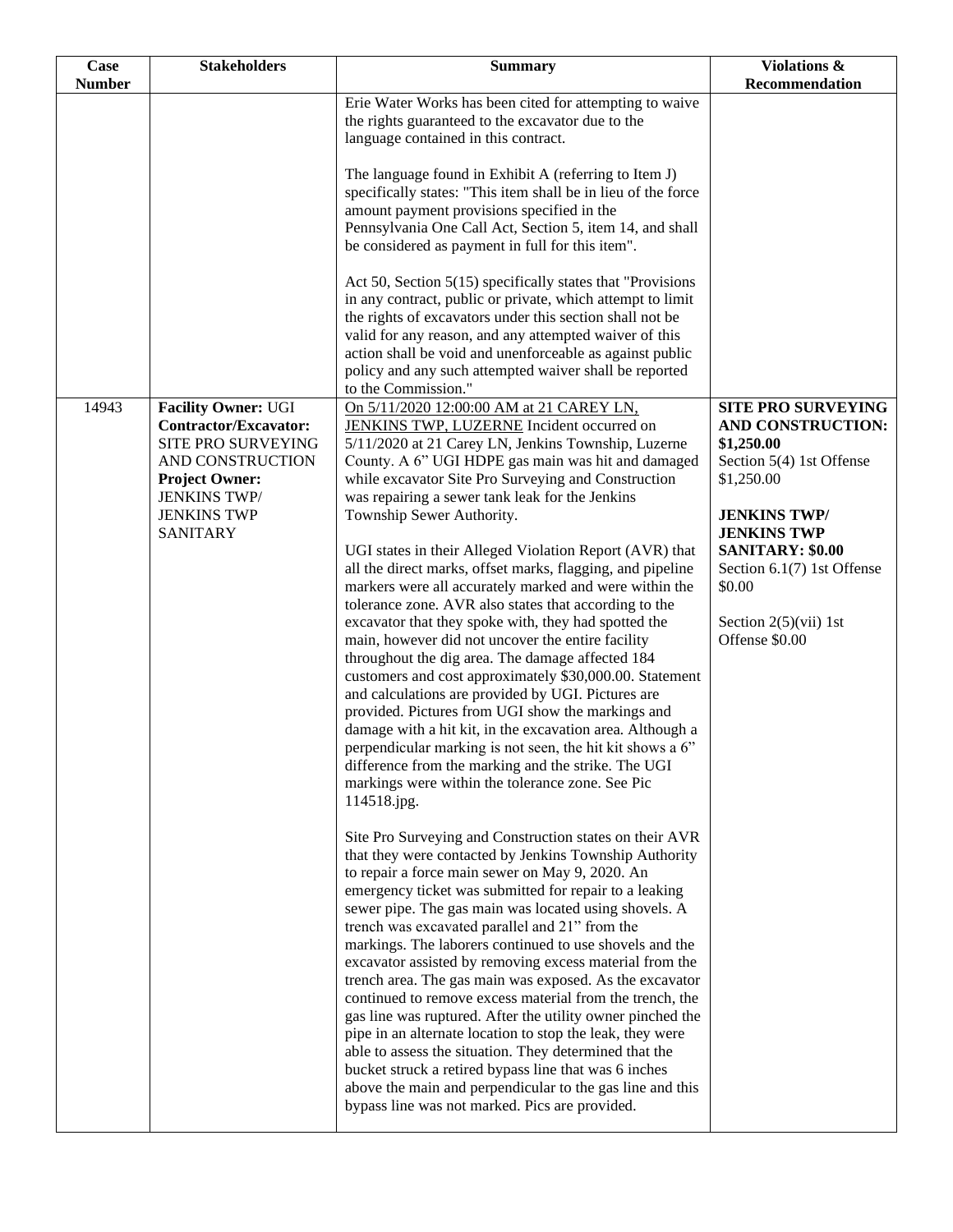| Case          | <b>Stakeholders</b>                                        | <b>Summary</b>                                                                                                     | Violations &                           |
|---------------|------------------------------------------------------------|--------------------------------------------------------------------------------------------------------------------|----------------------------------------|
| <b>Number</b> |                                                            |                                                                                                                    | Recommendation                         |
|               |                                                            | Jenkins Township Water Authority (JTWA) AVR<br>request was emailed on 5/14/21. JTWA submitted a                    |                                        |
|               |                                                            | letter and pics through Glace Associates.                                                                          |                                        |
|               |                                                            |                                                                                                                    |                                        |
|               |                                                            | Glace Associates Inc. submitted an AVR stating that                                                                |                                        |
|               |                                                            | they are representing Jenkins Township Water Authority                                                             |                                        |
|               |                                                            | (JTWA). They also provided new contact information                                                                 |                                        |
|               |                                                            | for JTWA. A letter from JTWA and pics were provided.                                                               |                                        |
|               |                                                            | JTWA Letter states that because of a sewer leak at 21                                                              |                                        |
|               |                                                            | Carey Lane in Jenkins Township, Site Pro Surveying and<br>Construction was hired to locate and repair a leak. Site |                                        |
|               |                                                            | Pro submitted an emergency ticket, because sewage was                                                              |                                        |
|               |                                                            | coming up from the leak site, presenting a health and                                                              |                                        |
|               |                                                            | safety issue. They state that UGI lines were marked                                                                |                                        |
|               |                                                            | parallel to Carey Lane and the low-pressure sewer main.                                                            |                                        |
|               |                                                            | They state that Site Pro struck an abandoned UGI bypass                                                            |                                        |
|               |                                                            | gas main, which was perpendicular to the 6" gas main                                                               |                                        |
|               |                                                            | parallel to Carey Lane. They state the tee was not<br>marked.                                                      |                                        |
|               |                                                            | JTWA also states that the actual leak was unknown prior                                                            |                                        |
|               |                                                            | to the initial excavation. Pro Survey Construction dug a                                                           |                                        |
|               |                                                            | trench several feet away and parallel to the gas                                                                   |                                        |
|               |                                                            | markings. They state the repair was made closer to the                                                             |                                        |
|               |                                                            | 6" valve on the branch of the tee, where the pipe was hit.                                                         |                                        |
|               |                                                            | JTWA inspector notified 811 to report the incident. After                                                          |                                        |
|               |                                                            | the repair was made, Site Pro repaired the 2" LPSS and<br>backfilled the excavation area.                          |                                        |
|               |                                                            | JTWA also states that the 6" bypass gas main was                                                                   |                                        |
|               |                                                            | installed just above the 2" LPSS pipe. They think it is a                                                          |                                        |
|               |                                                            | possibility that the LPSS line was latently damaged                                                                |                                        |
|               |                                                            | during the installation of the original gas main.                                                                  |                                        |
|               |                                                            | On 5/9/2020 an emergency ticket was placed by Site Pro                                                             |                                        |
|               |                                                            | Surveying and Construction to repair a sewer tank leak                                                             |                                        |
|               |                                                            | for Jenkins Township Sewer Authority.                                                                              |                                        |
|               |                                                            | Site Pro Surveying and Construction is in violation of                                                             |                                        |
|               |                                                            | Section:                                                                                                           |                                        |
|               |                                                            | $5(4)$ and penalty is applied. Fine factor damage =1,                                                              |                                        |
|               |                                                            | affected over 50 customers = a fine factor of $.5$ .                                                               |                                        |
|               |                                                            | Site Pro Surveying and Construction did not exercise                                                               |                                        |
|               |                                                            | due care and employ prudent techniques in this area.<br>Education is mandatory.                                    |                                        |
|               |                                                            |                                                                                                                    |                                        |
|               |                                                            | Jenkins Township Water Authority is in violation of                                                                |                                        |
|               |                                                            | Sections:                                                                                                          |                                        |
|               |                                                            | $6.1(7)$ and \$250. penalty is reduced to a warning.                                                               |                                        |
|               |                                                            | Education is mandatory.<br>$2(5)(v)$ and \$250. Penalty is reduced to a warning. New                               |                                        |
|               |                                                            | Damage Emergency Ticket #20201291690 was due on                                                                    |                                        |
|               |                                                            | 5/08/2020. Jenkins Township responded late, on                                                                     |                                        |
|               |                                                            | 5/11/2020. This is a first-time offender, and this was                                                             |                                        |
|               |                                                            | their emergency.                                                                                                   |                                        |
| 14839         | <b>Facility Owner:</b>                                     | On 5/14/2020 9:00:00 AM at 213 E HIGH ST,                                                                          | <b>Brian Montieth</b>                  |
|               | Infrasource                                                | PHOENIXVILLE BORO, CHESTER Incident occurred                                                                       | <b>Enterprises INC (BME):</b>          |
|               | Contractor/Excavator:<br><b>Brian Montieth Enterprises</b> | on 5/14/2020 at 213 E. High Street in Phoenixville<br>Borough, Chester County. Brian Montieth Enterprises          | \$500.00<br>Section 5(2.1) 1st Offense |
|               | INC (BME)                                                  | Inc (BME INC) was digging with a backhoe/track hoe                                                                 | \$0.00                                 |
|               | <b>Project Owner: Property</b>                             | installing drainpipes, when underground electric                                                                   |                                        |
|               | Owner                                                      |                                                                                                                    | Section 5(4) 1st Offense               |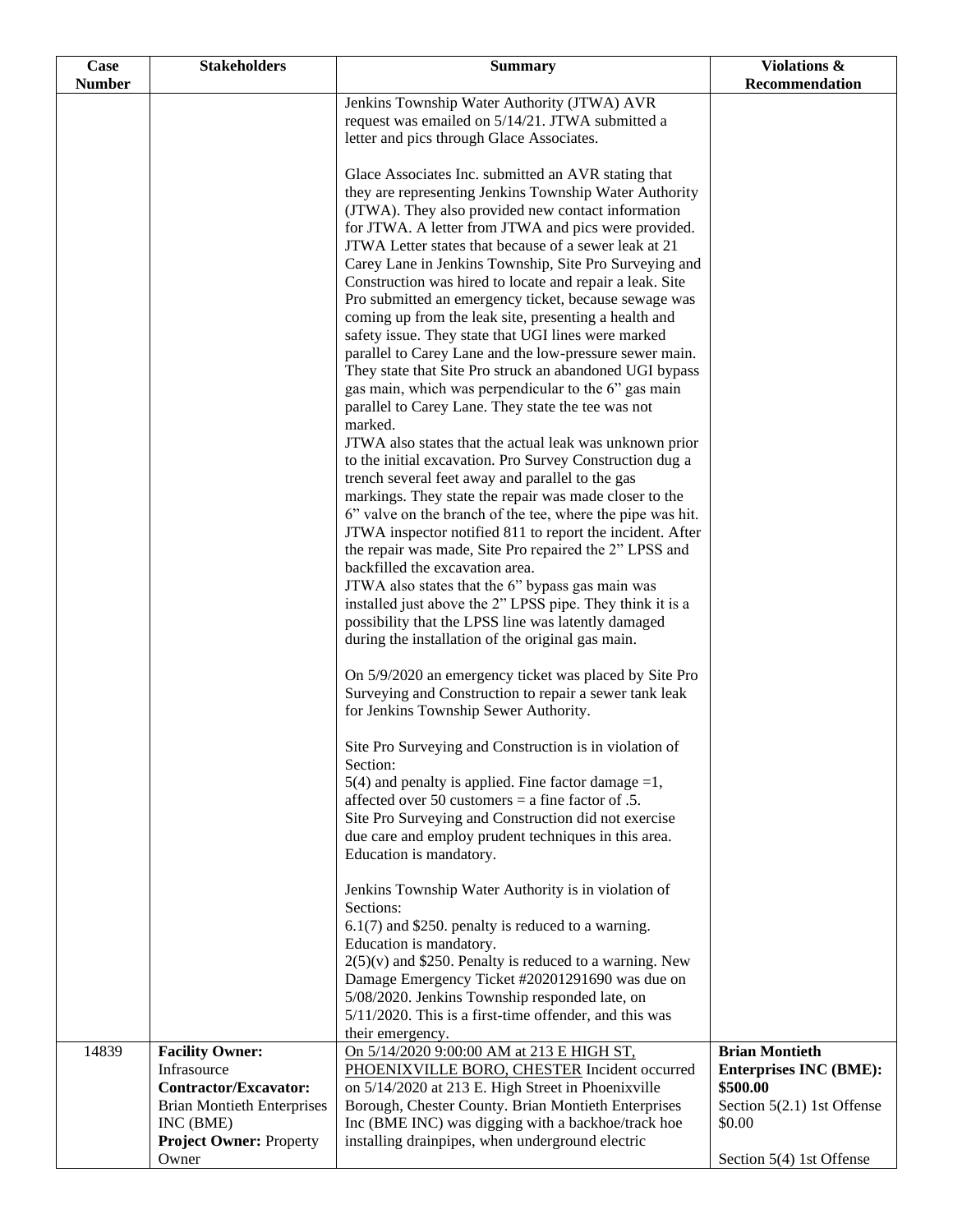| Case          | <b>Stakeholders</b>                                                                                                                       | <b>Summary</b>                                                                                                                                                                                                                                                                                                                                                                  | Violations &                                                                                                                |
|---------------|-------------------------------------------------------------------------------------------------------------------------------------------|---------------------------------------------------------------------------------------------------------------------------------------------------------------------------------------------------------------------------------------------------------------------------------------------------------------------------------------------------------------------------------|-----------------------------------------------------------------------------------------------------------------------------|
| <b>Number</b> |                                                                                                                                           |                                                                                                                                                                                                                                                                                                                                                                                 | Recommendation                                                                                                              |
|               | <b>Other: PECO ENERGY</b><br><b>Other:</b> Verizon                                                                                        | secondary mains were struck. There was no One Call<br>ticket submitted for this work.                                                                                                                                                                                                                                                                                           | \$500.00                                                                                                                    |
|               |                                                                                                                                           |                                                                                                                                                                                                                                                                                                                                                                                 | <b>Property Owner: \$0.00</b>                                                                                               |
|               |                                                                                                                                           | PECO stated in their Alleged Violation Report (AVR)<br>that an electric secondary main that was feeding<br>apartments 213-219 High Street, was hit and damaged<br>while (BME) was installing drainpipes in the rear of the<br>property, using a backhoe/trackhoe. No pics were<br>provided                                                                                      | Section 6.1(7) \$0.00                                                                                                       |
|               |                                                                                                                                           | BME states in their AVR that they were resurfacing the<br>townhouse parking lot and the machine pulled an old<br>drainage line that was previously paved over. The pipe<br>was pulled out of the ground, pulling with it<br>underground electric service wires. PECO was notified.<br>No pics were provided.                                                                    |                                                                                                                             |
|               |                                                                                                                                           | Property Owner of 213 E. Highstreet was mailed an<br>AVR request letter on 6/2/2021. No AVR was received.<br>No contact was made.                                                                                                                                                                                                                                               |                                                                                                                             |
|               |                                                                                                                                           | Infrasource submitted tickets, but only fixed the line that<br>was already exposed. AVR was requested but is not<br>needed.                                                                                                                                                                                                                                                     |                                                                                                                             |
|               |                                                                                                                                           | One Call comments that BME Inc has placed One Call<br>notifications in the past.                                                                                                                                                                                                                                                                                                |                                                                                                                             |
|               |                                                                                                                                           | Brian Montieth Enterprises Inc. is in violation of<br>Sections:                                                                                                                                                                                                                                                                                                                 |                                                                                                                             |
|               |                                                                                                                                           | $5(2.1)$ excavator did not request a One call ticket. This is<br>a first-time violation and \$1000. Is reduced to a warning.<br>Education is mandatory.<br>5(4) excavator failed to exercise due care and employ<br>prudent techniques when he was resurfacing the parking                                                                                                      |                                                                                                                             |
|               |                                                                                                                                           | lot.                                                                                                                                                                                                                                                                                                                                                                            |                                                                                                                             |
|               |                                                                                                                                           | Project owner and Property Owner of 213 E. High Street<br>is in violation of Section:<br>$6.1(7)$ No AVR was received. \$250. This is a first-time<br>violation and penalty is reduced to a warning. Education                                                                                                                                                                  |                                                                                                                             |
|               |                                                                                                                                           | is mandatory.                                                                                                                                                                                                                                                                                                                                                                   |                                                                                                                             |
| 14891         | <b>Facility Owner: PPL</b><br>Contractor/Excavator:<br><b>RED HILL PLUMBING</b><br>AND HEATING LLC<br><b>Project Owner: Home</b><br>Owner | On 5/15/2020 9:00:00 AM at 914 Reservoir Rd,<br>HONEY BROOK BORO, CHESTER Incident occurred<br>on 5/15/2020 at a private residence at 914 Reservoir<br>Road, in Honey Brook Township, Chester County. Red<br>Hill Plumbing and Heating LLC was repairing a water<br>leak, using a backhoe, when a PPL electric line was<br>struck and damaged. This affected 1 customer for 1-6 | <b>RED HILL PLUMBING</b><br><b>AND HEATING LLC:</b><br>\$0.00<br>Section 5(2.1) 1st Offense<br>\$0.00<br>Home Owner: \$0.00 |
|               |                                                                                                                                           | hours. There was no One Call ticket submitted.<br>PPL Electric stated in their Alleged Violation Report                                                                                                                                                                                                                                                                         | Section 5(16) 1st Offense<br>\$0.00                                                                                         |
|               |                                                                                                                                           | (AVR) that Red Hill Plumbing and Heating LLC was                                                                                                                                                                                                                                                                                                                                |                                                                                                                             |
|               |                                                                                                                                           | excavating to repair a water leak for the homeowner                                                                                                                                                                                                                                                                                                                             |                                                                                                                             |
|               |                                                                                                                                           | without a valid One Call ticket and damaged the                                                                                                                                                                                                                                                                                                                                 |                                                                                                                             |
|               |                                                                                                                                           | underground electric Service to 914 Reservoir Rd. No<br>Pics were submitted.                                                                                                                                                                                                                                                                                                    |                                                                                                                             |
|               |                                                                                                                                           | Red Hill Plumbing and Heating LLC stated in their AVR<br>that they failed to submit a One Call ticket in advance of                                                                                                                                                                                                                                                             |                                                                                                                             |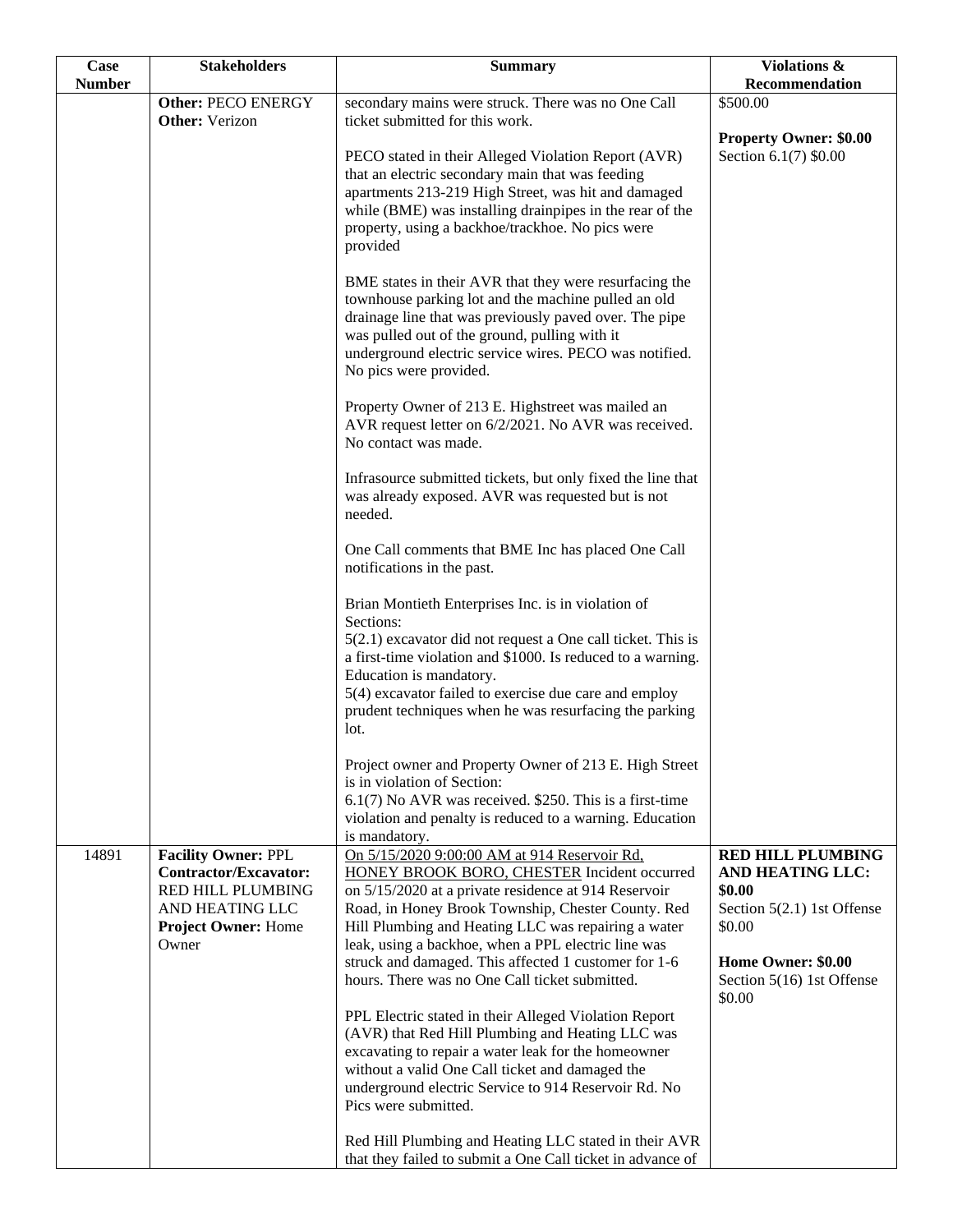| Case<br><b>Number</b> | <b>Stakeholders</b>                                                           | <b>Summary</b>                                                                                                                                                                                                                                                                                                                                                                                                                                                                                                                                                                                                                                                                                                                                                                                                                                                                                                                  | Violations &<br>Recommendation                                            |
|-----------------------|-------------------------------------------------------------------------------|---------------------------------------------------------------------------------------------------------------------------------------------------------------------------------------------------------------------------------------------------------------------------------------------------------------------------------------------------------------------------------------------------------------------------------------------------------------------------------------------------------------------------------------------------------------------------------------------------------------------------------------------------------------------------------------------------------------------------------------------------------------------------------------------------------------------------------------------------------------------------------------------------------------------------------|---------------------------------------------------------------------------|
|                       |                                                                               | beginning excavation or demolition work. No pics were<br>submitted                                                                                                                                                                                                                                                                                                                                                                                                                                                                                                                                                                                                                                                                                                                                                                                                                                                              |                                                                           |
|                       |                                                                               | AVR was mailed to homeowner on 5/14/2021. No AVR<br>was received.                                                                                                                                                                                                                                                                                                                                                                                                                                                                                                                                                                                                                                                                                                                                                                                                                                                               |                                                                           |
|                       |                                                                               | One Call notes that Red Hill Plumbing and Heating has<br>placed One Call notifications in the past.                                                                                                                                                                                                                                                                                                                                                                                                                                                                                                                                                                                                                                                                                                                                                                                                                             |                                                                           |
|                       |                                                                               | Red Hill Plumbing and Heating LLC is in violation of<br>Section:<br>5(2.1). Excavator failed to submit a One Call ticket prior                                                                                                                                                                                                                                                                                                                                                                                                                                                                                                                                                                                                                                                                                                                                                                                                  |                                                                           |
|                       |                                                                               | to excavation. This is a first-time offense and \$1000.<br>Penalty is reduced to a warning. Training is mandatory.                                                                                                                                                                                                                                                                                                                                                                                                                                                                                                                                                                                                                                                                                                                                                                                                              |                                                                           |
|                       |                                                                               | Homeowner is in violation of Section:<br>5(16) Homeowner failed to submit an AVR within 10<br>business days of his contractor striking a line. This is a<br>first-time offense, which is a warning.                                                                                                                                                                                                                                                                                                                                                                                                                                                                                                                                                                                                                                                                                                                             |                                                                           |
| 15067                 | <b>Facility Owner: Comcast</b><br>Contractor/Excavator:<br>PRECISION PIPELINE | On 5/27/2020 9:34:00 AM at 535 E ROSEVILLE RD,<br>MANHEIM TWP, LANCASTER ~Incident occurred on<br>5/27/2020 at 535 East Roseville Rd., near Burlington                                                                                                                                                                                                                                                                                                                                                                                                                                                                                                                                                                                                                                                                                                                                                                          | <b>Comcast: \$500.00</b><br>Section $2(1)(ii)(A)$ 1st<br>Offense \$250.00 |
|                       | Project Owner: UGI<br><b>UTILITIES</b>                                        | Drive and Hedgerow Lane, Manheim Township,<br>Lancaster County.                                                                                                                                                                                                                                                                                                                                                                                                                                                                                                                                                                                                                                                                                                                                                                                                                                                                 | Section 2(11) 1st Offense<br>\$250.00                                     |
|                       |                                                                               | One Call Damage Emergency Ticket #20201481203 was<br>placed on 5/27/2020 and states, "Homeowner states line                                                                                                                                                                                                                                                                                                                                                                                                                                                                                                                                                                                                                                                                                                                                                                                                                     |                                                                           |
|                       |                                                                               | is Comcast Xfinity line that was damaged. Line was<br>unmarked and was damaged while using mini<br>excavator." Comcast is not listed on the One Call<br>Routine or Damage Ticket.                                                                                                                                                                                                                                                                                                                                                                                                                                                                                                                                                                                                                                                                                                                                               |                                                                           |
|                       |                                                                               | Precision Pipeline stated in their AVR, "Excavator<br>operator was operating mini excavator and foreman was<br>spotting him. While digging a mole hole, an unmarked<br>comcast communications line was damaged by the<br>bucket. Foreman called into one call to report line hit,<br>one call notified foreman that comcast was never<br>notified through the one call system so they did not go<br>out to mark lines. The closest communications lines that<br>were marked were 14 feet away." A violation of Section<br>$2(1)(ii)(A)$ - failed to provide the One Call System with<br>the names of the counties and municipalities, down to<br>and including wards in Philadelphia, Pittsburgh,<br>Allentown and Erie, in which its lines are located and<br>other related information as may be required by the One<br>Call System regarding the location of a member's<br>facilities is recommended against Comcast for not |                                                                           |
|                       |                                                                               | having this line mapped within the portal.<br>A courtesy letter was sent to Comcast requesting an<br>AVR on 2/8/2021 and an AVR was not submitted. A<br>violation of Section 2(11)- facility owner failed to<br>comply with all requests for information by the<br>Commission relating to the commission's enforcement<br>authority under this act within thirty days of the receipt<br>of the request.<br>VIOLATIONS AGAINST COMCAST:                                                                                                                                                                                                                                                                                                                                                                                                                                                                                          |                                                                           |
|                       |                                                                               |                                                                                                                                                                                                                                                                                                                                                                                                                                                                                                                                                                                                                                                                                                                                                                                                                                                                                                                                 |                                                                           |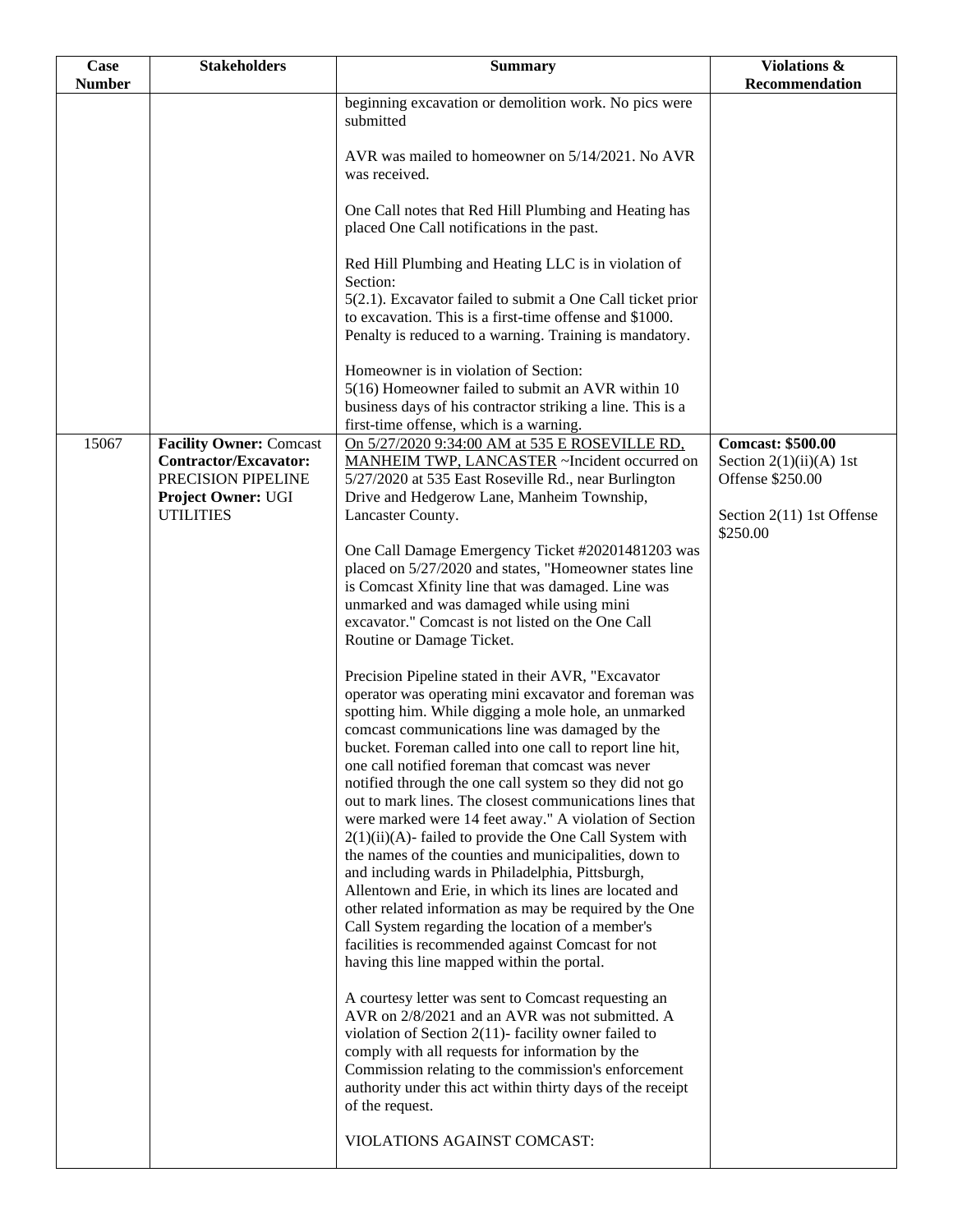| Case          | <b>Stakeholders</b>                                                                                             | <b>Summary</b>                                                                                                                                                                                                                                                                                                                                                                                                                                                                                                                                                                                                                                                                                                                                                                                                                                                                                                                                                                                                                                                                                                                                                                                                                                                                                                                                                                                                                                                   | Violations &                                                                                                         |
|---------------|-----------------------------------------------------------------------------------------------------------------|------------------------------------------------------------------------------------------------------------------------------------------------------------------------------------------------------------------------------------------------------------------------------------------------------------------------------------------------------------------------------------------------------------------------------------------------------------------------------------------------------------------------------------------------------------------------------------------------------------------------------------------------------------------------------------------------------------------------------------------------------------------------------------------------------------------------------------------------------------------------------------------------------------------------------------------------------------------------------------------------------------------------------------------------------------------------------------------------------------------------------------------------------------------------------------------------------------------------------------------------------------------------------------------------------------------------------------------------------------------------------------------------------------------------------------------------------------------|----------------------------------------------------------------------------------------------------------------------|
| <b>Number</b> |                                                                                                                 |                                                                                                                                                                                                                                                                                                                                                                                                                                                                                                                                                                                                                                                                                                                                                                                                                                                                                                                                                                                                                                                                                                                                                                                                                                                                                                                                                                                                                                                                  | Recommendation                                                                                                       |
| 15471         | <b>Facility Owner: PECO</b>                                                                                     | $\sim$ Section 2(1)(ii)(A)-failed to provide the One Call<br>System with the names of the counties and<br>municipalities, down to and including wards in<br>Philadelphia, Pittsburgh, Allentown and Erie, in which<br>its lines are located and other related information as may<br>be required by the One Call System regarding the<br>location of a member's facilities is recommended against<br>Comcast for not having this line mapped within the<br>portal.<br>$\sim$ Section 2(11)-facility owner failed to comply with all<br>requests for information by the Commission relating to<br>the commission's enforcement authority under this act<br>within thirty days of the receipt of the request.<br>On 5/28/2020 8:00:00 AM at 505 RAMBLEWOOD DR,                                                                                                                                                                                                                                                                                                                                                                                                                                                                                                                                                                                                                                                                                                      | <b>Radnor Township:</b>                                                                                              |
|               | <b>Contractor/Excavator:</b><br><b>Haverford Gardens</b><br>Other: Infrasource<br><b>Other: Radnor Township</b> | RADNOR TWP, DELAWARE Incident occurred on<br>5/28/2020 at 505 Ramblewood Drive, near Northwinds<br>Drive, Radnor Township, Delaware County.<br>*HAND TOOLS USED*<br>PECO submitted an AVR stating, "Haverford Gardens<br>*******, was hand digging with a shovel on May 28,<br>2020 to remove and backfill a tree root nicked one<br>polarity of a unmarked shallow secondary which was 6<br>to 7 inches deep. The roots of the tree were entangled in<br>the secondary. There was no interruption at the time of<br>the damage. PECO responded May 29, 2020 and<br>requested COC InfraSource to repair the polarity. The<br>service was interrupted to complete repairs. The<br>repair/interruption time was 2 hours. There is no record<br>of a PA1 Call for Haverford Gardens." A One Call was<br>not placed as handtools were used and an AVR was not<br>requested as Act 50 was not violated.<br>An Emergency One Call ticket, #20201501693, was<br>placed by Infrasource who was repairing the damaged<br>electric line for PECO. A violation of $2(5)(\n \text{vii})$ - Failed to<br>respond to an emergency notification as soon as<br>practicable following notification is recommended<br>against Radnor Township as the ticket was not<br>responded to until 4 days after it had been placed.<br>Violations:<br>Radnor Township-<br>$\sim$ 2(5)(vii)- Failed to respond to an emergency<br>notification as soon as practicable following notification | \$1,000.00<br>Section $2(5)(vii)$ 1st<br>Offense \$1,000.00                                                          |
| 17037         | <b>Contractor/Excavator:</b><br>Love's Tree Service<br><b>Project Owner:</b><br>Homeowner                       | On 5/29/2020 1:00:00 PM at 10 South River Street,<br><b>EAST DONEGAL TWP, LANCASTER The incident</b><br>occurred on Friday, May 29, 2020, at 10 South River<br>Street, in East Donegal Township, Lancaster County.<br>The Homeowner, Ms. McComesy hired Love's Tree<br>Service $&$ Systems for a stump grinding job; she has<br>used their services previously for tree work and stump<br>removal. During the stump removal the Homeowners<br>electric line to her garage was cut, and the Homeowner<br>notified the Tree Service of the damaged line. Service<br>was interrupted for about 48 hours, and the Homeowner                                                                                                                                                                                                                                                                                                                                                                                                                                                                                                                                                                                                                                                                                                                                                                                                                                          | <b>Love's Tree Service:</b><br>\$0.00<br>Section 5(2.1) 1st Offense<br>\$0.00<br>Section 5(16) 1st Offense<br>\$0.00 |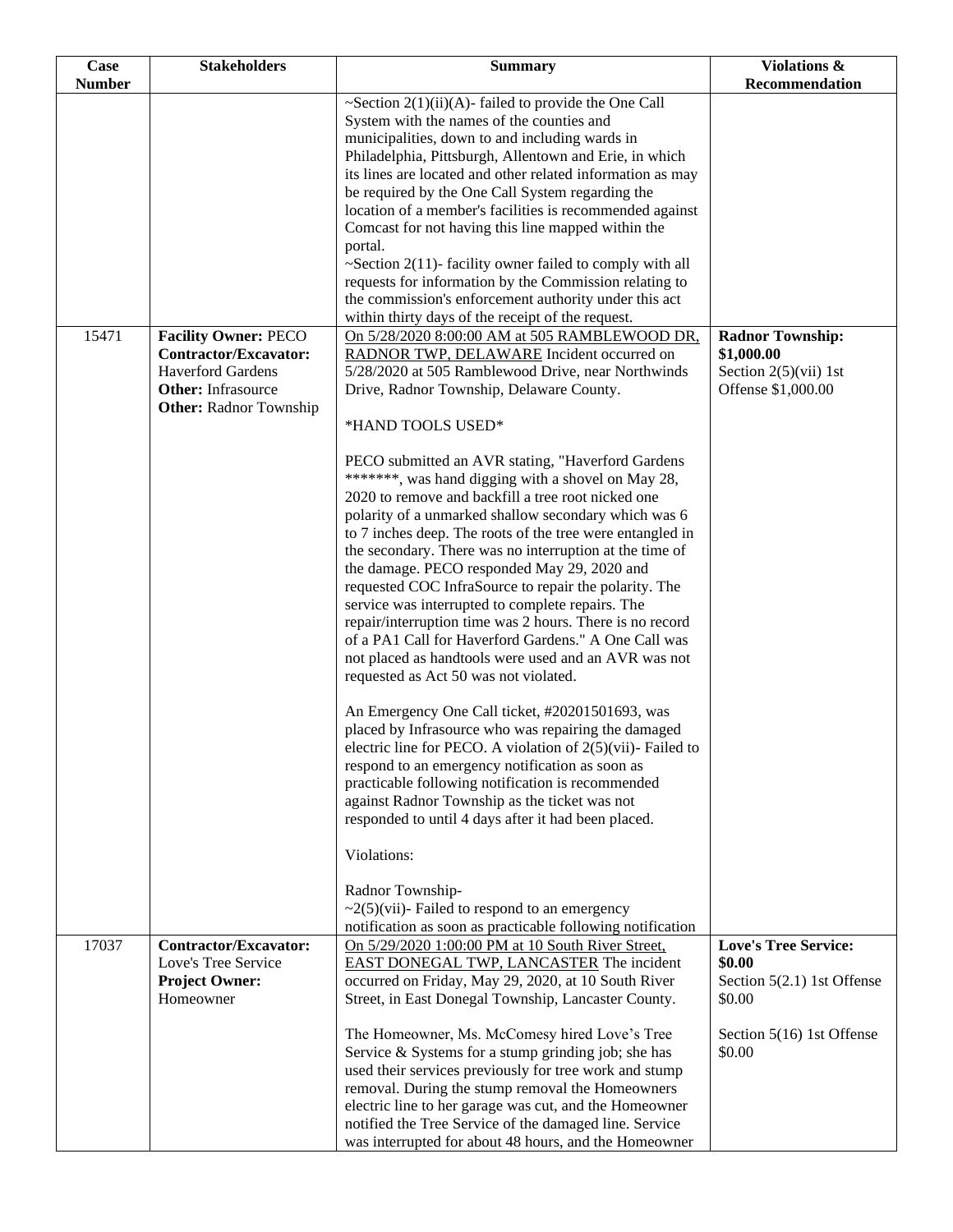| Case          | <b>Stakeholders</b>                                                                                       | <b>Summary</b>                                                                                                                                                                                                                                                | Violations &                                                        |
|---------------|-----------------------------------------------------------------------------------------------------------|---------------------------------------------------------------------------------------------------------------------------------------------------------------------------------------------------------------------------------------------------------------|---------------------------------------------------------------------|
| <b>Number</b> |                                                                                                           |                                                                                                                                                                                                                                                               | Recommendation                                                      |
|               |                                                                                                           | hired an electrician to make the repairs, which totaled<br>\$581.40. Pictures of the damage were not provided.<br>Love's Tree Service stated they were unaware of PA                                                                                          |                                                                     |
|               |                                                                                                           | One Call Law. Also, Love's Tree Service stated they<br>were new to the tree service business and tried<br>incorporating stump grinding, but after the May 29th<br>incident they discontinued the incorporation, and they                                      |                                                                     |
|               |                                                                                                           | began sub-contracting out the work to a company who<br>specializes in stump grinding. Love's Tree Service<br>informs the sub-contractor of calling 811 before stump<br>grinding jobs.                                                                         |                                                                     |
|               |                                                                                                           | Love's Tree Service created a One Call account and<br>submitted an Alleged Violation Report (AVR) on May<br>19, 2021.                                                                                                                                         |                                                                     |
|               |                                                                                                           | *Love's Tree Service & Systems is violation of<br>Sections:                                                                                                                                                                                                   |                                                                     |
|               |                                                                                                           | $5(2.1)$ - Excavator failed to submit a location request to<br>One Call.<br>5(16)- Excavator failed to submit an AVR within 10                                                                                                                                |                                                                     |
|               |                                                                                                           | business days for a line hit.<br>Love's Tree Service & Systems has no previous                                                                                                                                                                                |                                                                     |
|               |                                                                                                           | violations. Recommendation: zero penalties, keeping the<br>violations, and education for the company and the sub-<br>contractor(s).                                                                                                                           |                                                                     |
| 16441         | <b>Facility Owner: West Pen</b><br>Power - FirstEnergy Corp.<br><b>Contractor/Excavator:</b><br>Homeowner | On 6/3/2020 5:30:00 PM at 157 Garing Rd., CHICORA<br>BORO, BUTLER ~Incident occurred on 6/3/2020 at 157<br>Garing Road, Chicora Borough, Butler County.                                                                                                       | Homeowner: \$1,000.00<br>Section $5(2.1)$ 1st Offense<br>\$1,000.00 |
|               |                                                                                                           | West Penn Power submit an AVR stating, "On 6/3/20<br>damages occurred to West Penn Power underground<br>facilities located at 157 Garing Road, Chicora, by                                                                                                    |                                                                     |
|               |                                                                                                           | Excavator/Property Owner Thomas Garing. The<br>Excavator failed to request the location and type of<br>facility owner through the One Call System not less than                                                                                               |                                                                     |
|               |                                                                                                           | three not more than ten business days in advance of<br>beginning excavation or demolition work."                                                                                                                                                              |                                                                     |
|               |                                                                                                           | One Call indicated the homeowner has placed<br>notifications in the past.                                                                                                                                                                                     |                                                                     |
|               |                                                                                                           | Google indicated this is a business residence of Garing<br>Roofing.                                                                                                                                                                                           |                                                                     |
|               |                                                                                                           | A violation of Section $5(2.1)$ - excavator failed to submit<br>a location request to One Call within the correct<br>timeframe is recommended against Mr. Garing as he is<br>in the excavation industry and has placed One Call<br>notifications in the past. |                                                                     |
|               |                                                                                                           | Violations:<br>$5(2.1)$ - excavator failed to submit a location request to<br>One Call within the correct timeframe.                                                                                                                                          |                                                                     |
| 15515         | <b>Facility Owner: UGI</b><br>Utilities, Inc.<br><b>Other:</b> Homeowner                                  | On 6/7/2020 7:00:00 AM at 804 Wheeler Ave,<br>SCRANTON CITY, LACKAWANNA ~Incident<br>occurred on 6/7/2021 at 804 Wheeler Ave., Scranton<br>City, Lackawanna County.                                                                                           |                                                                     |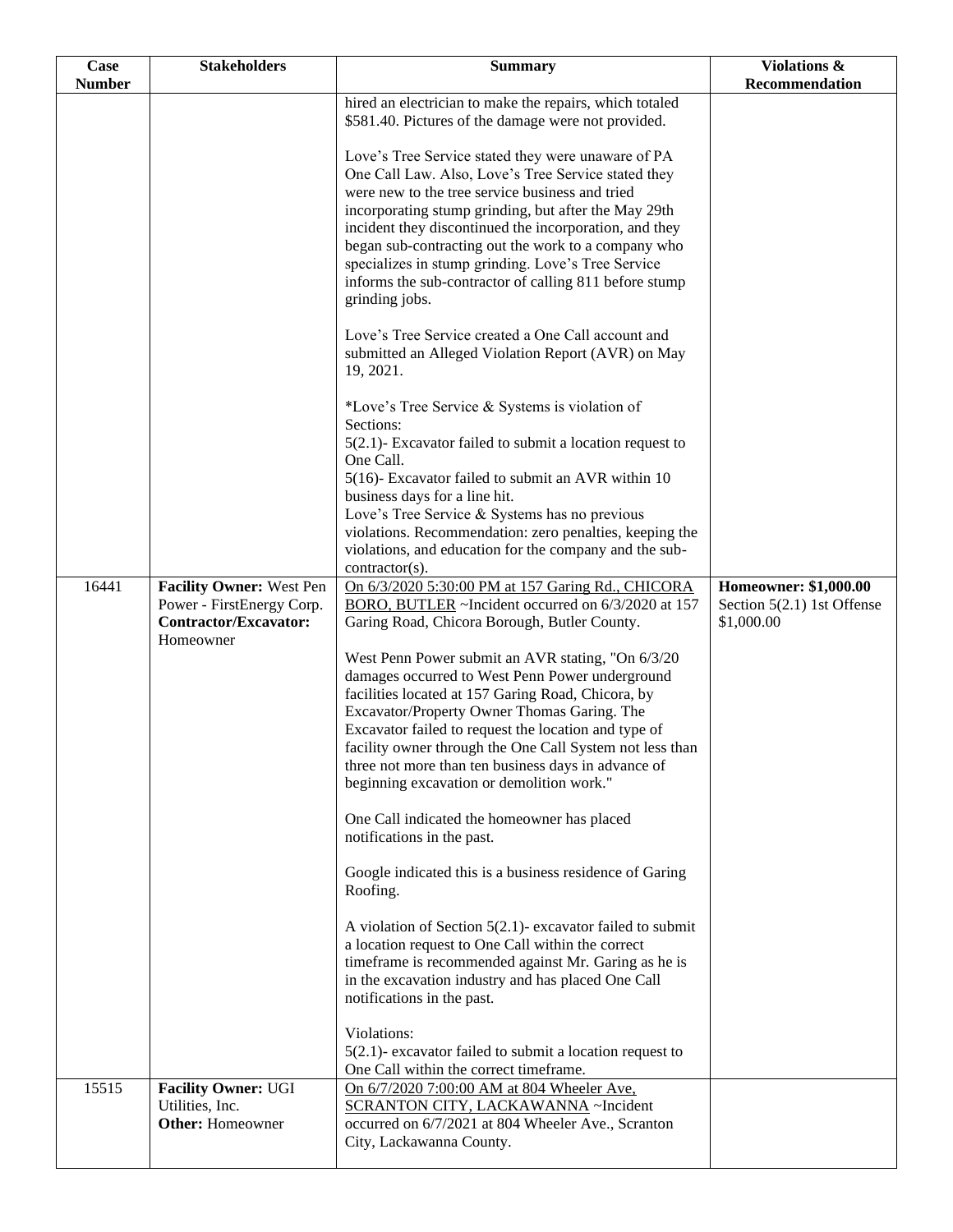| Case          | <b>Stakeholders</b>                          | <b>Summary</b>                                                                                                  | Violations &                                            |
|---------------|----------------------------------------------|-----------------------------------------------------------------------------------------------------------------|---------------------------------------------------------|
| <b>Number</b> |                                              | UGI summitted an AVR which stated, "Homeowner                                                                   | Recommendation                                          |
|               |                                              | struck and damaged plastic service line while excavating                                                        |                                                         |
|               |                                              | with hand tools. There is no violation. Reporting for                                                           |                                                         |
|               |                                              | record" and indicated soft excavation technology was                                                            |                                                         |
|               |                                              | used. No pictures were provided.                                                                                |                                                         |
|               |                                              | One Call indicated the homeowner did place a One Call                                                           |                                                         |
|               |                                              | Ticket on 6/23/2020 not related to this incident.                                                               |                                                         |
|               |                                              | ****No violations given since Act 50 was not violated.                                                          |                                                         |
| 15952         | <b>Facility Owner: UGI</b><br>UTILITIES INC. | On 6/11/2020 8:29:00 AM at 815 Walnut Crest Drive,<br><b>NORTH LEBANON TWP, LEBANON Incident</b>                | <b>Ray Horning: Ray's</b><br><b>Lawn Care: \$125.00</b> |
|               | <b>Contractor/Excavator:</b>                 | occurred on June11, 2020 at 815 Walnut Crest Drive, in                                                          | Section $5(2.1)$ 1st Offense                            |
|               | Ray Horning: Ray's Lawn                      | North Lebanon Township, Lebanon County. UGI                                                                     | \$125.00                                                |
|               | Care                                         | Utilities stated that the actual date of the damage, to the                                                     |                                                         |
|               |                                              | gas service line is unknown.                                                                                    | Section 5(16) 1st Offense<br>\$0.00                     |
|               |                                              | On June 11, 2020, gas odor was called in and UGI's                                                              |                                                         |
|               |                                              | investigation determined that the service line was<br>leaking due to a damage, and that Ray Horning: Ray's      |                                                         |
|               |                                              | Lawn Care did not call in a locate request before their                                                         |                                                         |
|               |                                              | job, and during the excavation the Contractor drove a re-                                                       |                                                         |
|               |                                              | bar pin down with hand tools and damaged the gas<br>service line, and did not call 911.                         |                                                         |
|               |                                              | UGI provide pictures and they all should be looked at,                                                          |                                                         |
|               |                                              | but there are no tickets.                                                                                       |                                                         |
|               |                                              | From the UGI's Alleged Violation Report (AVR), the                                                              |                                                         |
|               |                                              | PA One Call Compliance Coordinator commented that<br>there was no record of Ray Horning: Ray's Lawn Care        |                                                         |
|               |                                              | placing tickets in the past.                                                                                    |                                                         |
|               |                                              | On May 19, 2021, a letter was mailed to Ray Horning:<br>Ray's Lawn Care requesting an AVR, they submitted       |                                                         |
|               |                                              | their AVR on May 31st.                                                                                          |                                                         |
|               |                                              | Ray's Lawn Care stated he has no employees and does                                                             |                                                         |
|               |                                              | small scale landscaping projects. He explained being                                                            |                                                         |
|               |                                              | hired by the Homeowner to remove existing stone from a<br>wall in front of the property, to replace it with new |                                                         |
|               |                                              | blocks on the already existing foundation, and digging                                                          |                                                         |
|               |                                              | did not take place, but with a piece of rebar the                                                               |                                                         |
|               |                                              | foundation was pierced about 10-inches in. Ray said he                                                          |                                                         |
|               |                                              | was unaware the gas line was hit and on June 11th he<br>was informed that the Homeowner called UGI about gas    |                                                         |
|               |                                              | odor. Ray was unable to go to the work site because due                                                         |                                                         |
|               |                                              | to Covid he was in quarantine. Ray said he notifies One                                                         |                                                         |
|               |                                              | Call when utilities could be affected, and he was                                                               |                                                         |
|               |                                              | unaware that an AVR needed to be submitted.<br>Ray's Lawn Care provide two pictures, but they do not            |                                                         |
|               |                                              | show any excavation work.                                                                                       |                                                         |
|               |                                              | *Ray Horning: Ray's Lawn Care is in violation of                                                                |                                                         |
|               |                                              | sections:<br>$5(2.1)$ - Excavator failed to submit a location request to                                        |                                                         |
|               |                                              | One Call.                                                                                                       |                                                         |
|               |                                              | 5(16)- Failed to submit an AVR within 10 business days<br>of striking a line.                                   |                                                         |
|               |                                              | Ray's Lawn Care has no previous violations.<br>Recommending: Education. For $5(2.1)$ reduce the                 |                                                         |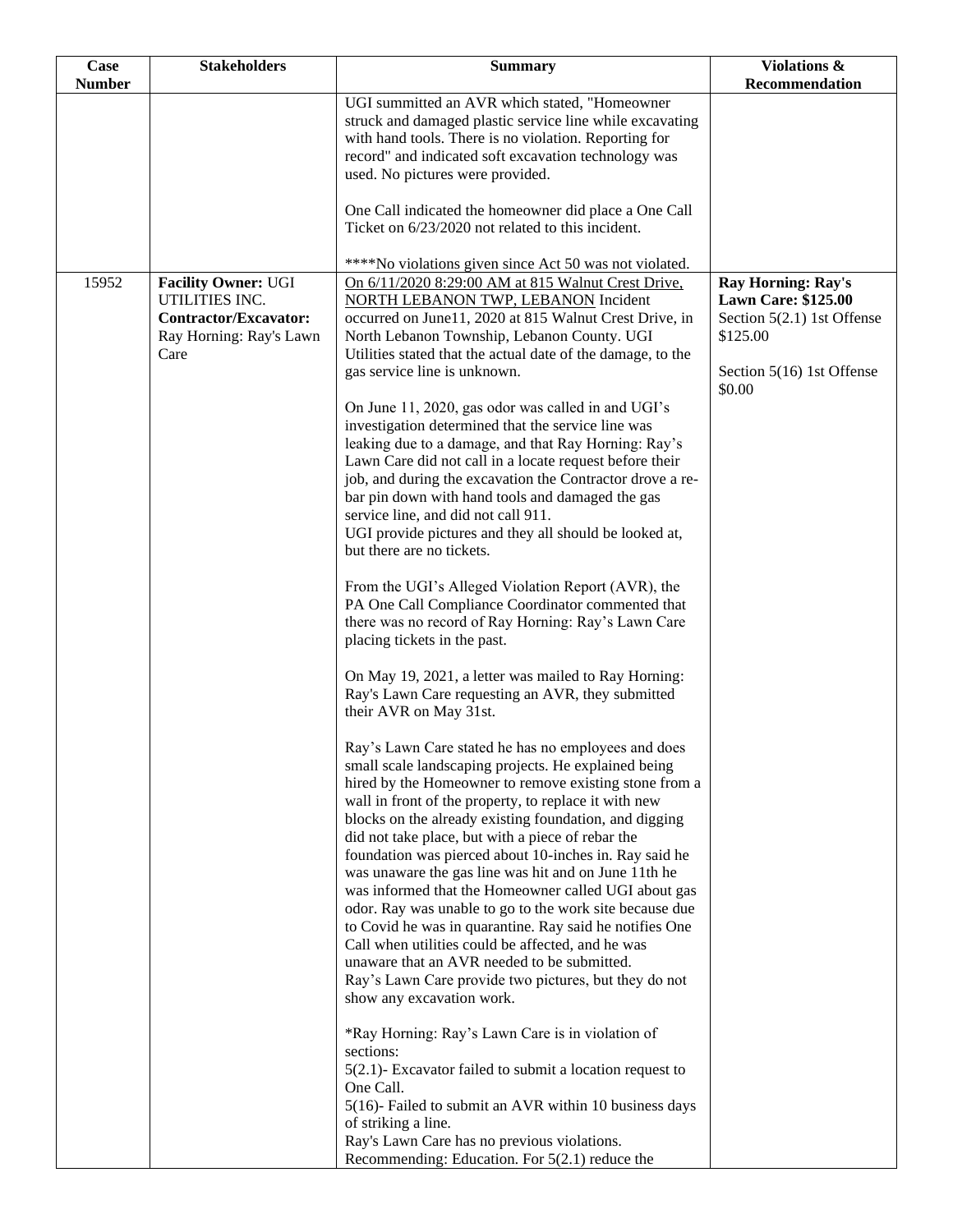| Case<br><b>Number</b> | <b>Stakeholders</b>                                                                                                                                                                                                                                                    | <b>Summary</b>                                                                                                                                                                                                                                                                                                                                                                                                                                                                                                                                                                                                                                                                                                                                                                                                                                                                                                                                                                                                                                                                                                                                                                                                                                                                                                                                                                                                                                                                                                                                                                                                                                                                                                                                                                                                                                                                                                                                                            | Violations &<br>Recommendation                                                                                                                                                                                     |
|-----------------------|------------------------------------------------------------------------------------------------------------------------------------------------------------------------------------------------------------------------------------------------------------------------|---------------------------------------------------------------------------------------------------------------------------------------------------------------------------------------------------------------------------------------------------------------------------------------------------------------------------------------------------------------------------------------------------------------------------------------------------------------------------------------------------------------------------------------------------------------------------------------------------------------------------------------------------------------------------------------------------------------------------------------------------------------------------------------------------------------------------------------------------------------------------------------------------------------------------------------------------------------------------------------------------------------------------------------------------------------------------------------------------------------------------------------------------------------------------------------------------------------------------------------------------------------------------------------------------------------------------------------------------------------------------------------------------------------------------------------------------------------------------------------------------------------------------------------------------------------------------------------------------------------------------------------------------------------------------------------------------------------------------------------------------------------------------------------------------------------------------------------------------------------------------------------------------------------------------------------------------------------------------|--------------------------------------------------------------------------------------------------------------------------------------------------------------------------------------------------------------------|
|                       |                                                                                                                                                                                                                                                                        | penalty from $$1,000$ to $$125$ . For $5(16)$ zero penalty and                                                                                                                                                                                                                                                                                                                                                                                                                                                                                                                                                                                                                                                                                                                                                                                                                                                                                                                                                                                                                                                                                                                                                                                                                                                                                                                                                                                                                                                                                                                                                                                                                                                                                                                                                                                                                                                                                                            |                                                                                                                                                                                                                    |
| 15995                 | <b>Facility Owner:</b><br>PEOPLES GAS<br><b>COMPANY LLC</b><br><b>Contractor/Excavator:</b><br>CASPER COLOSIMO &<br><b>SONS INC</b><br><b>Project Owner:</b><br>PENNSYLVANIA<br><b>AMERICAN WATER</b><br><b>Other:</b> Mount Lebanon<br><b>Public Works Department</b> | keep the violation.<br>On 6/16/2020 7:55:00 AM at PINEWOOD DR, MT<br>LEBANON TWP, ALLEGHENY Incident occurred on<br>Tuesday, June 16, 2020, on Pinewood Drive in Mt.<br>Lebanon Township, Allegheny County.<br>While working on installing new water lines for PA<br>American Water Company (PAWC), Casper Colosimo<br>& Sons Inc. used a saw cutter to cut through the road and<br>during the excavation. About 10-inches or less below<br>grade, a 1-inch gas plastic service line was cut through.<br>PAWC stated that the gas service line was inserted<br>inside the old steel line. Casper and PAWC said that the<br>locate mark was off by 3.5 feet.<br>Casper provide pictures and attachments. Please look at<br>Casper's damage photo's with file names ending in: IMG<br>1049, IMG 1050, IMG 1051, IMG 1052, IMG 1053,<br>IMG 1054 and IMG 1055.<br>Peoples Gas Company stated that the locate marks<br>showed 25-inches off and shallow. In Peoples Gas<br>report, as Type of Alleged Violation, they stated Facility<br>Owner issue as Section 2(5)(i) failed to locate<br>underground lines within 18 inches horizontally of the<br>outside wall of the line.<br>*Peoples Gas Company is in violation of Section 2(5)(i)<br>failed to locate underground lines within 18 inches<br>horizontally of the outside wall of the line.<br>*Mount Lebanon Public Works Dept.- For the Complex<br>Project Meeting 20200971578, They did not respond and<br>did not attend the meeting. On the Final Design ticket-<br>2020062549-1/6/2020, they responded as Field Marked.<br>They are in violation of Section $2(5)(viii)$ failed to<br>participate in a preconstruction meeting for a complex<br>project. Recommending Education.<br>Note: On the Complex Project Meeting ticket it states<br>under the Additional Meeting Information- All Facility<br>Owners Are Required to Attend this Meeting Unless a<br>Clear Response Can Be Determined From the Scope of | PEOPLES GAS<br><b>COMPANY LLC:</b><br>\$500.00<br>Section $2(5)(i)$ 1st Offense<br>\$500.00<br><b>Mount Lebanon Public</b><br><b>Works Department:</b><br>\$500.00<br>Section $2(5)(viii)$ 1st<br>Offense \$500.00 |
| 15946                 | <b>Facility Owner:</b><br>PEOPLES NATURAL<br><b>GAS</b><br>Contractor/Excavator:<br>Toy's Landscape Company<br><b>Project Owner:</b><br>Homeowner                                                                                                                      | Work.<br>On 6/16/2020 5:52:00 PM at 113 RIVERVIEW DR.,<br>EAST FRANKLIN TWP, ARMSTRONG Incident<br>occurred on 6/16/2020 at 113 Riverview Drive, near<br>Tarrtown Rd. And Quigley Hill Rd., East Franklin Twp,<br>Armstrong County.<br>Peoples Gas submitted an AVR stating, "While<br>excavating to clear brush, Toy landscaping struck a PNG<br>meter set. Excavator did not place a one call for the<br>scope of work being performed." Pictures were attached<br>with the AVR.<br>One Call stated, "Toys Landscape Company has placed<br>tickets in the past." A violation of $5(2.1)$ - excavator<br>failed to submit a location request to One Call within the<br>correct timeframe is recommended against the excavator<br>as he is familiar with the One Call System.                                                                                                                                                                                                                                                                                                                                                                                                                                                                                                                                                                                                                                                                                                                                                                                                                                                                                                                                                                                                                                                                                                                                                                                             | <b>Toy's Landscape</b><br><b>Company: \$2,000.00</b><br>Section 5(2.1) 1st Offense<br>\$1,000.00<br>Section 5(8) 1st Offense<br>\$1,000.00                                                                         |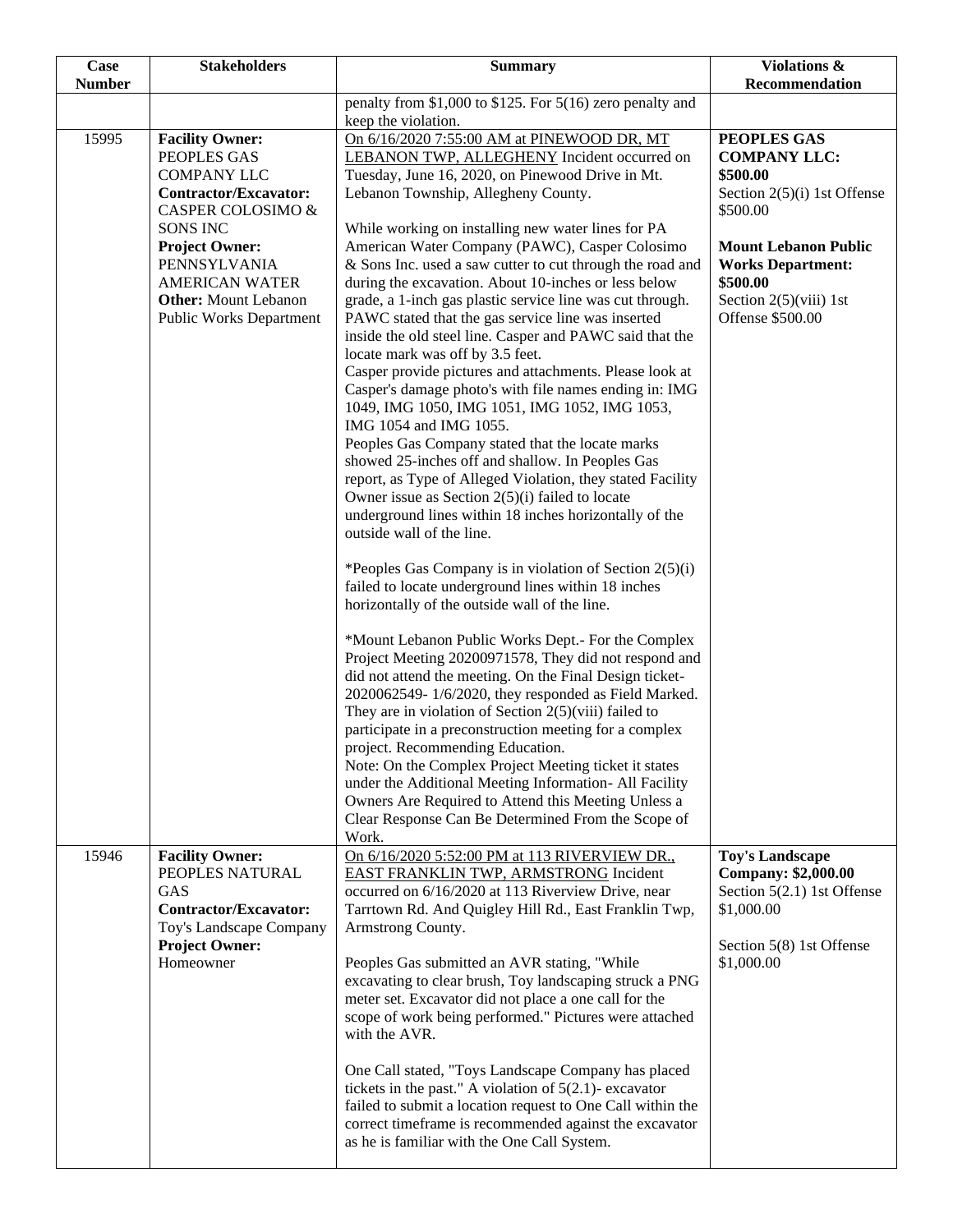| Case          | <b>Stakeholders</b>                                                                                                                                                                     | <b>Summary</b>                                                                                                                                                                                                                                                                                                                                                                                                                                                                                                                                                                                                                                                                                                                                                                                                                                                                                                                                                                                                                                                                                                                                                                                                                     | Violations &                                                                                                                                                                                                   |
|---------------|-----------------------------------------------------------------------------------------------------------------------------------------------------------------------------------------|------------------------------------------------------------------------------------------------------------------------------------------------------------------------------------------------------------------------------------------------------------------------------------------------------------------------------------------------------------------------------------------------------------------------------------------------------------------------------------------------------------------------------------------------------------------------------------------------------------------------------------------------------------------------------------------------------------------------------------------------------------------------------------------------------------------------------------------------------------------------------------------------------------------------------------------------------------------------------------------------------------------------------------------------------------------------------------------------------------------------------------------------------------------------------------------------------------------------------------|----------------------------------------------------------------------------------------------------------------------------------------------------------------------------------------------------------------|
| <b>Number</b> |                                                                                                                                                                                         |                                                                                                                                                                                                                                                                                                                                                                                                                                                                                                                                                                                                                                                                                                                                                                                                                                                                                                                                                                                                                                                                                                                                                                                                                                    | Recommendation                                                                                                                                                                                                 |
|               |                                                                                                                                                                                         | Peoples Gas' AVR also stated 911 was not called. A<br>violation of 5(8)-failing to immediately notify 911 and<br>the facility owner if the damage results in the escape of<br>any flammable, toxic or corrosive gas or liquid which<br>endangers life, health or property is recommended<br>against Toy's Landscape Company.                                                                                                                                                                                                                                                                                                                                                                                                                                                                                                                                                                                                                                                                                                                                                                                                                                                                                                       |                                                                                                                                                                                                                |
| 15872         | <b>Facility Owner: AT&amp;T</b><br><b>Facility Owner: Verizon</b><br><b>Contractor/Excavator:</b><br>DOLI CONSTRUCTION<br><b>Project Owner: Upper</b><br>Macungie Township<br>Authority | Violations against Toy's Landscape Company:<br>$\sim$ 5(2.1)- excavator failed to submit a location request to<br>One Call within the correct timeframe.<br>$\sim$ 5(8)-failing to immediately notify 911 and the facility<br>owner if the damage results in the escape of any<br>flammable, toxic or corrosive gas or liquid which<br>endangers life, health or property.<br>A recommendation of required education in addition to<br>the penalties.<br>On 6/25/2020 7:30:00 AM at 126 Hawthorne Circle,<br><b>UPPER MACUNGIE TWP, LEHIGH Incident occurred</b><br>on 6/25/2020 at 126 Hawthorne Circle, Upper Macungie<br>Twp., Lehigh County.<br>**NO DAMAGE**<br>Doli reported that ATT and Verizon did not attend the<br>Complex Project Meeting. I did not send either party an<br>AVR letter given their history of failure to comply with                                                                                                                                                                                                                                                                                                                                                                                  | AT&T: \$1,000.00<br>Section $2(5)$ (viii) 2nd<br>Offense \$1,000.00<br>Verizon: \$2,000.00<br>Section $2(5)(viii)$<br>Subsequent \$2,000.00                                                                    |
|               |                                                                                                                                                                                         | requests for AVRs.<br>Both ATT and Verizon failed to make any response to<br>Complex Project Ticket 20201743074 and there is no<br>representation of either Facility Owner shown on the<br>sign-in sheet.<br>ATT and Verizon are both cited for failing to attend a<br>complex project meeting.                                                                                                                                                                                                                                                                                                                                                                                                                                                                                                                                                                                                                                                                                                                                                                                                                                                                                                                                    |                                                                                                                                                                                                                |
| 16147         | <b>Facility Owner: PECO</b><br><b>ENERGY</b><br><b>Contractor/Excavator:</b><br>Krisanna Construction                                                                                   | On 6/26/2020 7:00:00 AM at 109 COMMERCE DR,<br>WEST WHITELAND TWP, CHESTER Incident<br>occurred on Friday, June 26, 2020, on Commerce Drive<br>in West Whiteland Township, Chester County.<br>PECO reported that Krisanna Construction (KC) did not<br>call in an excavation ticket and they were excavating<br>right next to a multiple gas meter set riser and a visible<br>gas valve. PECO stated that during excavation with a<br>backhoe KC ripped a 2-inch plastic gas "T" from the top<br>of a 6-inch plastic HP gas main. After the gas line was<br>damaged KC went to a nearby valve and shut off the gas<br>to the entire cul-de-sac. At the time of the damage no<br>customers were being serviced by the gas main and there<br>were no injuries.<br>PECO did not provide pictures.<br>KC has two New Excavation Routine tickets for work<br>type of installing sewer facilities, curbs and sidewalks:<br>20200282001 called in on 1/28/2020 with a work<br>duration of 90 days and 20201392438 called in on<br>5/18/2020 with a work duration of 30 days.<br>On January 11, 2021 an email was sent to KC requesting<br>an Alleged Violation Report; there was no response to<br>the email and no report was submitted. | <b>Krisanna Construction:</b><br>\$2,250.00<br>Section 5(8) 1st Offense<br>\$1,000.00<br>Section 5(4) 1st Offense<br>\$500.00<br>Section 5(16) 1st Offense<br>\$250.00<br>Section 5(3) 1st Offense<br>\$500.00 |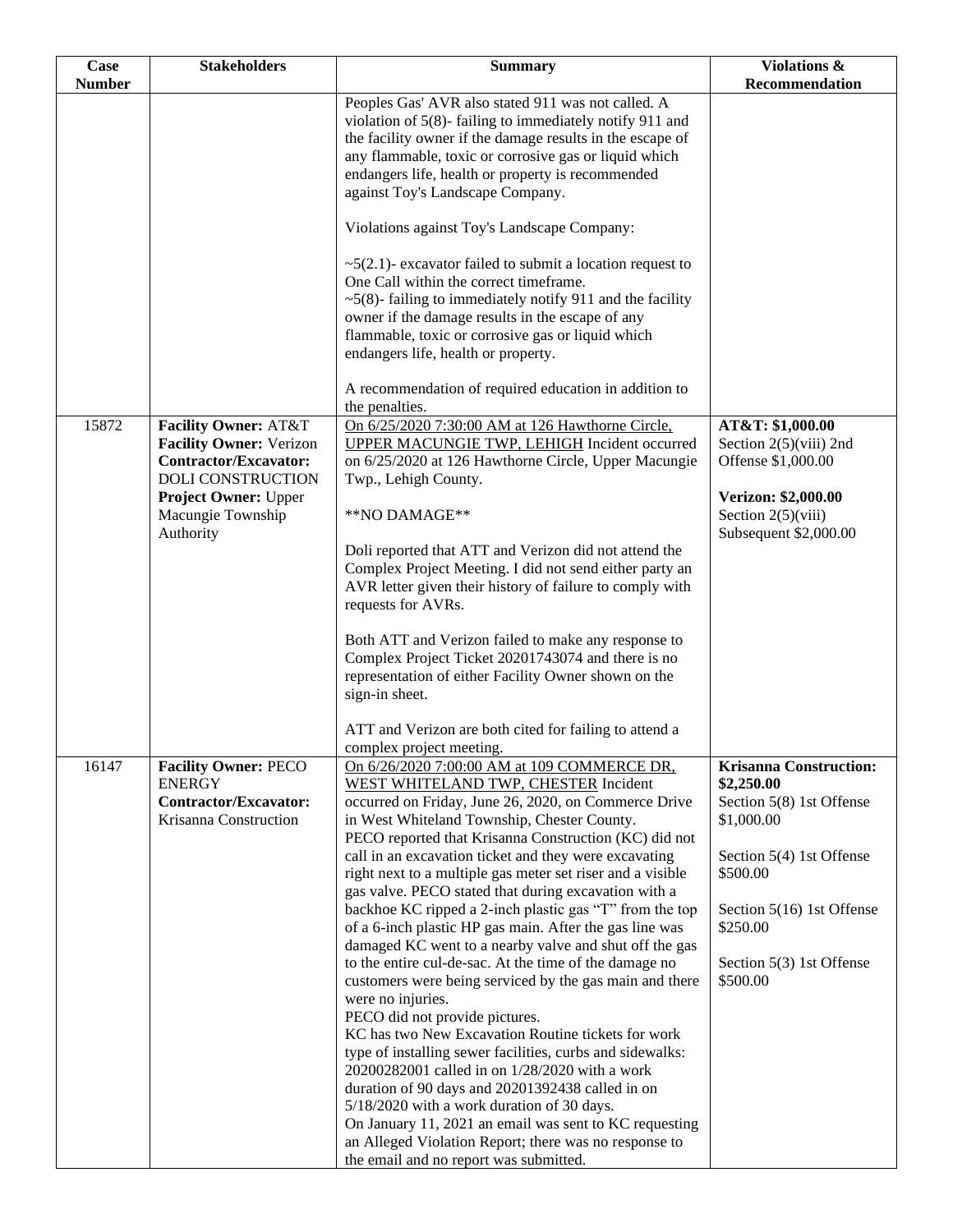| Case          | <b>Stakeholders</b>                                                                                                                    | <b>Summary</b>                                                                                                                                                                                                                                                                                                                                                                                                                                                                                                                                                                                                                                                                                                                                                                                                                                                                                                                                                                                                                                                                                                                                                                                                                                                                                                                                                                                 | Violations &                                                                                                    |
|---------------|----------------------------------------------------------------------------------------------------------------------------------------|------------------------------------------------------------------------------------------------------------------------------------------------------------------------------------------------------------------------------------------------------------------------------------------------------------------------------------------------------------------------------------------------------------------------------------------------------------------------------------------------------------------------------------------------------------------------------------------------------------------------------------------------------------------------------------------------------------------------------------------------------------------------------------------------------------------------------------------------------------------------------------------------------------------------------------------------------------------------------------------------------------------------------------------------------------------------------------------------------------------------------------------------------------------------------------------------------------------------------------------------------------------------------------------------------------------------------------------------------------------------------------------------|-----------------------------------------------------------------------------------------------------------------|
| <b>Number</b> |                                                                                                                                        |                                                                                                                                                                                                                                                                                                                                                                                                                                                                                                                                                                                                                                                                                                                                                                                                                                                                                                                                                                                                                                                                                                                                                                                                                                                                                                                                                                                                | Recommendation                                                                                                  |
|               |                                                                                                                                        | Krisanna Construction is in violation of Act 50,<br>Sections:<br>5(3) Failed to preserve mark-outs or request a remark.                                                                                                                                                                                                                                                                                                                                                                                                                                                                                                                                                                                                                                                                                                                                                                                                                                                                                                                                                                                                                                                                                                                                                                                                                                                                        |                                                                                                                 |
|               |                                                                                                                                        | 5(4) Failed to exercise due care and employ prudent<br>excavation techniques.                                                                                                                                                                                                                                                                                                                                                                                                                                                                                                                                                                                                                                                                                                                                                                                                                                                                                                                                                                                                                                                                                                                                                                                                                                                                                                                  |                                                                                                                 |
|               |                                                                                                                                        | 5(16) Failed to submit an Alleged Violation Report                                                                                                                                                                                                                                                                                                                                                                                                                                                                                                                                                                                                                                                                                                                                                                                                                                                                                                                                                                                                                                                                                                                                                                                                                                                                                                                                             |                                                                                                                 |
|               |                                                                                                                                        | within 10 business days of striking a line.<br>5(8) Failed to call 911 after release of gas.                                                                                                                                                                                                                                                                                                                                                                                                                                                                                                                                                                                                                                                                                                                                                                                                                                                                                                                                                                                                                                                                                                                                                                                                                                                                                                   |                                                                                                                 |
| 17091         | <b>Facility Owner:</b><br><b>COLUMBIA GAS OF PA</b><br>- EAST<br><b>Contractor/Excavator:</b><br>Shoffner LLC<br><b>Project Owner:</b> | On 7/23/2020 12:24:00 PM at 3080 CAPE HORN RD,<br>YORK TWP, YORK The incident occurred on<br>Thursday, July 23, 2020, at 3080 Cape Horn Road, in<br>York Township, York County, where Shoffner<br>Construction hit a Columbia Gas line.<br>Shoffner was digging a trench, crossing a 1-inch plastic                                                                                                                                                                                                                                                                                                                                                                                                                                                                                                                                                                                                                                                                                                                                                                                                                                                                                                                                                                                                                                                                                            | <b>Shoffner LLC: \$1,500.00</b><br>Section 5(3) 1st Offense<br>\$250.00<br>Section 5(4) 1st Offense<br>\$250.00 |
|               | <b>HOMEOWNER</b>                                                                                                                       | gas service line with hand tools at the depth of 4-inches.<br>They then completed the excavation using a mini<br>excavator to clean up the trench, and during the dig the<br>1-inch gas service line was hit. Shoffner did not call 911<br>because they immediately stopped the gas flow by<br>shutting off the gas valve and Columbia Gas was called<br>immediately. Shoffner stated the active excavation<br>covered the locate marks and flags.<br>Also, Shoffner stated that Columbia Gas was supposed<br>to have someone at the work site because the job was<br>within 25-feet of a high-pressure gas main. Shoffner<br>further states that there were no Columbia Gas<br>employee(s) supervising the excavation.<br>Columbia Gas stated, at the work site their Damage<br>Prevention Specialist educate Shoffner on hand digging,<br>calling 911 when a line is damaged-blowing gas, and<br>call 811 to report the incident.<br>Columbia Gas provide pictures; all to be looked at.<br>*Shoffner Construction is in violation of sections:<br>5(3)- Failed to preserve mark-outs or request a remark.<br>5(4)- Failed to exercise due care and employ prudent<br>excavation techniques.<br>5(8)- Failed to immediately notify 911 when the damage<br>resulted in the escape of gas.<br>There are no previous violations for Shoffner<br>Construction. Recommending: Education for every | Section 5(8) 1st Offense<br>\$1,000.00                                                                          |
|               |                                                                                                                                        | violation. For $5(3)$ and $5(4)$ 50% reduction in the<br>penalty. For 5(8) penalty applied.                                                                                                                                                                                                                                                                                                                                                                                                                                                                                                                                                                                                                                                                                                                                                                                                                                                                                                                                                                                                                                                                                                                                                                                                                                                                                                    |                                                                                                                 |
| 17395         | <b>Facility Owner: PECO</b><br><b>ENERGY</b><br><b>Contractor/Excavator:</b><br><b>FIX A FENCE</b>                                     | On 8/1/2020 2:00:00 PM at 2567 HARDING AVE,<br>MARPLE TWP, DELAWARE Incident occurred on<br>8/1/2020 at 2567 Harding Drive, Marple Twp., Delaware<br>County.                                                                                                                                                                                                                                                                                                                                                                                                                                                                                                                                                                                                                                                                                                                                                                                                                                                                                                                                                                                                                                                                                                                                                                                                                                   | <b>FIX A FENCE: \$250.00</b><br>Section 5(16) 1st Offense<br>\$250.00                                           |
|               | <b>Project Owner:</b><br>Homeowner<br><b>Other:</b> Comcast<br>Cablevision                                                             | On August 1, 2020 Fix-A-Fence was excavating without<br>a One Call Ticket when they struck PECO's inaccurately<br>marked gas line. PECO states in their AVR that hand<br>tools were being used at the time of the strike and they<br>do state that their line was mismarked, however those<br>marks were placed for a different company operating on<br>a different ticket and are not valid for the work that Fix-<br>A-Fence was doing and therefore PECO will not be cited<br>for failure to mark. Fix-A-Fence was piggybacking on a<br>ticket placed by the homeowner on June 22. Fix-A-<br>Fence has been in business since 1999 according to their                                                                                                                                                                                                                                                                                                                                                                                                                                                                                                                                                                                                                                                                                                                                       | <b>Comcast Cablevision:</b><br>\$1,000.00<br>Section $2(5)(v)$<br>Subsequent \$1,000.00                         |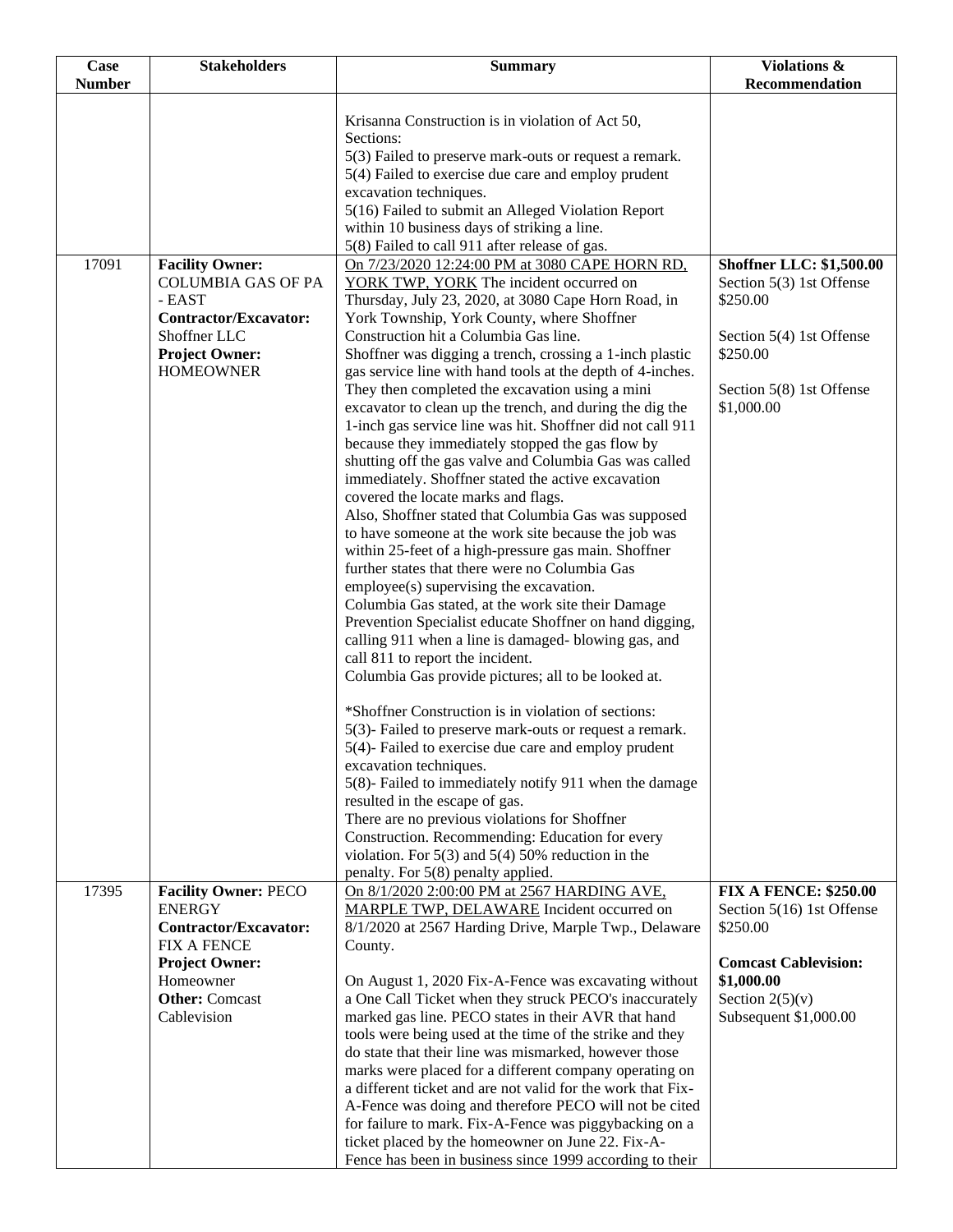| <b>Case</b>   | <b>Stakeholders</b>                                                                                                          | <b>Summary</b>                                                                                                                                                                                                                                                                                                                                             | <b>Violations &amp;</b>                                                                                             |
|---------------|------------------------------------------------------------------------------------------------------------------------------|------------------------------------------------------------------------------------------------------------------------------------------------------------------------------------------------------------------------------------------------------------------------------------------------------------------------------------------------------------|---------------------------------------------------------------------------------------------------------------------|
| <b>Number</b> |                                                                                                                              |                                                                                                                                                                                                                                                                                                                                                            | Recommendation                                                                                                      |
|               |                                                                                                                              | website, and PA One Call has no record of them ever<br>placing a ticket. Because Fix-A-Fence was using hand                                                                                                                                                                                                                                                |                                                                                                                     |
|               |                                                                                                                              | tools they are not in violation of Section $5(2.1)$ .                                                                                                                                                                                                                                                                                                      |                                                                                                                     |
|               |                                                                                                                              | One November 2, 2020, DPI Locke sent AVR request<br>emails to the project owner and Fix-A-Fence requesting<br>AVRs. Fix-A-Fence called the same day asking about<br>how to submit an AVR. DPI Locke explained how to do<br>it both online or by calling 811 for help. Fix-A-Fence<br>claimed at that time that the project owners had started              |                                                                                                                     |
|               |                                                                                                                              | the fence and had a ticket, so they believed they could<br>just use the same marks. DPI Locke explained that they<br>were responsible for One Call tickets as well as the<br>AVR. As of May 24, 2021, Fix-A-Fence has not<br>submitted an AVR.                                                                                                             |                                                                                                                     |
|               |                                                                                                                              | Fix-A-Fence is cited for failing to submit an AVR within<br>10 business days of a line strike. Since they knew about<br>the AVR requirement and had promised to submit one,<br>but failed to do so, I recommend training. Fix A Fence is<br>not cited for digging without a One Call ticket since<br>PECO states that the damage was done with hand tools. |                                                                                                                     |
|               |                                                                                                                              | Comcast is cited for responding one day late to Ticket<br>No. 20201742292. Response due 6/28 with a lawful start<br>date of 6/29. Comcast did not make any response or<br>mark their lines until 6/29.                                                                                                                                                     |                                                                                                                     |
| 17505         | <b>Facility Owner:</b><br>Pennsylvania American<br>Water Company<br>Contractor/Excavator:<br>Wright Township Public<br>Works | On 8/7/2020 11:13:00 AM at 5 Red Coat Lane,<br>WRIGHT TWP, LUZERNE Incident occurred on<br>8/7/2020 at 5 Red Coat Lane, Wright Twp., Luzerne<br>County.<br>While excavating to replace two storm sewer pipes                                                                                                                                               | Pennsylvania American<br><b>Water Company:</b><br>\$500.00<br>Section $2(5)(i)$ 1st Offense<br>\$500.00             |
|               |                                                                                                                              | Wright Township struck PAWC's water line. PA<br>American admitted in their AVR that they had mis-<br>marked the line.                                                                                                                                                                                                                                      |                                                                                                                     |
|               |                                                                                                                              | On December 17, 2020, DPI Locke sent an email to<br>PAWC asking them if they would like to submit an<br>AVR. PAWC submitted their AVR on December 23,<br>2020.                                                                                                                                                                                             |                                                                                                                     |
|               |                                                                                                                              | PA American Water is cited for failing to mark their line<br>within 18-inches.                                                                                                                                                                                                                                                                             |                                                                                                                     |
| 18390         | <b>Facility Owner: UGI</b><br><b>Contractor/Excavator:</b><br>THOMAS PARROTTE<br><b>Project Owner:</b><br>Homeowner          | On 8/28/2020 12:28:00 AM at 12849 BERWICK TPKE,<br>RIDGEBURY TWP, BRADFORD Incident occurred on<br>8/28/2020 at 12849 Berwick Turnpike, Ridgebury Twp.,<br>Bradford County.                                                                                                                                                                                | <b>THOMAS PARROTTE:</b><br>\$1,000.00<br>Section 5(2.1) 1st Offense<br>\$500.00                                     |
|               | <b>Other: Pencor</b><br>Services/Blue Ridge<br>Communication                                                                 | On August 28, 2020, Thomas Parrote struck a 3/4-inch<br>gas service line with a backhoe while working within the<br>tolerance zone. Mr. Parrote did not have a One Call                                                                                                                                                                                    | Section 5(4) 1st Offense<br>\$250.00                                                                                |
|               |                                                                                                                              | Ticket, but instead was operating on a ticket placed by<br>the homeowner. 911 was called.                                                                                                                                                                                                                                                                  | Section 5(16) 1st Offense<br>\$250.00                                                                               |
|               |                                                                                                                              | On January 25, 2020, DPI Locke sent an AVR letter via<br>regular mail to Mr. Parrote and emailed an AVR letter to<br>the homeowner. As of March 1, 2021 no AVRs have<br>been received by either party.                                                                                                                                                     | <b>Pencor Services/Blue</b><br><b>Ridge Communication:</b><br>\$250.00<br>Section $2(5)(v)$ 1st Offense<br>\$250.00 |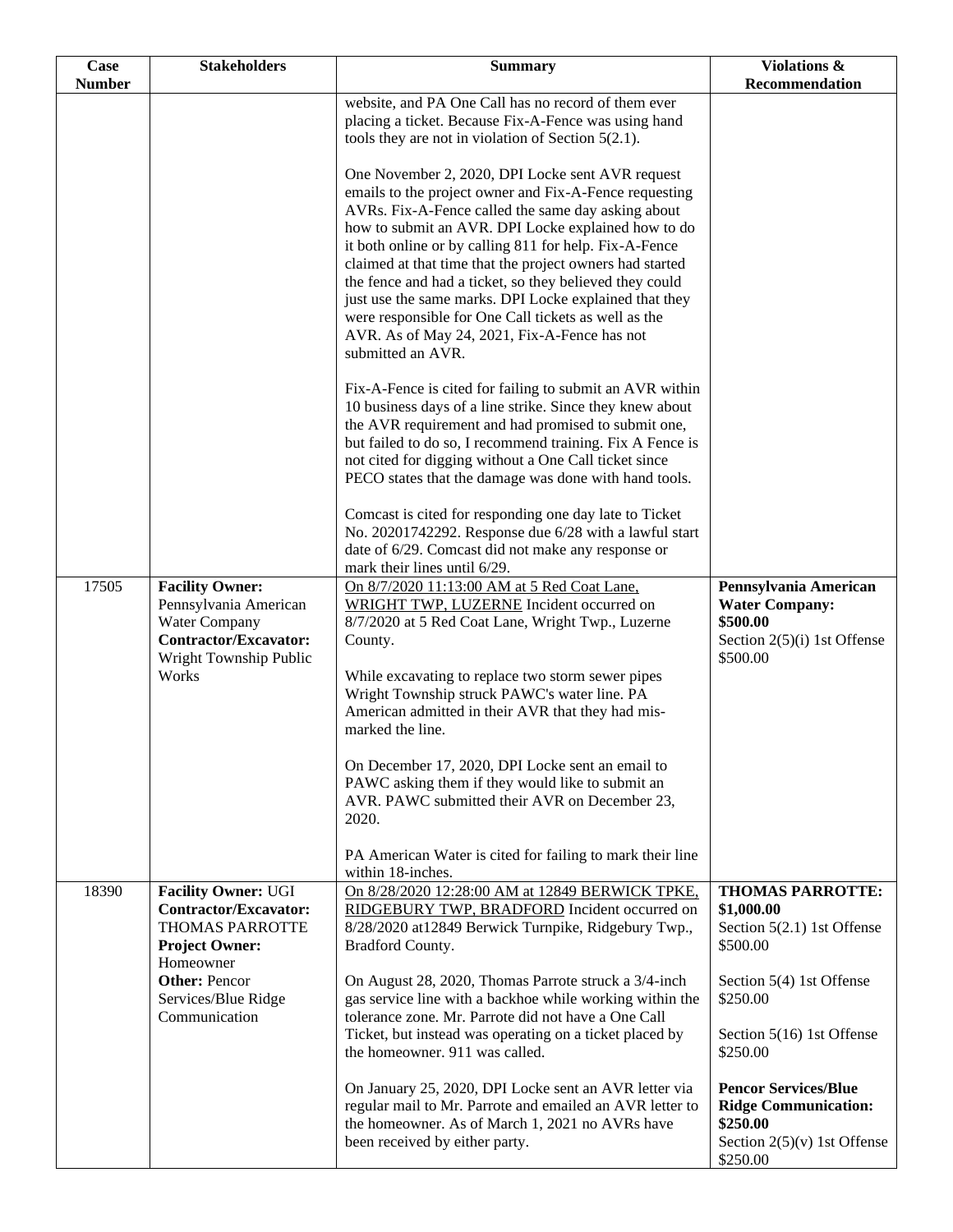| <b>Case</b>   | <b>Stakeholders</b>                        | <b>Summary</b>                                                                                                        | Violations &                               |
|---------------|--------------------------------------------|-----------------------------------------------------------------------------------------------------------------------|--------------------------------------------|
| <b>Number</b> |                                            | Mr. Parrote is cited for failing to place a One Call ticket,                                                          | Recommendation                             |
|               |                                            | failing to excavate prudently within the tolerance zone,                                                              |                                            |
|               |                                            | and failure to submit an AVR within 10 business days of                                                               |                                            |
|               |                                            | a line strike. This is the first time the excavator has come                                                          |                                            |
|               |                                            | before the DPC so I am recommending a 50% reduction<br>for all penalties except for failure to submit an AVR          |                                            |
|               |                                            | since Mr. Parrote was notified of the need to submit an                                                               |                                            |
|               |                                            | AVR. I also recommend mandatory education.                                                                            |                                            |
|               |                                            |                                                                                                                       |                                            |
|               |                                            | Pencor/Blue Ridge is cited for responding 1 day late to<br>One Call Ticket No. 20202120625. This ticket was due       |                                            |
|               |                                            | on 8/3/20 and Blue Ridge did not respond "Clear" until                                                                |                                            |
|               |                                            | 8/4/20.                                                                                                               |                                            |
| 20158         | <b>Facility Owner:</b><br>PHILADELPHIA GAS | On 9/1/2020 9:00:00 AM at S 8TH ST,                                                                                   | PHILADELPHIA GAS<br><b>WORKS: \$250.00</b> |
|               | <b>WORKS</b>                               | PHILADELPHIA CITY, PHILADELPHIA Incident<br>occurred on 9/1/20 on S. 8th St., Philadelphia.                           | Section $2(5)(v)$ 1st Offense              |
|               | <b>Contractor/Excavator: J</b>             |                                                                                                                       | \$250.00                                   |
|               | P C Group Inc.                             | PGW has reported that on September 1, 2020, J P C                                                                     |                                            |
|               | <b>Project Owner:</b>                      | Group Inc. struck their line 4 times with a pneumatic<br>missile. It is not known at this time if 911 was called.     | <b>J P C Group Inc.:</b><br>\$1,250.00     |
|               | Philadelphia Water<br>Department           | PGW Photo 4 shows all 4 hits to the line and one of                                                                   | Section 5(16) 1st Offense                  |
|               | Designer: Hunt                             | them did go through, so there would have been an escape                                                               | \$0.00                                     |
|               | <b>Engineering Company</b>                 | of gas. DPI Locke also asked PGW of the 4 strikes were                                                                |                                            |
|               |                                            | the result of one shot somehow striking the line 4 times<br>in 1 shot or if this was 4 separate shots . PGW says they | Section 5(4) 1st Offense<br>\$0.00         |
|               |                                            | sent the missile 4 times at the same location. PGW states                                                             |                                            |
|               |                                            | that they do not know if 911 was called. PGW also states                                                              | Section $5(6)(i)$ 1st Offense              |
|               |                                            | in their follow-up emali that they do not know if the                                                                 | \$250.00                                   |
|               |                                            | excavator potholed the area but that it did not look like<br>it. JPC states in their AVR that the line was not at the | Section 5(8) 1st Offense                   |
|               |                                            | depth marked on the plans, they did not actually pothole                                                              | \$1,000.00                                 |
|               |                                            | to verify the depth of the line. Their AVR also says they                                                             |                                            |
|               |                                            | did not call 911.                                                                                                     | Philadelphia Water<br>Department: \$250.00 |
|               |                                            | On February 3, 2021, DPI Locke sent AVR emails to                                                                     | Section 6.1(3) 1st Offense                 |
|               |                                            | JPC, Phila. Water Department, and Hunt Engineering.                                                                   | \$0.00                                     |
|               |                                            | JPC Group sent an email on 2/5 saying they had trouble                                                                |                                            |
|               |                                            | submitting an AVR at the time of the strike and                                                                       | Section 6.1(7) 1st Offense<br>\$250.00     |
|               |                                            | submitted it on Feb 9, 2021. JPC admitted that after they<br>had trouble submitting an AVR the first time that it was |                                            |
|               |                                            | missed. Because this excavator does not have a history                                                                |                                            |
|               |                                            | of failing to submit AVRs in a timely manner I am not                                                                 |                                            |
|               |                                            | citing them. On February 22, 2021 Hunt Engineering<br>sent a letter in lieu of an AVR stating that they were not      |                                            |
|               |                                            | responsible because their services were terminated in                                                                 |                                            |
|               |                                            | February 2020. Phila Water Department did not respond                                                                 |                                            |
|               |                                            | or file an AVR for this incident and they are cited                                                                   |                                            |
|               |                                            | accordingly.                                                                                                          |                                            |
|               |                                            | On February 3, 2021 DPI Locke sent an email to PGW                                                                    |                                            |
|               |                                            | with follow up questions (photos, was 911 called, was                                                                 |                                            |
|               |                                            | this 1 strike that hit 4 places or 4 strikes on the same                                                              |                                            |
|               |                                            | street, did the excavator pothole the area). PGW<br>responded with photos saying there are 4 strikes from 4           |                                            |
|               |                                            | attempts to shoot the missile (please see photos).                                                                    |                                            |
|               |                                            | JPC is cited for failure to employ prudent excavation                                                                 |                                            |
|               |                                            | techniques, failure to plan excavation work to avoid                                                                  |                                            |
|               |                                            | damage, failure to call 911 after hitting a gas line, and                                                             |                                            |
|               |                                            | failure to submit an AVR within 10 business days. All                                                                 |                                            |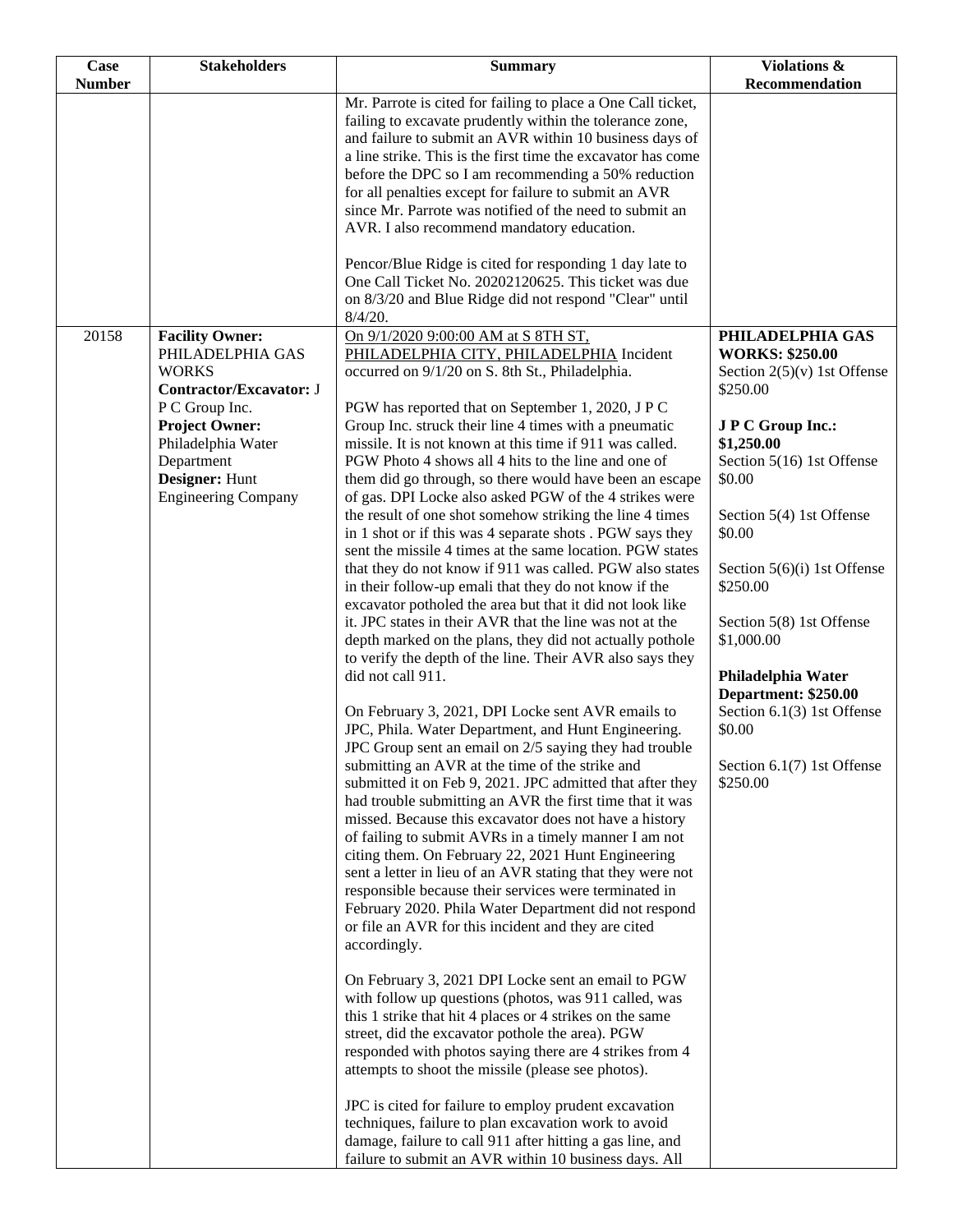| <b>Number</b><br>Recommendation<br>penalties except for failure to call 911 have been reduced<br>to warnings with mandatory education.<br>PGW is cited for responding 1 day late to Ticket No.<br>20202171855. Response due 8/6/20. PGW did not mark<br>their line until $8/7$ (1 day late).<br>Philadelphia Water Department is cited for releasing a<br>project to design or bid without a final design ticket.<br>This penalty has been reduced to a warning with<br>mandatory education. PWD is also cited for failure to<br>submit an AVR within 30 days of being notified of the<br>incident. PWD was notified via both email and USPS<br>mail and this is not the first time being cited for failure<br>to submit an AVR as a project owner.<br>18224<br><b>Facility Owner:</b><br>On 9/8/2020 12:00:00 PM at S AND T DR, GERMAN<br><b>Bella Enterprises Inc:</b><br>Columbia Gas<br>TWP, FAYETTE German Township Sewer Authority<br>\$250.00<br><b>Contractor/Excavator:</b><br>disputed their penalty and were able to demonstrate that<br>Section 5(2.1) 1st Offense<br>their office was in crisis around the time the AVR notice<br>\$0.00<br>Bella Enterprises Inc<br><b>Project Owner:</b><br>was sent. Penalty reduced to warning.<br><b>GERMAN TOWNSHIP</b><br>Section 5(16) 1st Offense<br>\$250.00<br><b>SEWER AUTHORITY</b><br>Incident occurred on 9/8/2020 on S and T Drive,<br>German Twp., Fayette County.<br><b>GERMAN TOWNSHIP</b><br>***NO DAMAGE***<br><b>SEWER AUTHORITY:</b><br>Columbia Gas reported that Bella Enterprises had begun<br>\$0.00<br>excavating and exposed their lines the day before their<br>Section 6.1(7) 1st Offense<br>\$0.00<br>lawful start date. Please see photos provided. Columbia<br>had been contacted directly by Bella on September 8<br>because their lines weren't marked, Columbia informed<br>Bella that their lines weren't marked because the ticket<br>wasn't due until the end of the day. When Columbia<br>went out to the site they discovered their exposed lines.<br>On January 7, 2021, DPI Locke sent an email to Bella<br>Enterprises and German Township requesting AVRs. As<br>of February 2, 2021, no AVRs or other forms of contact<br>have been made by either party. |
|-------------------------------------------------------------------------------------------------------------------------------------------------------------------------------------------------------------------------------------------------------------------------------------------------------------------------------------------------------------------------------------------------------------------------------------------------------------------------------------------------------------------------------------------------------------------------------------------------------------------------------------------------------------------------------------------------------------------------------------------------------------------------------------------------------------------------------------------------------------------------------------------------------------------------------------------------------------------------------------------------------------------------------------------------------------------------------------------------------------------------------------------------------------------------------------------------------------------------------------------------------------------------------------------------------------------------------------------------------------------------------------------------------------------------------------------------------------------------------------------------------------------------------------------------------------------------------------------------------------------------------------------------------------------------------------------------------------------------------------------------------------------------------------------------------------------------------------------------------------------------------------------------------------------------------------------------------------------------------------------------------------------------------------------------------------------------------------------------------------------------------------------------------------------------------------------------------------------------------------------------------|
|                                                                                                                                                                                                                                                                                                                                                                                                                                                                                                                                                                                                                                                                                                                                                                                                                                                                                                                                                                                                                                                                                                                                                                                                                                                                                                                                                                                                                                                                                                                                                                                                                                                                                                                                                                                                                                                                                                                                                                                                                                                                                                                                                                                                                                                       |
|                                                                                                                                                                                                                                                                                                                                                                                                                                                                                                                                                                                                                                                                                                                                                                                                                                                                                                                                                                                                                                                                                                                                                                                                                                                                                                                                                                                                                                                                                                                                                                                                                                                                                                                                                                                                                                                                                                                                                                                                                                                                                                                                                                                                                                                       |
|                                                                                                                                                                                                                                                                                                                                                                                                                                                                                                                                                                                                                                                                                                                                                                                                                                                                                                                                                                                                                                                                                                                                                                                                                                                                                                                                                                                                                                                                                                                                                                                                                                                                                                                                                                                                                                                                                                                                                                                                                                                                                                                                                                                                                                                       |
|                                                                                                                                                                                                                                                                                                                                                                                                                                                                                                                                                                                                                                                                                                                                                                                                                                                                                                                                                                                                                                                                                                                                                                                                                                                                                                                                                                                                                                                                                                                                                                                                                                                                                                                                                                                                                                                                                                                                                                                                                                                                                                                                                                                                                                                       |
|                                                                                                                                                                                                                                                                                                                                                                                                                                                                                                                                                                                                                                                                                                                                                                                                                                                                                                                                                                                                                                                                                                                                                                                                                                                                                                                                                                                                                                                                                                                                                                                                                                                                                                                                                                                                                                                                                                                                                                                                                                                                                                                                                                                                                                                       |
|                                                                                                                                                                                                                                                                                                                                                                                                                                                                                                                                                                                                                                                                                                                                                                                                                                                                                                                                                                                                                                                                                                                                                                                                                                                                                                                                                                                                                                                                                                                                                                                                                                                                                                                                                                                                                                                                                                                                                                                                                                                                                                                                                                                                                                                       |
|                                                                                                                                                                                                                                                                                                                                                                                                                                                                                                                                                                                                                                                                                                                                                                                                                                                                                                                                                                                                                                                                                                                                                                                                                                                                                                                                                                                                                                                                                                                                                                                                                                                                                                                                                                                                                                                                                                                                                                                                                                                                                                                                                                                                                                                       |
|                                                                                                                                                                                                                                                                                                                                                                                                                                                                                                                                                                                                                                                                                                                                                                                                                                                                                                                                                                                                                                                                                                                                                                                                                                                                                                                                                                                                                                                                                                                                                                                                                                                                                                                                                                                                                                                                                                                                                                                                                                                                                                                                                                                                                                                       |
|                                                                                                                                                                                                                                                                                                                                                                                                                                                                                                                                                                                                                                                                                                                                                                                                                                                                                                                                                                                                                                                                                                                                                                                                                                                                                                                                                                                                                                                                                                                                                                                                                                                                                                                                                                                                                                                                                                                                                                                                                                                                                                                                                                                                                                                       |
|                                                                                                                                                                                                                                                                                                                                                                                                                                                                                                                                                                                                                                                                                                                                                                                                                                                                                                                                                                                                                                                                                                                                                                                                                                                                                                                                                                                                                                                                                                                                                                                                                                                                                                                                                                                                                                                                                                                                                                                                                                                                                                                                                                                                                                                       |
|                                                                                                                                                                                                                                                                                                                                                                                                                                                                                                                                                                                                                                                                                                                                                                                                                                                                                                                                                                                                                                                                                                                                                                                                                                                                                                                                                                                                                                                                                                                                                                                                                                                                                                                                                                                                                                                                                                                                                                                                                                                                                                                                                                                                                                                       |
|                                                                                                                                                                                                                                                                                                                                                                                                                                                                                                                                                                                                                                                                                                                                                                                                                                                                                                                                                                                                                                                                                                                                                                                                                                                                                                                                                                                                                                                                                                                                                                                                                                                                                                                                                                                                                                                                                                                                                                                                                                                                                                                                                                                                                                                       |
|                                                                                                                                                                                                                                                                                                                                                                                                                                                                                                                                                                                                                                                                                                                                                                                                                                                                                                                                                                                                                                                                                                                                                                                                                                                                                                                                                                                                                                                                                                                                                                                                                                                                                                                                                                                                                                                                                                                                                                                                                                                                                                                                                                                                                                                       |
|                                                                                                                                                                                                                                                                                                                                                                                                                                                                                                                                                                                                                                                                                                                                                                                                                                                                                                                                                                                                                                                                                                                                                                                                                                                                                                                                                                                                                                                                                                                                                                                                                                                                                                                                                                                                                                                                                                                                                                                                                                                                                                                                                                                                                                                       |
|                                                                                                                                                                                                                                                                                                                                                                                                                                                                                                                                                                                                                                                                                                                                                                                                                                                                                                                                                                                                                                                                                                                                                                                                                                                                                                                                                                                                                                                                                                                                                                                                                                                                                                                                                                                                                                                                                                                                                                                                                                                                                                                                                                                                                                                       |
|                                                                                                                                                                                                                                                                                                                                                                                                                                                                                                                                                                                                                                                                                                                                                                                                                                                                                                                                                                                                                                                                                                                                                                                                                                                                                                                                                                                                                                                                                                                                                                                                                                                                                                                                                                                                                                                                                                                                                                                                                                                                                                                                                                                                                                                       |
|                                                                                                                                                                                                                                                                                                                                                                                                                                                                                                                                                                                                                                                                                                                                                                                                                                                                                                                                                                                                                                                                                                                                                                                                                                                                                                                                                                                                                                                                                                                                                                                                                                                                                                                                                                                                                                                                                                                                                                                                                                                                                                                                                                                                                                                       |
|                                                                                                                                                                                                                                                                                                                                                                                                                                                                                                                                                                                                                                                                                                                                                                                                                                                                                                                                                                                                                                                                                                                                                                                                                                                                                                                                                                                                                                                                                                                                                                                                                                                                                                                                                                                                                                                                                                                                                                                                                                                                                                                                                                                                                                                       |
|                                                                                                                                                                                                                                                                                                                                                                                                                                                                                                                                                                                                                                                                                                                                                                                                                                                                                                                                                                                                                                                                                                                                                                                                                                                                                                                                                                                                                                                                                                                                                                                                                                                                                                                                                                                                                                                                                                                                                                                                                                                                                                                                                                                                                                                       |
|                                                                                                                                                                                                                                                                                                                                                                                                                                                                                                                                                                                                                                                                                                                                                                                                                                                                                                                                                                                                                                                                                                                                                                                                                                                                                                                                                                                                                                                                                                                                                                                                                                                                                                                                                                                                                                                                                                                                                                                                                                                                                                                                                                                                                                                       |
|                                                                                                                                                                                                                                                                                                                                                                                                                                                                                                                                                                                                                                                                                                                                                                                                                                                                                                                                                                                                                                                                                                                                                                                                                                                                                                                                                                                                                                                                                                                                                                                                                                                                                                                                                                                                                                                                                                                                                                                                                                                                                                                                                                                                                                                       |
|                                                                                                                                                                                                                                                                                                                                                                                                                                                                                                                                                                                                                                                                                                                                                                                                                                                                                                                                                                                                                                                                                                                                                                                                                                                                                                                                                                                                                                                                                                                                                                                                                                                                                                                                                                                                                                                                                                                                                                                                                                                                                                                                                                                                                                                       |
|                                                                                                                                                                                                                                                                                                                                                                                                                                                                                                                                                                                                                                                                                                                                                                                                                                                                                                                                                                                                                                                                                                                                                                                                                                                                                                                                                                                                                                                                                                                                                                                                                                                                                                                                                                                                                                                                                                                                                                                                                                                                                                                                                                                                                                                       |
|                                                                                                                                                                                                                                                                                                                                                                                                                                                                                                                                                                                                                                                                                                                                                                                                                                                                                                                                                                                                                                                                                                                                                                                                                                                                                                                                                                                                                                                                                                                                                                                                                                                                                                                                                                                                                                                                                                                                                                                                                                                                                                                                                                                                                                                       |
|                                                                                                                                                                                                                                                                                                                                                                                                                                                                                                                                                                                                                                                                                                                                                                                                                                                                                                                                                                                                                                                                                                                                                                                                                                                                                                                                                                                                                                                                                                                                                                                                                                                                                                                                                                                                                                                                                                                                                                                                                                                                                                                                                                                                                                                       |
|                                                                                                                                                                                                                                                                                                                                                                                                                                                                                                                                                                                                                                                                                                                                                                                                                                                                                                                                                                                                                                                                                                                                                                                                                                                                                                                                                                                                                                                                                                                                                                                                                                                                                                                                                                                                                                                                                                                                                                                                                                                                                                                                                                                                                                                       |
|                                                                                                                                                                                                                                                                                                                                                                                                                                                                                                                                                                                                                                                                                                                                                                                                                                                                                                                                                                                                                                                                                                                                                                                                                                                                                                                                                                                                                                                                                                                                                                                                                                                                                                                                                                                                                                                                                                                                                                                                                                                                                                                                                                                                                                                       |
|                                                                                                                                                                                                                                                                                                                                                                                                                                                                                                                                                                                                                                                                                                                                                                                                                                                                                                                                                                                                                                                                                                                                                                                                                                                                                                                                                                                                                                                                                                                                                                                                                                                                                                                                                                                                                                                                                                                                                                                                                                                                                                                                                                                                                                                       |
|                                                                                                                                                                                                                                                                                                                                                                                                                                                                                                                                                                                                                                                                                                                                                                                                                                                                                                                                                                                                                                                                                                                                                                                                                                                                                                                                                                                                                                                                                                                                                                                                                                                                                                                                                                                                                                                                                                                                                                                                                                                                                                                                                                                                                                                       |
|                                                                                                                                                                                                                                                                                                                                                                                                                                                                                                                                                                                                                                                                                                                                                                                                                                                                                                                                                                                                                                                                                                                                                                                                                                                                                                                                                                                                                                                                                                                                                                                                                                                                                                                                                                                                                                                                                                                                                                                                                                                                                                                                                                                                                                                       |
|                                                                                                                                                                                                                                                                                                                                                                                                                                                                                                                                                                                                                                                                                                                                                                                                                                                                                                                                                                                                                                                                                                                                                                                                                                                                                                                                                                                                                                                                                                                                                                                                                                                                                                                                                                                                                                                                                                                                                                                                                                                                                                                                                                                                                                                       |
|                                                                                                                                                                                                                                                                                                                                                                                                                                                                                                                                                                                                                                                                                                                                                                                                                                                                                                                                                                                                                                                                                                                                                                                                                                                                                                                                                                                                                                                                                                                                                                                                                                                                                                                                                                                                                                                                                                                                                                                                                                                                                                                                                                                                                                                       |
|                                                                                                                                                                                                                                                                                                                                                                                                                                                                                                                                                                                                                                                                                                                                                                                                                                                                                                                                                                                                                                                                                                                                                                                                                                                                                                                                                                                                                                                                                                                                                                                                                                                                                                                                                                                                                                                                                                                                                                                                                                                                                                                                                                                                                                                       |
|                                                                                                                                                                                                                                                                                                                                                                                                                                                                                                                                                                                                                                                                                                                                                                                                                                                                                                                                                                                                                                                                                                                                                                                                                                                                                                                                                                                                                                                                                                                                                                                                                                                                                                                                                                                                                                                                                                                                                                                                                                                                                                                                                                                                                                                       |
|                                                                                                                                                                                                                                                                                                                                                                                                                                                                                                                                                                                                                                                                                                                                                                                                                                                                                                                                                                                                                                                                                                                                                                                                                                                                                                                                                                                                                                                                                                                                                                                                                                                                                                                                                                                                                                                                                                                                                                                                                                                                                                                                                                                                                                                       |
|                                                                                                                                                                                                                                                                                                                                                                                                                                                                                                                                                                                                                                                                                                                                                                                                                                                                                                                                                                                                                                                                                                                                                                                                                                                                                                                                                                                                                                                                                                                                                                                                                                                                                                                                                                                                                                                                                                                                                                                                                                                                                                                                                                                                                                                       |
|                                                                                                                                                                                                                                                                                                                                                                                                                                                                                                                                                                                                                                                                                                                                                                                                                                                                                                                                                                                                                                                                                                                                                                                                                                                                                                                                                                                                                                                                                                                                                                                                                                                                                                                                                                                                                                                                                                                                                                                                                                                                                                                                                                                                                                                       |
| Bella Enterprises is cited for excavating without a valid                                                                                                                                                                                                                                                                                                                                                                                                                                                                                                                                                                                                                                                                                                                                                                                                                                                                                                                                                                                                                                                                                                                                                                                                                                                                                                                                                                                                                                                                                                                                                                                                                                                                                                                                                                                                                                                                                                                                                                                                                                                                                                                                                                                             |
| One Call Ticket. This is Bella's first offense, so the                                                                                                                                                                                                                                                                                                                                                                                                                                                                                                                                                                                                                                                                                                                                                                                                                                                                                                                                                                                                                                                                                                                                                                                                                                                                                                                                                                                                                                                                                                                                                                                                                                                                                                                                                                                                                                                                                                                                                                                                                                                                                                                                                                                                |
| penalty for not having a ticket was reduced to a warning.                                                                                                                                                                                                                                                                                                                                                                                                                                                                                                                                                                                                                                                                                                                                                                                                                                                                                                                                                                                                                                                                                                                                                                                                                                                                                                                                                                                                                                                                                                                                                                                                                                                                                                                                                                                                                                                                                                                                                                                                                                                                                                                                                                                             |
| There has been no reduction in the penalty for failing to                                                                                                                                                                                                                                                                                                                                                                                                                                                                                                                                                                                                                                                                                                                                                                                                                                                                                                                                                                                                                                                                                                                                                                                                                                                                                                                                                                                                                                                                                                                                                                                                                                                                                                                                                                                                                                                                                                                                                                                                                                                                                                                                                                                             |
| submit an AVR is recommended because Bella was                                                                                                                                                                                                                                                                                                                                                                                                                                                                                                                                                                                                                                                                                                                                                                                                                                                                                                                                                                                                                                                                                                                                                                                                                                                                                                                                                                                                                                                                                                                                                                                                                                                                                                                                                                                                                                                                                                                                                                                                                                                                                                                                                                                                        |
| notified of the need for an AVR. Education is<br>mandatory.                                                                                                                                                                                                                                                                                                                                                                                                                                                                                                                                                                                                                                                                                                                                                                                                                                                                                                                                                                                                                                                                                                                                                                                                                                                                                                                                                                                                                                                                                                                                                                                                                                                                                                                                                                                                                                                                                                                                                                                                                                                                                                                                                                                           |
|                                                                                                                                                                                                                                                                                                                                                                                                                                                                                                                                                                                                                                                                                                                                                                                                                                                                                                                                                                                                                                                                                                                                                                                                                                                                                                                                                                                                                                                                                                                                                                                                                                                                                                                                                                                                                                                                                                                                                                                                                                                                                                                                                                                                                                                       |
| German Township is cited for failing to submit an AVR                                                                                                                                                                                                                                                                                                                                                                                                                                                                                                                                                                                                                                                                                                                                                                                                                                                                                                                                                                                                                                                                                                                                                                                                                                                                                                                                                                                                                                                                                                                                                                                                                                                                                                                                                                                                                                                                                                                                                                                                                                                                                                                                                                                                 |
| within 10 business days of being informed that one was                                                                                                                                                                                                                                                                                                                                                                                                                                                                                                                                                                                                                                                                                                                                                                                                                                                                                                                                                                                                                                                                                                                                                                                                                                                                                                                                                                                                                                                                                                                                                                                                                                                                                                                                                                                                                                                                                                                                                                                                                                                                                                                                                                                                |
| required. Penalty reduced to \$0, violation has been kept.                                                                                                                                                                                                                                                                                                                                                                                                                                                                                                                                                                                                                                                                                                                                                                                                                                                                                                                                                                                                                                                                                                                                                                                                                                                                                                                                                                                                                                                                                                                                                                                                                                                                                                                                                                                                                                                                                                                                                                                                                                                                                                                                                                                            |
| 18238<br><b>Facility Owner: UGI</b><br><b>Harry Brown: \$2,500.00</b><br>On 9/14/2020 1:15:00 PM at 344 Rear East Main Street,                                                                                                                                                                                                                                                                                                                                                                                                                                                                                                                                                                                                                                                                                                                                                                                                                                                                                                                                                                                                                                                                                                                                                                                                                                                                                                                                                                                                                                                                                                                                                                                                                                                                                                                                                                                                                                                                                                                                                                                                                                                                                                                        |
| <b>Contractor/Excavator:</b><br>Section 5(2.1) 1st Offense<br><b>ANNVILLE TWP, LEBANON Incident occurred on or</b>                                                                                                                                                                                                                                                                                                                                                                                                                                                                                                                                                                                                                                                                                                                                                                                                                                                                                                                                                                                                                                                                                                                                                                                                                                                                                                                                                                                                                                                                                                                                                                                                                                                                                                                                                                                                                                                                                                                                                                                                                                                                                                                                    |
| \$500.00<br>Harry Brown<br>around 9/14/2020 at 344 Rear East Main Street, Annville                                                                                                                                                                                                                                                                                                                                                                                                                                                                                                                                                                                                                                                                                                                                                                                                                                                                                                                                                                                                                                                                                                                                                                                                                                                                                                                                                                                                                                                                                                                                                                                                                                                                                                                                                                                                                                                                                                                                                                                                                                                                                                                                                                    |
| <b>Project Owner:</b><br>Twp., Lebanon County.                                                                                                                                                                                                                                                                                                                                                                                                                                                                                                                                                                                                                                                                                                                                                                                                                                                                                                                                                                                                                                                                                                                                                                                                                                                                                                                                                                                                                                                                                                                                                                                                                                                                                                                                                                                                                                                                                                                                                                                                                                                                                                                                                                                                        |
| Homeowner<br>Section 5(4) 1st Offense                                                                                                                                                                                                                                                                                                                                                                                                                                                                                                                                                                                                                                                                                                                                                                                                                                                                                                                                                                                                                                                                                                                                                                                                                                                                                                                                                                                                                                                                                                                                                                                                                                                                                                                                                                                                                                                                                                                                                                                                                                                                                                                                                                                                                 |
| \$250.00<br>On or around September 14, 2020 UGI found damage to                                                                                                                                                                                                                                                                                                                                                                                                                                                                                                                                                                                                                                                                                                                                                                                                                                                                                                                                                                                                                                                                                                                                                                                                                                                                                                                                                                                                                                                                                                                                                                                                                                                                                                                                                                                                                                                                                                                                                                                                                                                                                                                                                                                       |
| their line at the rear of the property. The excavator did                                                                                                                                                                                                                                                                                                                                                                                                                                                                                                                                                                                                                                                                                                                                                                                                                                                                                                                                                                                                                                                                                                                                                                                                                                                                                                                                                                                                                                                                                                                                                                                                                                                                                                                                                                                                                                                                                                                                                                                                                                                                                                                                                                                             |
| not place a 1 Call Ticket. Excavator did not call 911<br>Section 5(7) 1st Offense<br>\$500.00                                                                                                                                                                                                                                                                                                                                                                                                                                                                                                                                                                                                                                                                                                                                                                                                                                                                                                                                                                                                                                                                                                                                                                                                                                                                                                                                                                                                                                                                                                                                                                                                                                                                                                                                                                                                                                                                                                                                                                                                                                                                                                                                                         |
| despite breaking the line, failed to notify UGI of the<br>damage, and attempted to repair the line himself. UGI's                                                                                                                                                                                                                                                                                                                                                                                                                                                                                                                                                                                                                                                                                                                                                                                                                                                                                                                                                                                                                                                                                                                                                                                                                                                                                                                                                                                                                                                                                                                                                                                                                                                                                                                                                                                                                                                                                                                                                                                                                                                                                                                                     |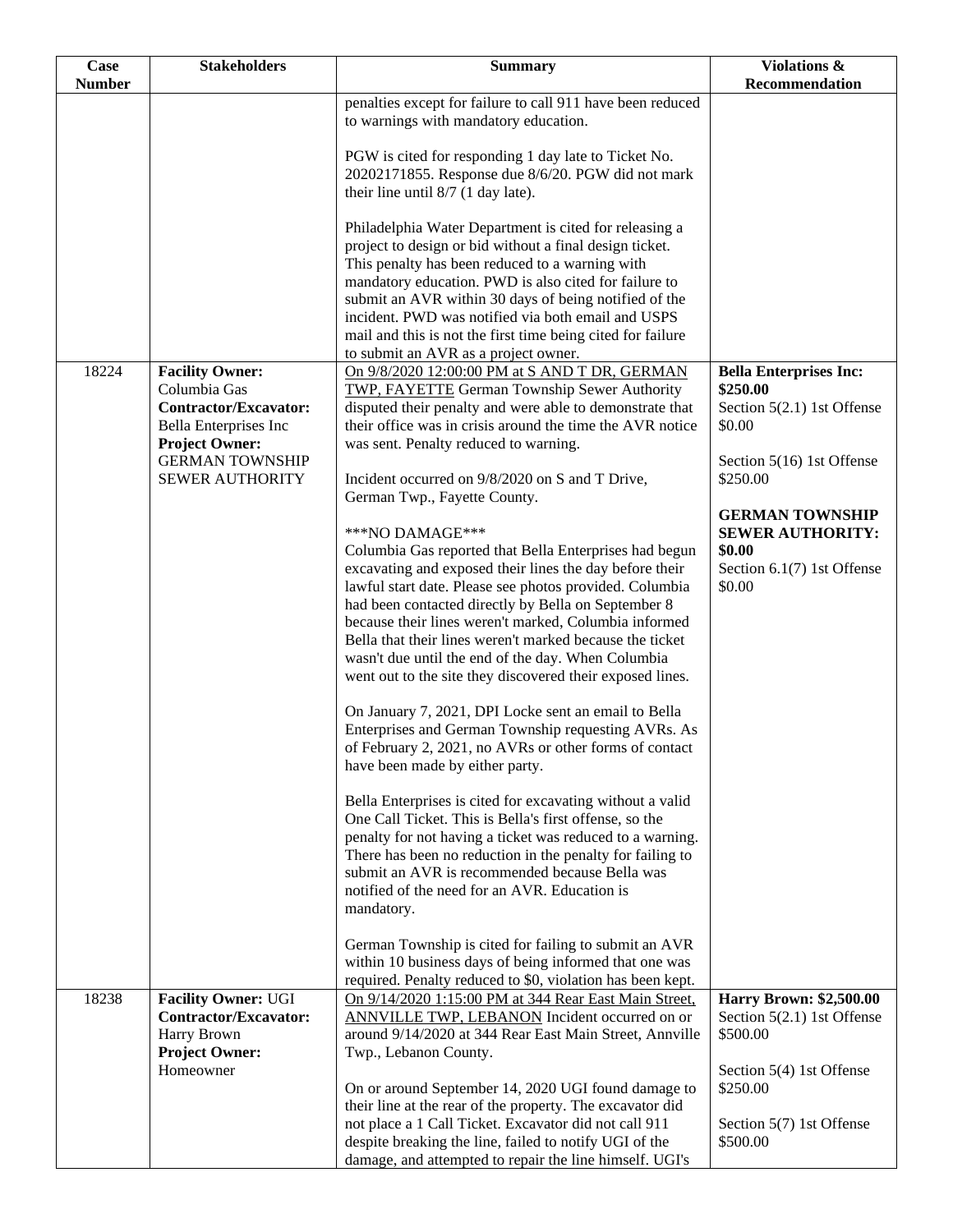| <b>Case</b>   | <b>Stakeholders</b>                                  | <b>Summary</b>                                                                                                                          | Violations &                            |
|---------------|------------------------------------------------------|-----------------------------------------------------------------------------------------------------------------------------------------|-----------------------------------------|
| <b>Number</b> |                                                      |                                                                                                                                         | Recommendation                          |
|               |                                                      | AVR states that the excavator attempted to stop the<br>release of gas and that his initial thought was to try to<br>repair the service. | Section 5(8) 1st Offense<br>\$1,000.00  |
|               |                                                      |                                                                                                                                         | Section 5(16) 1st Offense               |
|               |                                                      | On January 13, 2021 Letters were mailed to the<br>excavator and property owners asking for AVRs. To                                     | \$250.00                                |
|               |                                                      | date, neither party has responded or submitted an AVR.                                                                                  |                                         |
|               |                                                      |                                                                                                                                         |                                         |
|               |                                                      | Excavator Harry Brown is cited for failing to place a<br>One Call ticket prior to excavating, failure to dig                            |                                         |
|               |                                                      | prudently - as seen in the photos, the excavator was                                                                                    |                                         |
|               |                                                      | digging close to the meter, failure to report the line break                                                                            |                                         |
|               |                                                      | to UGI, failure to contact 911 when gas was escaping,<br>and failure to submit an AVR within 10 days of a line                          |                                         |
|               |                                                      | strike. Education is mandatory.                                                                                                         |                                         |
| 18330         | <b>Facility Owner: UGI</b>                           | On 9/18/2020 9:00:00 AM at 718 MAUCH CHUNK                                                                                              | Jose Amorim: \$0.00                     |
|               | <b>Contractor/Excavator:</b><br>Jose Amorim          | RD., PALMERTON BORO, MONROE Incident<br>occurred on 9/18/2020 at 718 Mauch Chunk Rd.,                                                   | Section 5(2.1) 1st Offense<br>\$0.00    |
|               |                                                      | Palmerton Borough, Monroe County.                                                                                                       |                                         |
|               |                                                      |                                                                                                                                         | Section 5(16) 1st Offense               |
|               |                                                      | ****Excavator was digging without a 1 Call Ticket<br>when he struck UGI's line. Mr. Amorim did place an                                 | \$0.00                                  |
|               |                                                      | emergency ticket after the line was hit.****                                                                                            |                                         |
|               |                                                      | On January 13, 2021, DPI Andrade sent a letter to the                                                                                   |                                         |
|               |                                                      | excavator and the project owner asking for AVRs. To                                                                                     |                                         |
|               |                                                      | date, no AVRs have been received and neither party                                                                                      |                                         |
|               |                                                      | attempted to make contact with the DPI.                                                                                                 |                                         |
|               |                                                      | Jose Amorim is cited for failing to place a One Call                                                                                    |                                         |
|               |                                                      | ticket prior to excavating and for failing to submit an<br>AVR within 10 business days of striking a line. Because                      |                                         |
|               |                                                      | UGI has Mr. Amorim listed as the homeowner I am                                                                                         |                                         |
|               |                                                      | reducing the penalties to warnings because he does not                                                                                  |                                         |
|               |                                                      | appear to be a professional excavator. Update: Project<br>owner is the same entity as the home owner. The person                        |                                         |
|               |                                                      | renting the property called on 1/26/21 and confirmed                                                                                    |                                         |
|               |                                                      | that she is a renter and Mr. Amorim is the property                                                                                     |                                         |
|               |                                                      | owner who was doing his own work.                                                                                                       |                                         |
|               |                                                      | Mr. Amorim has been cited for failing to submit an AVR                                                                                  |                                         |
|               |                                                      | and failure to place a One Call ticket. Both penalties                                                                                  |                                         |
| 18447         | <b>Facility Owner:</b>                               | have been reduced to warnings.<br>On 9/20/2020 12:00:00 PM at 2420 NEW RD, SUMMIT                                                       | <b>James &amp; Sons</b>                 |
|               | Velocity.Net                                         | TWP, ERIE Incident occurred on 9/20/2020 at 2420                                                                                        | <b>Excavating - Septic</b>              |
|               | Communications, Inc.<br><b>Contractor/Excavator:</b> | New Rd., Summit Twp., Erie County.                                                                                                      | <b>Systems &amp; Pumping:</b><br>\$0.00 |
|               | James & Sons Excavating                              | **No Damage, Facility Owner reports that 911 was                                                                                        | Section 5(2.1) 1st Offense              |
|               | - Septic Systems &                                   | called with police response**                                                                                                           | \$0.00                                  |
|               | Pumping<br><b>Other:</b> Neighbor                    | On September 20, 2020, James & Sons Septic Systems<br>& Plumbing was excavating without a One Call Ticket.                              | Section 5(16) 1st Offense               |
|               |                                                      | A neighbor placed an emergency ticket and called 911.                                                                                   | \$0.00                                  |
|               |                                                      | Velocity Communications states in their AVR that they                                                                                   |                                         |
|               |                                                      | discovered the excavator digging when the emergency<br>ticket was placed and the police were on site when they                          |                                         |
|               |                                                      | arrived. James & Sons states that they were not                                                                                         |                                         |
|               |                                                      | excavating but instead were removing gravel for the                                                                                     |                                         |
|               |                                                      | homeowner. Velocity's photographs show that the<br>excavator did move earth with a backhoe and that there                               |                                         |
|               |                                                      | is a visible trench far deeper than 18 inches (see photo 3                                                                              |                                         |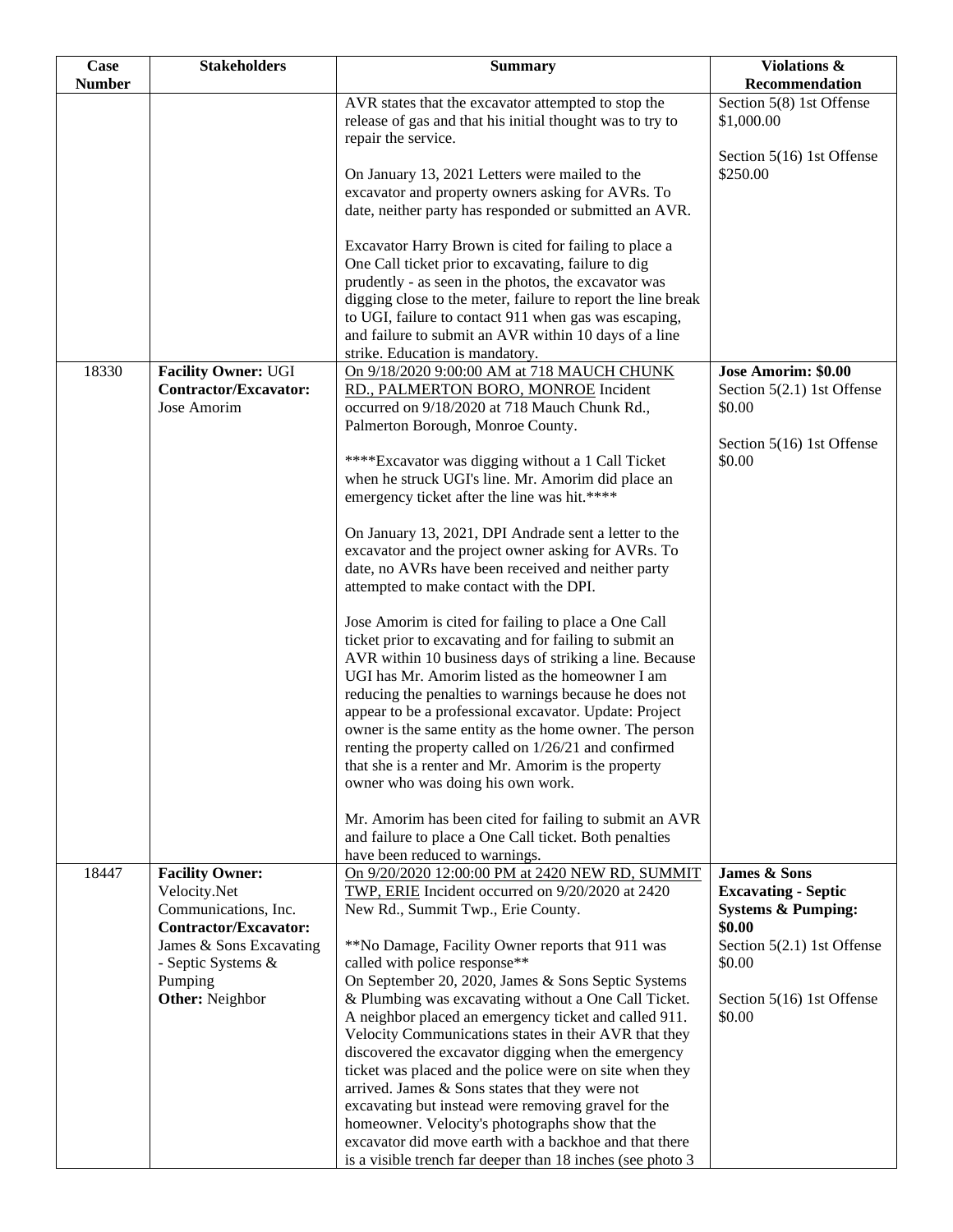| <b>Number</b><br>Recommendation<br>of the trench with a man standing at its edge) so this<br>excavation would not qualify as minor road<br>maintenance.<br>On January 11, 2021, DPI Locke sent an AVR email<br>request to the project owner and on January 13, 2021 a<br>letter was mailed to the excavator for an AVR. The<br>person initially believed to be the project owner is<br>actually the neighbor by her own admission. James and |
|----------------------------------------------------------------------------------------------------------------------------------------------------------------------------------------------------------------------------------------------------------------------------------------------------------------------------------------------------------------------------------------------------------------------------------------------|
|                                                                                                                                                                                                                                                                                                                                                                                                                                              |
|                                                                                                                                                                                                                                                                                                                                                                                                                                              |
|                                                                                                                                                                                                                                                                                                                                                                                                                                              |
|                                                                                                                                                                                                                                                                                                                                                                                                                                              |
|                                                                                                                                                                                                                                                                                                                                                                                                                                              |
|                                                                                                                                                                                                                                                                                                                                                                                                                                              |
|                                                                                                                                                                                                                                                                                                                                                                                                                                              |
|                                                                                                                                                                                                                                                                                                                                                                                                                                              |
|                                                                                                                                                                                                                                                                                                                                                                                                                                              |
| Sons contacted DPI Locke on 1/20/21 asking how to                                                                                                                                                                                                                                                                                                                                                                                            |
| submit an AVR and said they would submit one ASAP.<br>They did submit their AVR on January 27, 2021.                                                                                                                                                                                                                                                                                                                                         |
|                                                                                                                                                                                                                                                                                                                                                                                                                                              |
| James & Sons Septic System s & Plumbing is cited for                                                                                                                                                                                                                                                                                                                                                                                         |
| excavating without a One Call Ticket. The penalty for                                                                                                                                                                                                                                                                                                                                                                                        |
| failing to place a One Call ticket has been reduced to a                                                                                                                                                                                                                                                                                                                                                                                     |
| warning. Because the excavator made contact and                                                                                                                                                                                                                                                                                                                                                                                              |
| submitted an AVR when he was informed one was                                                                                                                                                                                                                                                                                                                                                                                                |
| necessary, the AVR citation has been reduced to a<br>warning. Excavator training is mandatory.                                                                                                                                                                                                                                                                                                                                               |
| 18594<br><b>Facility Owner: PECO</b><br>On 9/22/2020 2:00:00 PM at 2890 PINECROST PL,<br>A & H PAVING:                                                                                                                                                                                                                                                                                                                                       |
| <b>ENERGY</b><br>\$1,000.00<br><b>UPPER SALFORD TWP, MONTGOMERY Incident</b>                                                                                                                                                                                                                                                                                                                                                                 |
| occurred on 9/22/2020 at 2890 Pinecrost Place., Upper<br>Section 5(17) 1st Offense<br>Contractor/Excavator: A                                                                                                                                                                                                                                                                                                                                |
| & H PAVING<br>\$250.00<br>Salford Twp., Montgomery County.                                                                                                                                                                                                                                                                                                                                                                                   |
| <b>Other:</b> Infrasource                                                                                                                                                                                                                                                                                                                                                                                                                    |
| Excavator A&H Paving LLC was using a backhoe at the<br>Section 5(2.1) 1st Offense                                                                                                                                                                                                                                                                                                                                                            |
| job site when they struck PECO's underground electric<br>\$500.00                                                                                                                                                                                                                                                                                                                                                                            |
| line. No 1 Call ticket was placed for the excavation. The<br>attached ticket is for PECO's contractor to repair the<br>Section 5(16) 1st Offense                                                                                                                                                                                                                                                                                             |
| \$250.00<br>damage after it was done.                                                                                                                                                                                                                                                                                                                                                                                                        |
|                                                                                                                                                                                                                                                                                                                                                                                                                                              |
| On January 25, 2021 DPI Locke sent an AVR email                                                                                                                                                                                                                                                                                                                                                                                              |
| request to A&H also requesting contact information for                                                                                                                                                                                                                                                                                                                                                                                       |
| the project owner. To date, no AVR has been submitted                                                                                                                                                                                                                                                                                                                                                                                        |
| and A&H has not made contact with the investigator to<br>provide contact information about the project owner.                                                                                                                                                                                                                                                                                                                                |
|                                                                                                                                                                                                                                                                                                                                                                                                                                              |
| A&H Paving LLC is cited for excavating without a One                                                                                                                                                                                                                                                                                                                                                                                         |
| Call Ticket and failing to file an AVR within 10 business                                                                                                                                                                                                                                                                                                                                                                                    |
| days of a line strike, and failure to respond to PUC                                                                                                                                                                                                                                                                                                                                                                                         |
| requests for information. This excavator does not have                                                                                                                                                                                                                                                                                                                                                                                       |
| previous violations in our system. All penalties have                                                                                                                                                                                                                                                                                                                                                                                        |
| been reduced by 50% except the penalties for failure to<br>submit an AVR since the excavator was contacted and                                                                                                                                                                                                                                                                                                                               |
| failure to respond to PUC requests for information. I also                                                                                                                                                                                                                                                                                                                                                                                   |
| recommend mandatory education through PA 1 Call.                                                                                                                                                                                                                                                                                                                                                                                             |
| <b>Erie Water Works:</b><br>18469<br><b>Facility Owner: Erie</b><br>On 9/25/2020 10:00:00 AM at 528 DONNA DR,                                                                                                                                                                                                                                                                                                                                |
| <b>Water Works</b><br>MILLCREEK TWP, ERIE ***NO DAMAGE**Brozell<br>\$500.00                                                                                                                                                                                                                                                                                                                                                                  |
| <b>Facility Owner:</b><br>Construction has reported that Erie Water Works,<br>Section $2(5)(v)$ 1st Offense                                                                                                                                                                                                                                                                                                                                  |
| Penelec/First Energy<br>Penelec, and Charter Communications did not mark their<br>\$500.00                                                                                                                                                                                                                                                                                                                                                   |
| <b>Contractor/Excavator:</b><br>lines on time. The due date for Ticket No. 20202622129<br><b>Charter Communications</b><br>was 9/22/2020. All 3 entities responded on 9/22 that they<br><b>Penelec/First Energy:</b>                                                                                                                                                                                                                         |
| Contractor/Excavator:<br>had scheduled their marks and the AVR states that they<br>\$250.00                                                                                                                                                                                                                                                                                                                                                  |
| Jim Brozell Construction<br>were to have marked by September 24, 2020. On<br>Section $2(5)(v)$ 1st Offense                                                                                                                                                                                                                                                                                                                                   |
| September 25, 2020, Brozell went to the job site and<br>\$250.00<br><b>LLC</b>                                                                                                                                                                                                                                                                                                                                                               |
| found that none of the entities had marked their lines.                                                                                                                                                                                                                                                                                                                                                                                      |
| Brozell did a renotification ticket and Penelec took more<br><b>Charter</b>                                                                                                                                                                                                                                                                                                                                                                  |
| than 2 hours (4 hours, 25 minutes) to respond to that.<br><b>Communications:</b>                                                                                                                                                                                                                                                                                                                                                             |
| \$500.00<br>Brozell also reports Verizon, but they did respond on<br>time and I have no evidence that they had any unmarked                                                                                                                                                                                                                                                                                                                  |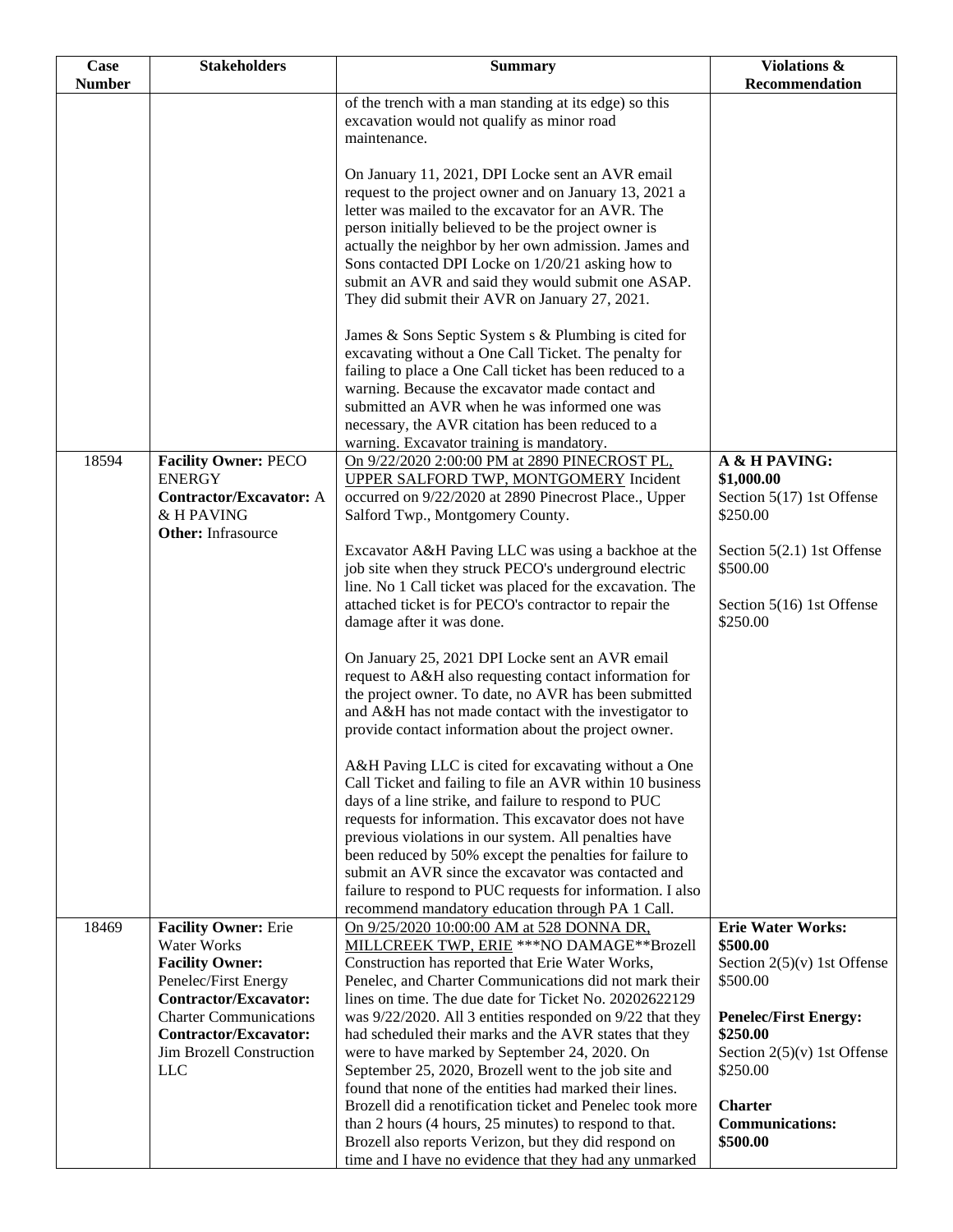| <b>Case</b>   | <b>Stakeholders</b>                                                                                                                                                             | <b>Summary</b>                                                                                                                                                                                                                                                                                                                                                                                                                                                                                                                                                                                                                                                                       | Violations &                                                                                                                                                   |
|---------------|---------------------------------------------------------------------------------------------------------------------------------------------------------------------------------|--------------------------------------------------------------------------------------------------------------------------------------------------------------------------------------------------------------------------------------------------------------------------------------------------------------------------------------------------------------------------------------------------------------------------------------------------------------------------------------------------------------------------------------------------------------------------------------------------------------------------------------------------------------------------------------|----------------------------------------------------------------------------------------------------------------------------------------------------------------|
| <b>Number</b> |                                                                                                                                                                                 |                                                                                                                                                                                                                                                                                                                                                                                                                                                                                                                                                                                                                                                                                      | Recommendation                                                                                                                                                 |
|               |                                                                                                                                                                                 | lines. Penelec states in their AVR that on September 22<br>(due date of ticket) USIC left a voicemail for the<br>excavator suggesting the 24th for markout. There is no<br>notation of whether or not the excavator mutually agreed<br>to the new date.                                                                                                                                                                                                                                                                                                                                                                                                                              | Section $2(5)(v)$ 1st Offense<br>\$500.00                                                                                                                      |
|               |                                                                                                                                                                                 | On January 1, 2021, DPI Andrade sent an email<br>requesting an AVR to Charter, Penelec, and Erie. As of<br>February 2, 2021, only Penelec has submitted an AVR.                                                                                                                                                                                                                                                                                                                                                                                                                                                                                                                      |                                                                                                                                                                |
|               |                                                                                                                                                                                 | Penelec is cited for responding late to original One Call<br>Ticket No. 20202622129 because they did not mark<br>either on the due date of 9/22 or on the date dictated by<br>USIC of 9/24. Penelec did respond to the renotification<br>within 2 hours on September 25, as shown in USIC's<br>photos, although the official response in KARL is<br>several hours later.                                                                                                                                                                                                                                                                                                             |                                                                                                                                                                |
|               |                                                                                                                                                                                 | Charter Communications is cited for failing to respond<br>to the original One Call Ticket No. 20202622129<br>because they did not mark on their agreed-upon date.                                                                                                                                                                                                                                                                                                                                                                                                                                                                                                                    |                                                                                                                                                                |
|               |                                                                                                                                                                                 | Erie Water Works is cited for failing to respond to the<br>original One Call Ticket No. 20202622129 because they<br>did not mark on their agreed-upon date.                                                                                                                                                                                                                                                                                                                                                                                                                                                                                                                          |                                                                                                                                                                |
|               |                                                                                                                                                                                 | No fine reductions have been recommended because<br>there are no first-offenders on the list.                                                                                                                                                                                                                                                                                                                                                                                                                                                                                                                                                                                        |                                                                                                                                                                |
| 18850         | <b>Facility Owner: UGI</b><br>Utilities, Inc.<br><b>Contractor/Excavator:</b><br>Home Owner                                                                                     | On 9/26/2020 10:00:00 AM at 207 George St, MOOSIC<br>BORO, LUZERNE ~Incident occurred on 9/26/2020 at<br>207 George Street, Moosic Borough, Luzerne County.                                                                                                                                                                                                                                                                                                                                                                                                                                                                                                                          | Home Owner: \$0.00<br>Section 5(2.1) 1st Offense<br>\$0.00                                                                                                     |
|               |                                                                                                                                                                                 | UGI submitted an AVR stating, "No one call made.<br>Hand damage by homeowner. Dug between visible<br>meter and curb valve." Photos were submitted with the<br>AVR showing the homeowner was trying to remove a<br>tree stump. A violation of $5(2.1)$ - homeowner failed to<br>submit a location request to One Call within the correct<br>timeframe is recommended against the homeowner.                                                                                                                                                                                                                                                                                           |                                                                                                                                                                |
|               |                                                                                                                                                                                 | Violations-<br>$\sim$ 5(2.1)- homeowner failed to submit a location request<br>to One Call within the correct timeframe.                                                                                                                                                                                                                                                                                                                                                                                                                                                                                                                                                             |                                                                                                                                                                |
| 18852         | <b>Facility Owner:</b><br>Columbia Gas<br><b>Contractor/Excavator:</b><br><b>GINGERICH</b><br><b>LANDSCAPING AND</b><br><b>EXCAVATING</b><br><b>Project Owner:</b><br>Homeowner | On 9/30/2020 11:25:00 AM at 1568 CLOVER LN,<br><b>SPRING GARDEN TWP, YORK Gingerich</b><br>Landscaping was using a sawzall to cut out a downspout<br>when they cut a service line belonging to Columbia Gas.<br>Columbia states that there was a mark close to where the<br>excavator was working, however the excavator did not<br>expose Columbia's line. Gingerich did submit an<br>emergency One Call Ticket, and they did remain at the<br>site, however they did not call 911 despite having cut the<br>line. Columbia Gas states that the excess flow valve<br>slowed the flow of gas, however there would have been<br>an odor of gas which necessitates the calling of 911. | <b>GINGERICH</b><br><b>LANDSCAPING AND</b><br><b>EXCAVATING:</b><br>\$1,000.00<br>Section 5(4) 1st Offense<br>\$0.00<br>Section 5(8) 1st Offense<br>\$1,000.00 |
|               |                                                                                                                                                                                 | Gingerich Landscaping is cited for failing to use prudent<br>techniques in the tolerance zone and failure to call 911<br>when there has been any escape of flammable gas. No<br>reduction may be made to this penalty.                                                                                                                                                                                                                                                                                                                                                                                                                                                               |                                                                                                                                                                |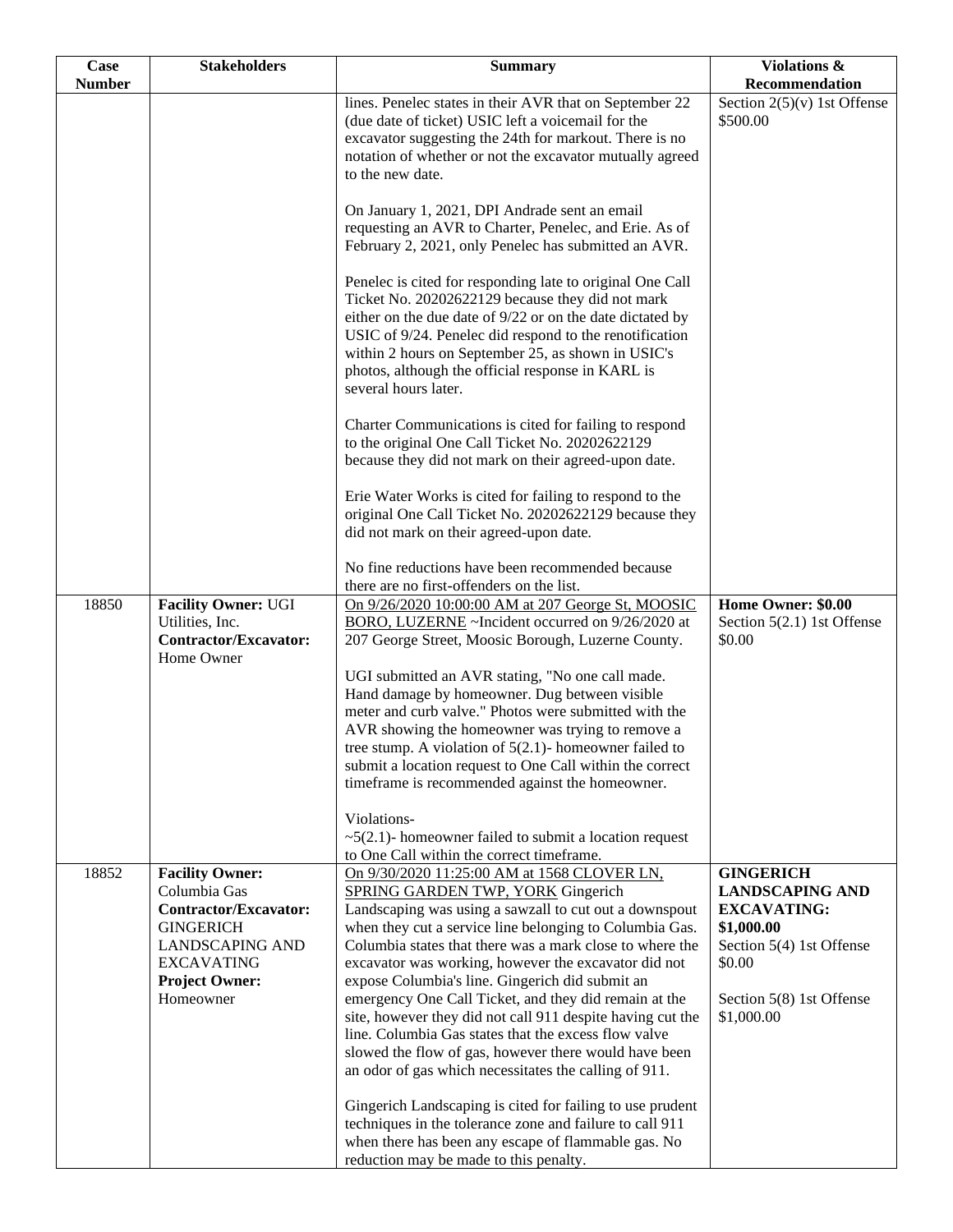| Case<br><b>Number</b> | <b>Stakeholders</b>                                                                                                                       | <b>Summary</b>                                                                                                                                                                                                                                                                                                                                                                                                                                                                                                                                                                                                                                                                                                                                                                                                                                                                                                                                                                                                         | Violations &<br>Recommendation                                                                                                                                              |
|-----------------------|-------------------------------------------------------------------------------------------------------------------------------------------|------------------------------------------------------------------------------------------------------------------------------------------------------------------------------------------------------------------------------------------------------------------------------------------------------------------------------------------------------------------------------------------------------------------------------------------------------------------------------------------------------------------------------------------------------------------------------------------------------------------------------------------------------------------------------------------------------------------------------------------------------------------------------------------------------------------------------------------------------------------------------------------------------------------------------------------------------------------------------------------------------------------------|-----------------------------------------------------------------------------------------------------------------------------------------------------------------------------|
|                       |                                                                                                                                           | First-time offender penalty is reduced to a warning with<br>mandatory education.                                                                                                                                                                                                                                                                                                                                                                                                                                                                                                                                                                                                                                                                                                                                                                                                                                                                                                                                       |                                                                                                                                                                             |
| 18716                 | <b>Facility Owner: PPL</b><br><b>Contractor/Excavator:</b><br>City Of Hazelton                                                            | On 10/5/2020 11:00:00 AM at 124 HILLTOP RD,<br>HAZLETON CITY, LUZERNE Incident occurred on<br>October 5, 2020 at 124 Hilltop Rd., Hazleton City,<br>Luzerne County.                                                                                                                                                                                                                                                                                                                                                                                                                                                                                                                                                                                                                                                                                                                                                                                                                                                    | <b>City Of Hazelton:</b><br>\$1,100.00<br>Section $5(2.1)$ 1st Offense<br>\$600.00                                                                                          |
|                       |                                                                                                                                           | On October 5, 2020, the City of Hazleton struck an<br>underground electric line belonging to PPL. PPL alleges<br>\$250.00<br>that Hazleton City did not have a valid One Call Ticket<br>at the time of the strike. Ticket No. 20202311424 was<br>\$250.00<br>placed in this area on August 18, 2020 and was lawful to<br>start between August 24 and September 1 with an<br>expected duration of 1 week for the project, so that ticket<br>does not appear to have still been valid at the time of the<br>hit.                                                                                                                                                                                                                                                                                                                                                                                                                                                                                                         | Section 5(16) 1st Offense<br>Section 6.1(7) 1st Offense                                                                                                                     |
|                       |                                                                                                                                           | On January 25, 2021 DPI Locke sent an AVR letter via<br>email to the City of Hazleton. The City responded the<br>same day that "this was handled with PPL at the time it<br>occurred" DPI Locke sent a follow-up email explaining<br>that the Act states that an AVR must be submitted. The<br>City has a dual role as the excavator and the project<br>owner. Hazleton responded via email on 1/27 that they<br>mailed a letter with photos for review. DPI Locke<br>responded on the same day, cautioning the City that the<br>information needs to be submitted through the AVR<br>report, not by mail. This email included instructions for<br>finding the AVR form on the PAOC website. Mr. Vito<br>from Hazleton said he didn't know what I was talking<br>about and referred me to Mr. Wufus who had originally<br>directed the DPI to Mr. Vito. The DPI sent an email to<br>both Mr. Wufsus and Mr. Vito explaining where they<br>needed to go to file an AVR. As of July 2, 2021 no AVR<br>has been received. |                                                                                                                                                                             |
|                       |                                                                                                                                           | The City of Hazleton is cited for excavating without a<br>valid One Call Ticket and for failure to submit an AVR<br>within 10 business days of a line strike both as the<br>excavator and as the project owner as the DPI made<br>numerous attempts to convince the City to comply with<br>the Act. The penalty for failure to place a One Call ticket<br>was reduced by 50% to \$500.00 but also includes a fine<br>factor of .2 due to the dollar amount of damage done by<br>the City to PPL's lines.                                                                                                                                                                                                                                                                                                                                                                                                                                                                                                               |                                                                                                                                                                             |
| 18931                 | <b>Facility Owner: PECO</b><br><b>Contractor/Excavator:</b><br><b>BATTAGLIA</b><br><b>EXCAVATING LLC</b>                                  | On 10/5/2020 11:00:00 AM at 548 E. HIGH ST,<br>POTTSTOWN BORO, MONTGOMERY Incident<br>occurred on October 5, 2020 at 548 E. High Street,<br>Pottstown Borough, Montgomey County.                                                                                                                                                                                                                                                                                                                                                                                                                                                                                                                                                                                                                                                                                                                                                                                                                                       | PECO: \$1,000.00<br>Section $2(5)(i)$ 1st Offense<br>\$500.00                                                                                                               |
|                       | <b>Project Owner: PECO</b><br>Energy<br>Designer: HBK<br>Engineering<br><b>Other: Pottstown Borough</b><br><b>Other:</b> Semper utilities | On October 5, 2020, Battaglia (also referred to as BAI in<br>some reports) struck PECO's underground gas line while<br>excavating to install conduit for PECO (Battaglia was<br>subcontracted by Semper). Two lines were struck. PECO<br>admits in their AVR that the first line was not marked.<br>PECO, Battaglia, and Semper all agree that the line was<br>correctly marked for the 2nd strike and state that BAI<br>was not spotting correctly. All parties agree that 911 was<br>called.                                                                                                                                                                                                                                                                                                                                                                                                                                                                                                                         | Section 6.1(3) 1st Offense<br>\$500.00<br><b>BATTAGLIA</b><br><b>EXCAVATING LLC:</b><br>\$0.00<br>Section 5(4) 1st Offense<br>\$0.00<br><b>HBK</b> Engineering:<br>\$750.00 |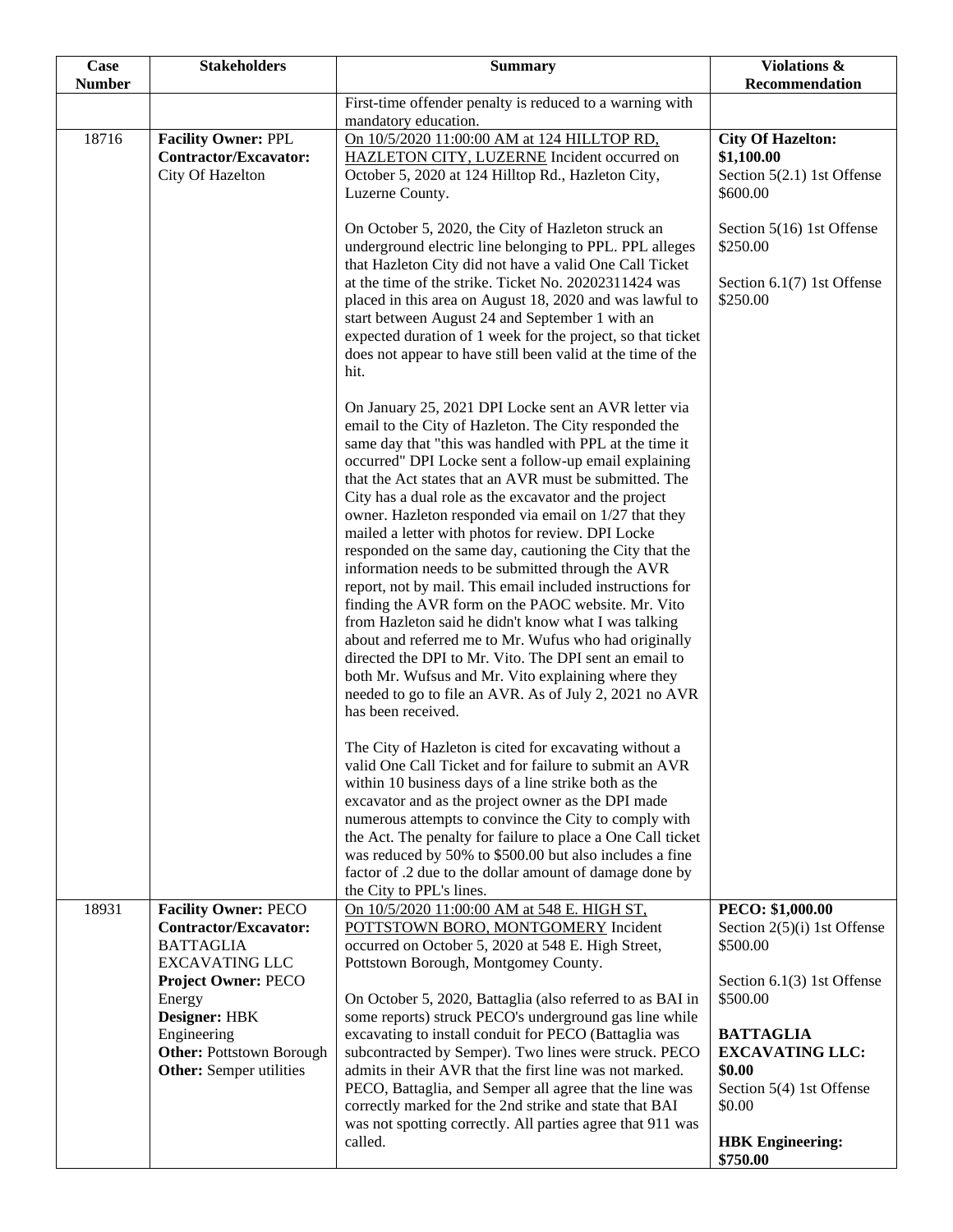| <b>Case</b>   | <b>Stakeholders</b>          | <b>Summary</b>                                                                                                 | Violations &                            |
|---------------|------------------------------|----------------------------------------------------------------------------------------------------------------|-----------------------------------------|
| <b>Number</b> |                              |                                                                                                                | Recommendation                          |
|               |                              | On January 27, 2021, DPI Locke sent an AVR email                                                               | Section 4(2) 1st Offense                |
|               |                              | request to Designer HBK Engineering. As of March 4,<br>2021 no AVR has been received and HBK Engineering       | \$500.00                                |
|               |                              | has not made contact with the DPI.                                                                             | Section 4(8) 1st Offense                |
|               |                              |                                                                                                                | \$250.00                                |
|               |                              | Battaglia is cited for failing to use prudent techniques                                                       |                                         |
|               |                              | within the tolerance zone for the second strike. 1st time                                                      | <b>Pottstown Borough:</b>               |
|               |                              | offender - penalty has been reduced to a warning and                                                           | \$0.00                                  |
|               |                              | education is mandatory.                                                                                        | Section $2(5)(v)$ 1st Offense<br>\$0.00 |
|               |                              | PECO is cited for failing to mark their line for the first                                                     |                                         |
|               |                              | strike. PECO is also cited for releasing a project to bid                                                      | Section $2(5)(v)$ 1st Offense           |
|               |                              | without a valid Design Ticket. The Design Tickets for                                                          | \$0.00                                  |
|               |                              | this job were from March 14, 2018 (over 2 years old)                                                           |                                         |
|               |                              | and were both preliminary designs only.                                                                        |                                         |
|               |                              | HBK Engineering is cited for failing to request the line                                                       |                                         |
|               |                              | and facility information not less than 10, nor more than                                                       |                                         |
|               |                              | 90 business days before the design is to be completed.                                                         |                                         |
|               |                              | The design tickets were both over 2 years old when the                                                         |                                         |
|               |                              | project began, and all tickets were preliminary, no final                                                      |                                         |
|               |                              | design was submitted. HBK is also cited for failing to                                                         |                                         |
|               |                              | submit an AVR within 30 days of notification of a strike.                                                      |                                         |
|               |                              | Pottstown Borough is cited for failing to respond to One                                                       |                                         |
|               |                              | Call Ticket No. 20202094202. Response was due on                                                               |                                         |
|               |                              | 7/31/20. Pottstown made no response. Pottstown is also                                                         |                                         |
|               |                              | cited for failing to respond to Ticket No. 20202791814.                                                        |                                         |
|               |                              | Response due 10/7, Pottstown responded 8 days late on                                                          |                                         |
|               |                              | 10/15 (lines marked). Pottstown is a first-time violator                                                       |                                         |
|               |                              | and I have reduced the penalties to a warning. Education<br>is mandatory                                       |                                         |
| 19987         | <b>Facility Owner: PPL</b>   | On 10/6/2020 11:15:00 AM at 1313 WOODMONT LN,                                                                  | <b>Ryan Homes: \$1,100.00</b>           |
|               | <b>Contractor/Excavator:</b> | NORTH CATASAUQUA BORO, NORTHAMPTON                                                                             | Section 5(11) 1st Offense               |
|               | <b>Ryan Homes</b>            | On October 6, 2020, Ryan Homes struck an unmarked                                                              | \$350.00                                |
|               |                              | PPL line during excavation. PPL's AVR states that the                                                          |                                         |
|               |                              | locator did not mark the line because it had not been                                                          | Section 5(16) 1st Offense               |
|               |                              | updated on the maps. The locator did note a splice box in                                                      | \$250.00                                |
|               |                              | the area and the photos from the locator show a meter<br>box attached to the house but did not ask any further | Section $6.1(7)$ 2nd Offense            |
|               |                              | questions. The locator's photos also show that there are                                                       | \$500.00                                |
|               |                              | no white marks on this job site although both One Call                                                         |                                         |
|               |                              | tickets submitted by Ryan Homes state that they have                                                           |                                         |
|               |                              | marked the site in white.                                                                                      |                                         |
|               |                              | On January 27, 2021, DPI Locke sent an AVR email                                                               |                                         |
|               |                              | request to Ryan Homes. Ryan Homes responded with a                                                             |                                         |
|               |                              | request for a phone call. When the DPI attempted to                                                            |                                         |
|               |                              | make the call the phone number was not working. The                                                            |                                         |
|               |                              | DPI sent a follow-up email to Ryan Homes stating that                                                          |                                         |
|               |                              | the phone number was not working. This email included                                                          |                                         |
|               |                              | a copy of Act 50 and a link to PA 1 Call. As of March 4,                                                       |                                         |
|               |                              | 2021 Ryan Homes has not made further attempts to<br>contact the DPI and has not submitted an AVR.              |                                         |
|               |                              |                                                                                                                |                                         |
|               |                              | Ryan Homes is cited for failing to mark the area in white                                                      |                                         |
|               |                              | since they stated on their ticket that the site was marked                                                     |                                         |
|               |                              | (fine factor 0.4 due to the dollar amount of damage), and                                                      |                                         |
|               |                              | for failing to submit an AVR within 10 business days.                                                          |                                         |
|               |                              | Ryan Homes has been cited in the past for failing to                                                           |                                         |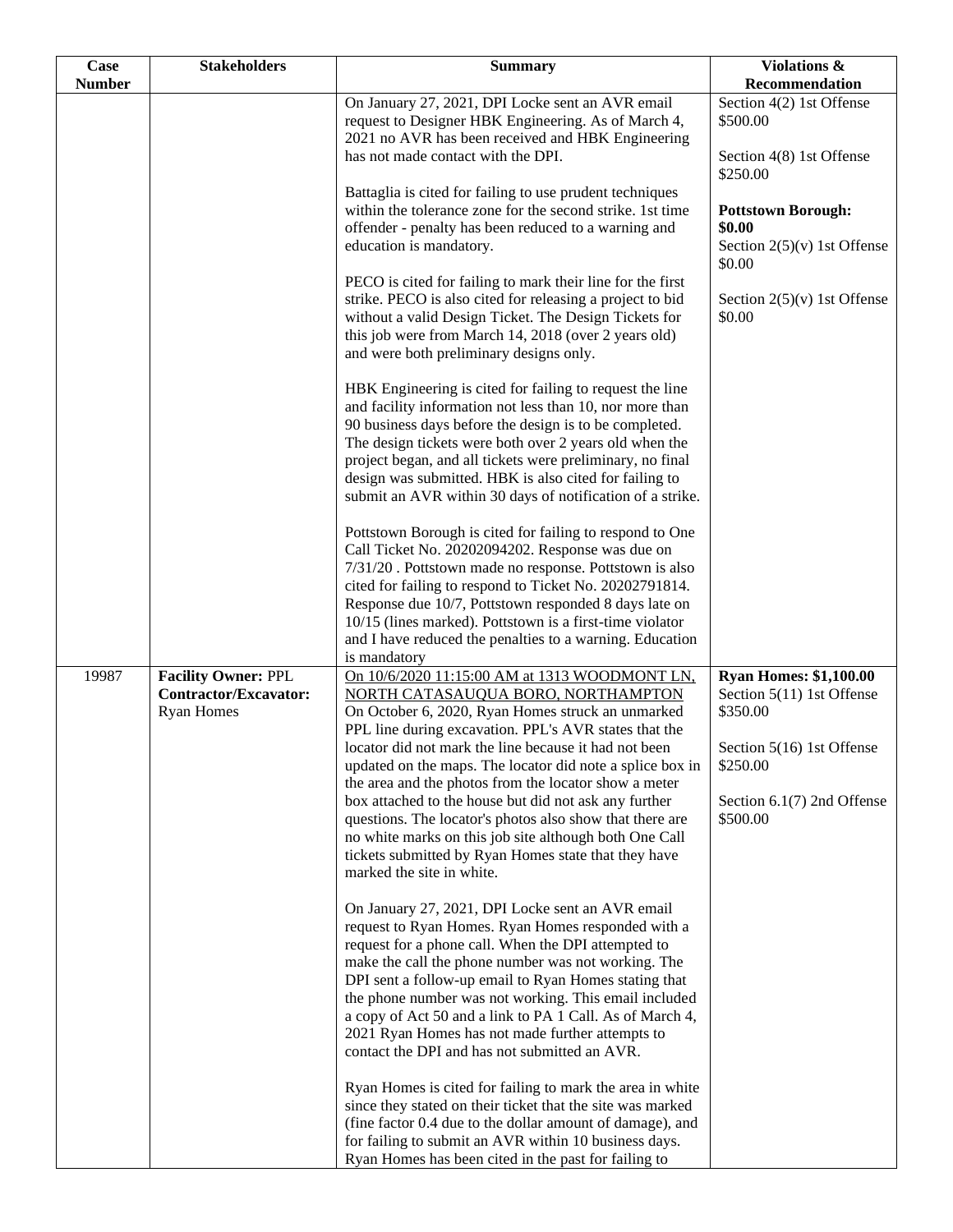| Case          | <b>Stakeholders</b>                            | <b>Summary</b>                                                                                                         | Violations &                       |
|---------------|------------------------------------------------|------------------------------------------------------------------------------------------------------------------------|------------------------------------|
| <b>Number</b> |                                                |                                                                                                                        | <b>Recommendation</b>              |
|               |                                                | submit an AVR after a strike and they were notified and<br>given instructions by the DPI, so I do not recommend        |                                    |
|               |                                                | any reduction in penalty for that citation. Education has                                                              |                                    |
|               |                                                | been made mandatory.                                                                                                   |                                    |
| 21021         | Facility Owner: Aqua PA                        | On 12/4/2020 8:00:00 AM at ARCOS DR,                                                                                   | Aqua PA: \$750.00                  |
|               | Contractor/Excavator:                          | KULPMONT BORO, NORTHUMBERLAND On                                                                                       | Section $2(5)(i)(B)$ 1st           |
|               | CJ Drilling<br>Project Owner: PPL              | December 4, 2020, CJ Drilling struck Aqua's unmarked<br>water line. Aqua has stated in their AVR that they             | Offense \$250.00                   |
|               | Designer: Westwood                             | marked the old inactive line and did not mark the active                                                               | Section $2(5)(v.1)$ 1st            |
|               | Professional Services                          | line.                                                                                                                  | Offense \$500.00                   |
|               | Other: ARCOS<br><b>INDUSTRIES LLC</b>          | On December 30, 2020, DPI Andrade sent AVR email                                                                       | <b>CJ Drilling: \$0.00</b>         |
|               | <b>Other:</b> Mainline Energy                  | requests to PPL, CJ Drilling and Westwood. As of                                                                       | Section 5(16) 1st Offense          |
|               | Consultants                                    | February 2, 2021 all entities have submitted their AVRs.                                                               | \$0.00                             |
|               |                                                | CJ Drilling is cited for failing to submit an AVR within                                                               | <b>PPL: \$750.00</b>               |
|               |                                                | 10 business days of striking a line. Penalty has been                                                                  | Section 6.1(7) 1st Offense         |
|               |                                                | reduced to a warning. Education is mandatory                                                                           | \$250.00                           |
|               |                                                | Aqua is cited for failing mark and maintain existing                                                                   | Section 6.1(1) 1st Offense         |
|               |                                                | records of abandoned lines. Had these records been up to<br>date, both lines would have been marked. Aqua is also      | \$500.00                           |
|               |                                                | cited for failing to respond to a renotification ticket                                                                | <b>Westwood Professional</b>       |
|               |                                                | within 2 hours. Ticket No. 2020350482 was placed on                                                                    | <b>Services: \$0.00</b>            |
|               |                                                | 11/30, Aqua responded "Field marked", the<br>renotification was placed on 12/3 at 14:31 calling Aqua                   | Section 4(2) 1st Offense<br>\$0.00 |
|               |                                                | back to the site. Aqua responded field marked on the                                                                   |                                    |
|               |                                                | following day at 06:58 (16 hours, 27 minutes). This is                                                                 |                                    |
|               |                                                | not Aqua's first offense, so I do not recommend a                                                                      |                                    |
|               |                                                | reduction in penalty.                                                                                                  |                                    |
|               |                                                | PPL is cited for releasing a project to bid or construction                                                            |                                    |
|               |                                                | without a final design ticket. All design tickets are                                                                  |                                    |
|               |                                                | preliminary only. This is not PPL's first-ever offense so I<br>recommend no reduction in penalty. PPL is further cited |                                    |
|               |                                                | for using insufficient levels of SUE (designer's AVR                                                                   |                                    |
|               |                                                | states Level D SUE was used for a project that cost more                                                               |                                    |
|               |                                                | than \$400,000).                                                                                                       |                                    |
|               |                                                | Westwood Professional Services is claiming to be the                                                                   |                                    |
|               |                                                | designer for this project, however I see no design tickets                                                             |                                    |
|               |                                                | from them. I see only preliminary tickets from Mainline<br>Energy Consultants who I have been informed is not the      |                                    |
|               |                                                | designer on this project. Therefore Westwood                                                                           |                                    |
|               |                                                | Professional Services is being cited for failing to submit                                                             |                                    |
|               |                                                | a design ticket no less than 10 days and no more than 90                                                               |                                    |
|               |                                                | days before the project began. This is Westwood's first<br>ever offense. The penalty has been reduced to a warning     |                                    |
|               |                                                | with mandatory education.                                                                                              |                                    |
| 24124         | <b>Facility Owner:</b><br><b>VERIZON NORTH</b> | On 6/10/2021 7:00:00 AM at 10 GRUMBACHER RD,                                                                           | <b>VERIZON NORTH:</b>              |
|               | <b>Contractor/Excavator:</b>                   | <b>MANCHESTER TWP, YORK PREDISCUSSION</b><br>CASE- At the DPC meeting held on 10/5/2021, the                           | \$4,000.00<br>Section $2(5)(v)$    |
|               | <b>W CRAIG ADAMS INC</b>                       | suggestion was made to maximize Verizon's fines due to                                                                 | Subsequent \$2,000.00              |
|               |                                                | blatantly disregarding the Law throughout PA.                                                                          | Section $2(5)(v.1)$                |
|               |                                                |                                                                                                                        | Subsequent \$2,000.00              |
|               |                                                | ~Near Miss incident occurring on $6/10/2021$ at 10                                                                     |                                    |
|               |                                                | Grumbacher Rd., near Mat Rd. and Board Rd.,<br>Manchester Township, York County.                                       |                                    |
|               |                                                |                                                                                                                        |                                    |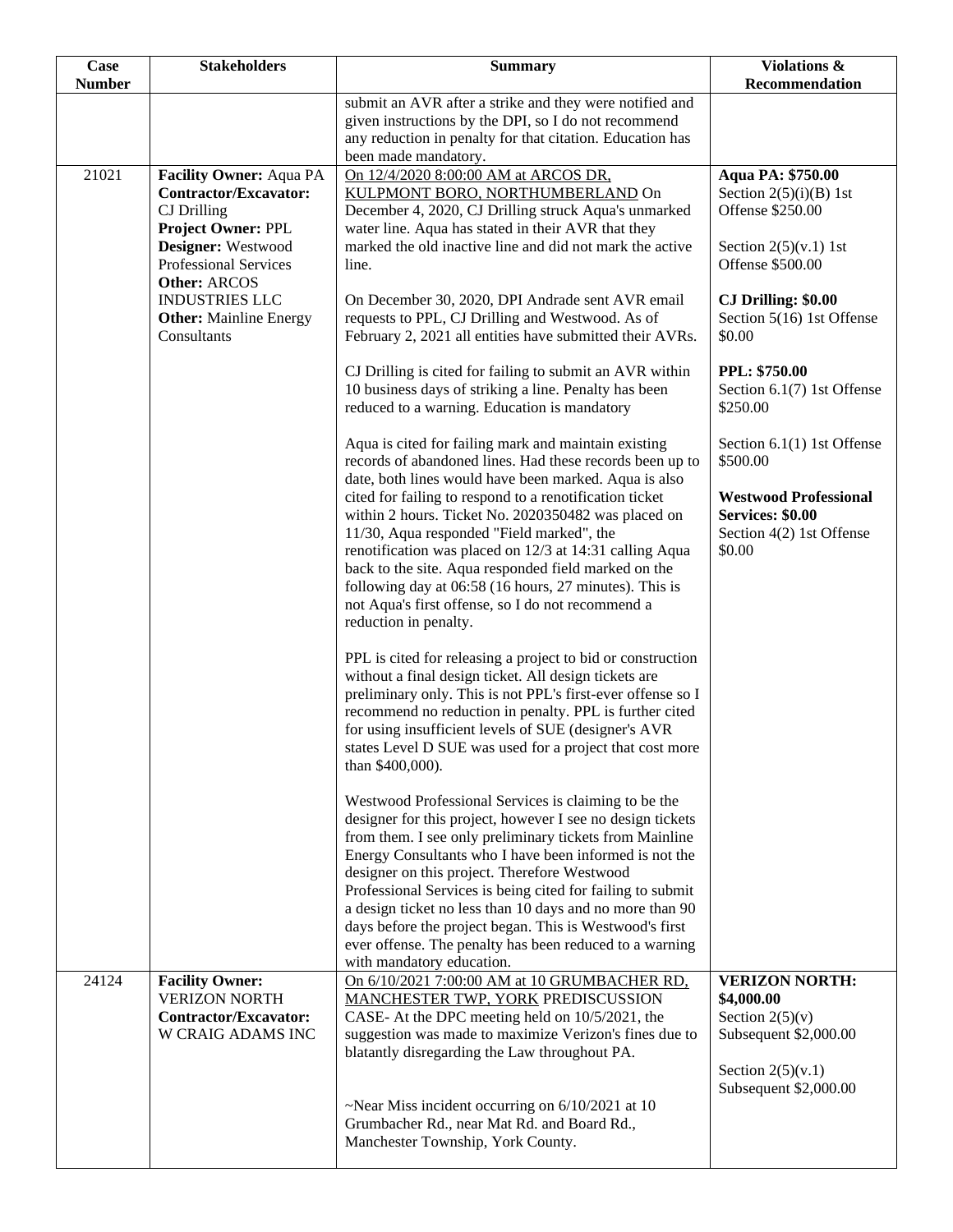| <b>Case</b>   | <b>Stakeholders</b> | <b>Summary</b>                                                                                                                                                                                                                                                                                                                                                                                                                                                                                                                                                                                                                                                                                                                                                                                                                                                                                                                                                                                                                                                                                                                                                                                                                                                                                                 | <b>Violations &amp;</b> |
|---------------|---------------------|----------------------------------------------------------------------------------------------------------------------------------------------------------------------------------------------------------------------------------------------------------------------------------------------------------------------------------------------------------------------------------------------------------------------------------------------------------------------------------------------------------------------------------------------------------------------------------------------------------------------------------------------------------------------------------------------------------------------------------------------------------------------------------------------------------------------------------------------------------------------------------------------------------------------------------------------------------------------------------------------------------------------------------------------------------------------------------------------------------------------------------------------------------------------------------------------------------------------------------------------------------------------------------------------------------------|-------------------------|
| <b>Number</b> |                     |                                                                                                                                                                                                                                                                                                                                                                                                                                                                                                                                                                                                                                                                                                                                                                                                                                                                                                                                                                                                                                                                                                                                                                                                                                                                                                                | Recommendation          |
|               |                     | W Craig Adams Inc. submitted an AVR stating,<br>"STAKE CENTER HAS DONE THIS TO<br>NUMEROUS LOCATE REQUESTS FOR<br>DIFFERENT YORK COUNTY LOCATIONS FOR<br>OUR COMPANY WHERE THEY DO NOT HAVE<br>THEM MARKED WITHIN THE REQUIRED 3<br>BUSINESS DAY LAW !!! HOLDING UP OUR<br>WORK." A violation of $2(5)(v)$ - failed to respond to a<br>One Call notification for ticket #20211581988 is<br>recommended against Verizon.<br>A renotify Ticket was placed, ticket #202115819881,<br>with the comments, "ATTENTION VERIZON NORTH<br>YOU HAVE RESPONDED TO THIS CALLEER ON<br>JUNE 9TH AT 3:17 PM AND SAID YOU WERE<br>UNABLE TO COMPLETE THE MARKINGS WITHIN<br>THE REQUIRED 3 DAY LAW. PLEASE MARK<br>YOUR LINES ASAP. PLEASE CALL KIM AT<br>*********** WITH ANY PROBOLEMS OR<br>QUESTIONS." A response to the renotify ticket was still<br>not obtained. A violation of $2(5)(v.1)$ - failed to<br>communicate directly to the excavator within two hours<br>after renotification of the information about its facility<br>location and, if necessary and possible, go to the<br>proposed work site to mark, stake or locate its<br>underground lines or to verify to the excavator that the<br>facility owner's underground lines are not within the area<br>of the proposed work site is recommended against |                         |
|               |                     | Verizon.<br>Violations:<br>Verizon-<br>$\sim$ 2(5)(v)-failed to respond to a One Call notification<br>$\sim$ 2(5)(v.1)-failed to communicate directly to the<br>excavator within two hours after renotification of the<br>information about its facility location and, if necessary<br>and possible, go to the proposed work site to mark, stake<br>or locate its underground lines or to verify to the<br>excavator that the facility owner's underground lines are<br>not within the area of the proposed work site.                                                                                                                                                                                                                                                                                                                                                                                                                                                                                                                                                                                                                                                                                                                                                                                         |                         |

## **Full Session**

| Case          | <b>Stakeholders</b>          | <b>Summary</b>                                        | <b>Violations &amp;</b>                                    |
|---------------|------------------------------|-------------------------------------------------------|------------------------------------------------------------|
| <b>Number</b> |                              |                                                       | Recommendation                                             |
| 7829          | <b>Facility Owner:</b>       | On 6/19/2019 10:00:00 AM at 406 RIDGE AVE, BEN        | <b>Ben Avon Borough:</b>                                   |
|               | Columbia Gas                 | AVON BORO, ALLEGHENY 12/14/2021 DPC                   | \$2,000.00                                                 |
|               | <b>Contractor/Excavator:</b> | decision was to keep all violations and and penalties | Section $2(5)(\n \n \tilde{\text{v}}\tilde{\text{u}})$ 1st |
|               | <b>CARMEL</b>                | given to .Ben Avon.                                   | Offense \$1,000.00                                         |
|               | <b>CONSTRUCTION</b>          |                                                       |                                                            |
|               | <b>Other:</b> Ben Avon       | *** Ben Avon wants to dispute their penalties.        | Section $2(5)(\n \n \tilde{\text{v}}\tilde{\text{u}})$ 1st |
|               | Borough                      |                                                       | Offense \$1,000.00                                         |
|               |                              | Incident occurred on 6/1/9219 at 406 Ridge Ave, Ben   |                                                            |
|               |                              | Avon Borough, Allegheny County. Carmel Construction   |                                                            |
|               |                              | damaged a mismarked Columbia Gas service line while   |                                                            |
|               |                              | installing a new sewer line.                          |                                                            |
|               |                              |                                                       |                                                            |
|               |                              | Carmel Construction reported, on 6/19/2019 they       |                                                            |
|               |                              | damaged a mismarked Columbia Gas service line while   |                                                            |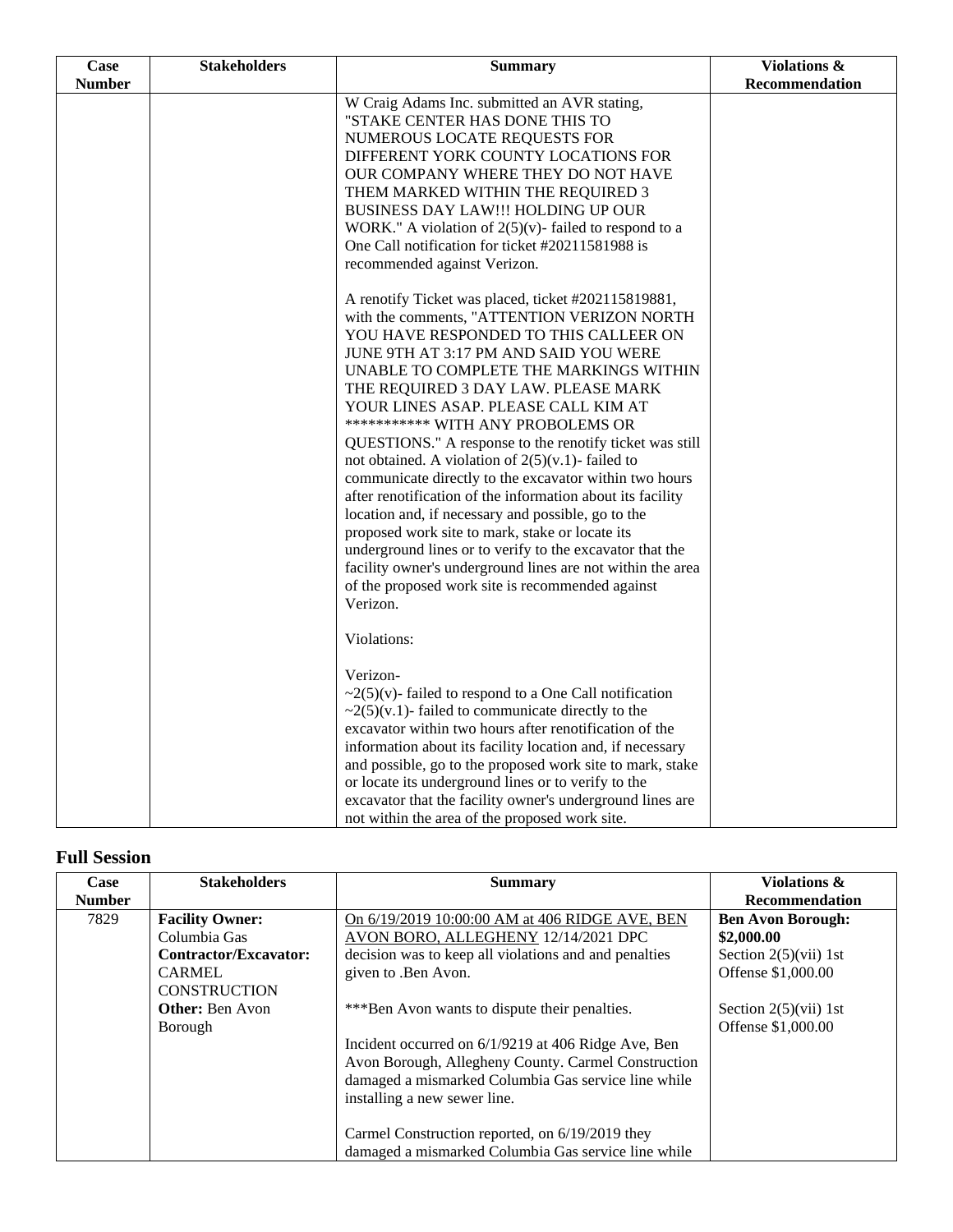| Case                   | <b>Stakeholders</b>                                                                                                                                 | <b>Summary</b>                                                                                                                                                                                                                                                                                                                                                                                                                                                                                                                                                                                                                                                                                                                                                                                                                                                                                                                                                                                                                                                                                                                                                                                                                                                                                                                                                                                                                                                                                                                                                                                                                                                                                                                                                                                                                                                                                                                                                                                                                                                                                                                                                                                                                                                                                                                                                                                                                                                                                                                                                                                                                                                                                                                                                                                                                                                                                                                                                                               | <b>Violations &amp;</b>                                                                                                                                                                 |
|------------------------|-----------------------------------------------------------------------------------------------------------------------------------------------------|----------------------------------------------------------------------------------------------------------------------------------------------------------------------------------------------------------------------------------------------------------------------------------------------------------------------------------------------------------------------------------------------------------------------------------------------------------------------------------------------------------------------------------------------------------------------------------------------------------------------------------------------------------------------------------------------------------------------------------------------------------------------------------------------------------------------------------------------------------------------------------------------------------------------------------------------------------------------------------------------------------------------------------------------------------------------------------------------------------------------------------------------------------------------------------------------------------------------------------------------------------------------------------------------------------------------------------------------------------------------------------------------------------------------------------------------------------------------------------------------------------------------------------------------------------------------------------------------------------------------------------------------------------------------------------------------------------------------------------------------------------------------------------------------------------------------------------------------------------------------------------------------------------------------------------------------------------------------------------------------------------------------------------------------------------------------------------------------------------------------------------------------------------------------------------------------------------------------------------------------------------------------------------------------------------------------------------------------------------------------------------------------------------------------------------------------------------------------------------------------------------------------------------------------------------------------------------------------------------------------------------------------------------------------------------------------------------------------------------------------------------------------------------------------------------------------------------------------------------------------------------------------------------------------------------------------------------------------------------------------|-----------------------------------------------------------------------------------------------------------------------------------------------------------------------------------------|
| <b>Number</b><br>10111 | Facility Owner: Ridgway<br>Borough<br>Contractor/Excavator:<br><b>ALLEGHENY</b><br>CONTRACTING<br><b>Project Owner: National</b><br><b>Fuel Gas</b> | installing a new sewer at 406 Ridge Avenue, Ben Avon<br>Borough, Allegheny County. Carmel Construction<br>provided a photo but could not explain it, since the<br>operator has since left . Columbia Gas provided<br>documentation indicating the service line was customer<br>owned. Columbia Gas provided post locate photos of the<br>dig site. Carmel Construction did not provide compelling<br>evidence that Columbia Gas did not accurately mark at<br>the point of connection. According to Columbia Gas'<br>Tariff 7.1 Point of Delivery" of the Gas to Customer<br>shall be at the outlet side of the curb valve, or the<br>property or lot line if there is no curb valve, at which<br>point the gas shall pass to the customer". Columbia Gas<br>provided post locate photos showing they marked past<br>the property lot line / curb valve up to meter and are<br>covered under the Good Samaritan ACT for private<br>lines. Columbia Gas marked on time. There is no<br>recommendation of an administrative penalty against<br>Columbia Gas.<br>Ben Avon Borough is cited for failure to respond to New<br>Excavation Emergency Ticket No. 20191491468 placed<br>on 5/29/2019 and New Excavation Emergency Ticket<br>No. 20191611157 placed on 6/10/2019<br>NOTE:<br>Ben Avon did not respond to any of the Emergency<br>tickets in this case. Only two violations are listed.<br>On 9/16/2019 10:00:00 AM at BETWEEN ROCK<br>STREET AND FLORENCE STREET, RIDGWAY<br>BORO, ELK 12/14/2021 DPC decision for Ridgway<br>Borough was to Reduce the violation for Section<br>$2(5)$ (viii) Failure to respond to emergency notification as<br>soon as practicable – Ticket No. 20192591979–1st<br>offense - \$1000.00 by 50% and to add education.<br>Remove penalty and violation for Section $2(5)(i.1)$<br>Failure to locate an actually known facility's point of<br>connection to lines. $-1st$ offense - \$250.00<br>Section $2(5)(i.1)$ Failure to locate a known facility's<br>point of connection to lines $-1st$ offense - \$0.00<br>Disagree: Ridgway Borough to Violation Section<br>$2(5)$ (vii) because they state Ridgway Borough was on<br>site and repaired their facility, but did not respond in the<br>KARL system for four days. They wrote they have since<br>reached out to 811 Liaison and had training.<br>Ridgway Borough for two Violations of Section 2(5)(i.1)<br>for failing to locate a actually known facilities point of<br>connection to it's facilities. Ridgway Borough states that<br>the tickets were not clear. The first ticket did not specify<br>a direction, the second ticket, within four minutes of the<br>first, specified North. It was understood that the second<br>ticket was more specific to the first ticket submitted.<br>They are asking to have violations and penalties<br>reassessed.<br>******************<br>Incident occurred on September 16, 2019 between Rock<br>Street and Florence Street, Ridgway Borough, Elk | Recommendation<br><b>Ridgway Borough:</b><br>\$500.00<br>Section $2(5)(vii)$ 1st<br>Offense \$500.00<br><b>National Fuel Gas:</b><br>\$250.00<br>Section 6.1(7) 1st Offense<br>\$250.00 |
|                        |                                                                                                                                                     | County.                                                                                                                                                                                                                                                                                                                                                                                                                                                                                                                                                                                                                                                                                                                                                                                                                                                                                                                                                                                                                                                                                                                                                                                                                                                                                                                                                                                                                                                                                                                                                                                                                                                                                                                                                                                                                                                                                                                                                                                                                                                                                                                                                                                                                                                                                                                                                                                                                                                                                                                                                                                                                                                                                                                                                                                                                                                                                                                                                                                      |                                                                                                                                                                                         |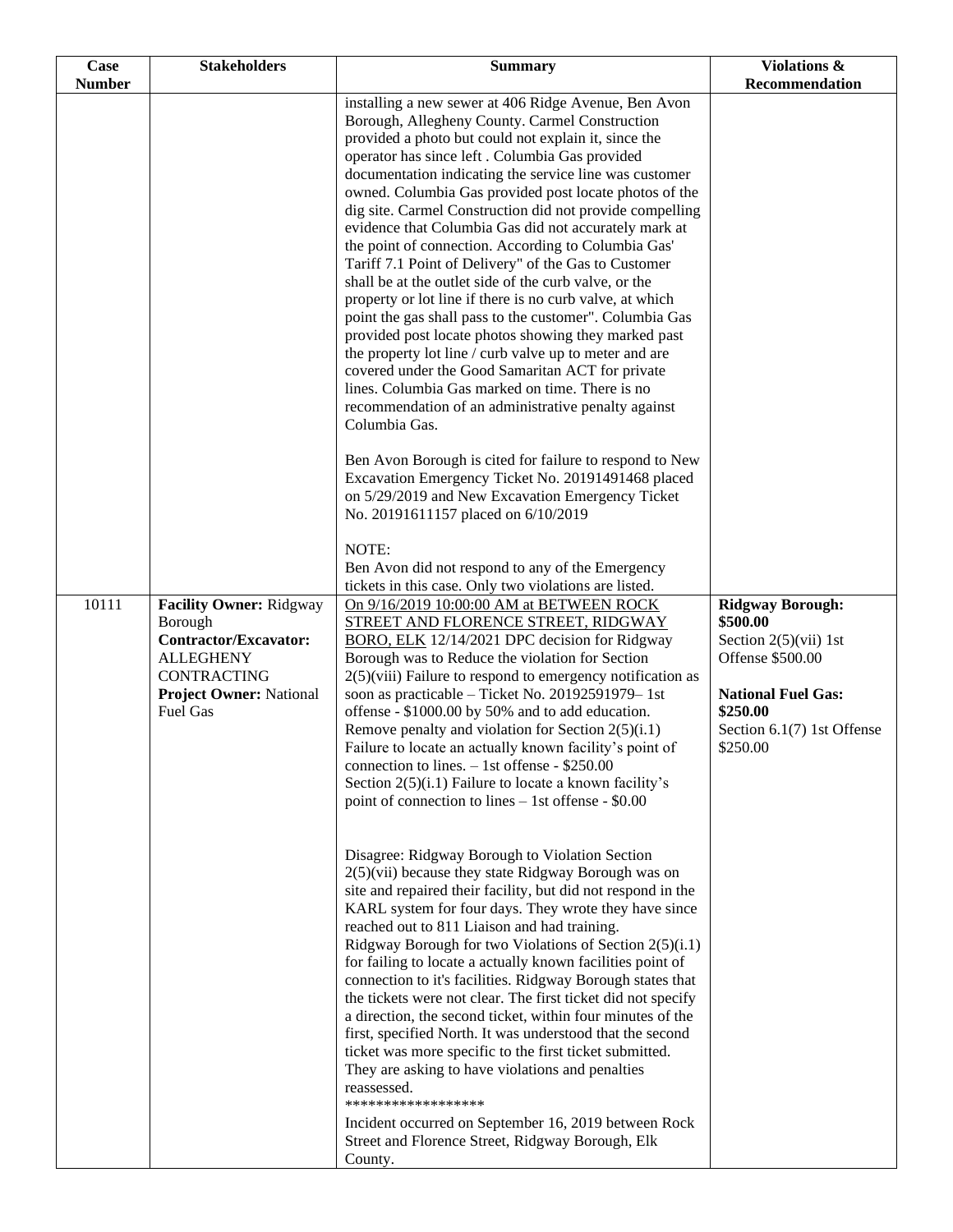| Case                   | <b>Stakeholders</b>                                                                                                                                                                                       | <b>Summary</b>                                                                                                                                                                                                                                                                                                                                                                                                                                                                                                                                                                                                                                                                                                                                                                                                                                                                                                                                                                                                                                                                                                                                                                                                                                                                                                                                                                                                                                                                                                                                                                                                                                                                                                                                                                                                                                                                                                                                                                                                                                                                                                                                                                                                                                                                          | Violations &                                                                                                                                                                          |
|------------------------|-----------------------------------------------------------------------------------------------------------------------------------------------------------------------------------------------------------|-----------------------------------------------------------------------------------------------------------------------------------------------------------------------------------------------------------------------------------------------------------------------------------------------------------------------------------------------------------------------------------------------------------------------------------------------------------------------------------------------------------------------------------------------------------------------------------------------------------------------------------------------------------------------------------------------------------------------------------------------------------------------------------------------------------------------------------------------------------------------------------------------------------------------------------------------------------------------------------------------------------------------------------------------------------------------------------------------------------------------------------------------------------------------------------------------------------------------------------------------------------------------------------------------------------------------------------------------------------------------------------------------------------------------------------------------------------------------------------------------------------------------------------------------------------------------------------------------------------------------------------------------------------------------------------------------------------------------------------------------------------------------------------------------------------------------------------------------------------------------------------------------------------------------------------------------------------------------------------------------------------------------------------------------------------------------------------------------------------------------------------------------------------------------------------------------------------------------------------------------------------------------------------------|---------------------------------------------------------------------------------------------------------------------------------------------------------------------------------------|
|                        |                                                                                                                                                                                                           |                                                                                                                                                                                                                                                                                                                                                                                                                                                                                                                                                                                                                                                                                                                                                                                                                                                                                                                                                                                                                                                                                                                                                                                                                                                                                                                                                                                                                                                                                                                                                                                                                                                                                                                                                                                                                                                                                                                                                                                                                                                                                                                                                                                                                                                                                         |                                                                                                                                                                                       |
| <b>Number</b><br>14990 | Contractor/Excavator:<br>Kriger Pipeline<br>Project Owner: AQUA<br><b>Other: Frontier</b><br><b>Communications Solutions</b><br><b>Other: PPL Electric</b><br>Utilities<br><b>Other:</b> Service Electric | On September 16, 2019 excavator, Allegheny<br>Contracting hit and damaged a sewer line owned by<br>Ridgway Borough, at a work site between Rock St. and<br>Florence St. in Ridgway Borough, while installing a gas<br>main for National Fuel Gas. Two more unmarked water<br>lines were located by the excavator, while digging.<br>AVR had a discrepancy on the date of hit, but date is<br>confirmed on a telephone call with Ridgeway Borough<br>locator, to be September 16, 2019. I spoke with<br>excavator on June 12, 2020. He said there were markings<br>at the site, but the service lines were not marked. This<br>has been an issue in this area with the water distribution<br>lines that run into private residences. Historically the<br>water distributor does not take responsibility for the<br>ownership of the lines that connect to the residence or<br>business. I asked what the excavator did to ensure no hits<br>on $6/12/19$ . They were not expecting any lines in the<br>area because they saw other markings nearby.<br>Ridgeway Borough is in violation of Section 2(5)(vii)<br>for failing to respond to emergency ticket# 20192591979<br>for 4 days.<br>Ridgway Borough is in violation of two counts of<br>section $2(5)(i.1)$ , for failure to identify the location of an<br>actually known facility's point of connection to its<br>facilities, where the point of connection is not owned or<br>operated by the facility owner. I recommend that this<br>facility owner have mandatory training, to help with<br>future locates and KARL responses. Only one fine<br>applied for violation of section $2(5)(i.1)$<br>AVR was requested from National Fuel Gas. No AVR<br>received. This is in violation of section 6.1 (7) for failing<br>to submit an AVR.<br>On 2/19/2020 8:00:00 AM at HAYSTACK DR,<br>NORTH UNION TWP, SCHUYLKILL *** PPL Electric<br>disputed their penalty and violation for Section $2(5)(\n{\rm vii})$<br>only. PPL agreed with the other citations. On December<br>14, 2021 the DPC voted to remove the violation and<br>penalty for Section 2(5)(vii)<br>On February 19, 2020, Kriger Pipeline struck water and<br>sewer lines belonging to Aqua. Aqua and Kriger<br>maintain that the lines were not marked correctly. | Recommendation<br>AQUA: \$1,000.00<br>Section 6.1(3) 1st Offense<br>\$500.00<br>Section 2(5)(i) 1st Offense<br>\$500.00<br>Frontier<br>Communications<br><b>Solutions: \$2,500.00</b> |
|                        |                                                                                                                                                                                                           |                                                                                                                                                                                                                                                                                                                                                                                                                                                                                                                                                                                                                                                                                                                                                                                                                                                                                                                                                                                                                                                                                                                                                                                                                                                                                                                                                                                                                                                                                                                                                                                                                                                                                                                                                                                                                                                                                                                                                                                                                                                                                                                                                                                                                                                                                         | Section $2(5)(vii)$ 1st                                                                                                                                                               |
|                        |                                                                                                                                                                                                           | Aqua is cited for failing to mark their lines within 18<br>inches. Aqua is also cited for submitting the project to<br>bid without a Design Ticket. All of the attached Design<br>Tickets were placed months after the line strike.                                                                                                                                                                                                                                                                                                                                                                                                                                                                                                                                                                                                                                                                                                                                                                                                                                                                                                                                                                                                                                                                                                                                                                                                                                                                                                                                                                                                                                                                                                                                                                                                                                                                                                                                                                                                                                                                                                                                                                                                                                                     | Offense \$1,000.00<br>Section $2(5)(v.1)$ 1st<br>Offense \$500.00                                                                                                                     |
|                        |                                                                                                                                                                                                           | PPL Electric is cited for failing to respond to New<br>Excavation Routine Ticket No. 20200352967. PPL<br>responded "Clear" to the original ticket when they had<br>lines in the area, and then marked their line 3 hours and<br>38 minutes after the renotification ticket was placed.<br>PPL is also cited for responding more than 2 hours after<br>the renotification ticket. PPL is cited for failing to<br>respond to Emergency Ticket No. 20200501260 for                                                                                                                                                                                                                                                                                                                                                                                                                                                                                                                                                                                                                                                                                                                                                                                                                                                                                                                                                                                                                                                                                                                                                                                                                                                                                                                                                                                                                                                                                                                                                                                                                                                                                                                                                                                                                         | Section $2(5)(v)$ 1st Offense<br>\$500.00<br>Section $2(5)(viii)$ 1st<br>Offense \$500.00<br><b>PPL Electric Utilities:</b><br>\$2,000.00                                             |
|                        |                                                                                                                                                                                                           | responding "Insufficient Information" and then neither<br>contacting the excavator, nor finalizing the response.                                                                                                                                                                                                                                                                                                                                                                                                                                                                                                                                                                                                                                                                                                                                                                                                                                                                                                                                                                                                                                                                                                                                                                                                                                                                                                                                                                                                                                                                                                                                                                                                                                                                                                                                                                                                                                                                                                                                                                                                                                                                                                                                                                        | Section $2(5)(v.1)$ 1st<br>Offense \$500.00<br>Section $2(5)(v)$ 3rd                                                                                                                  |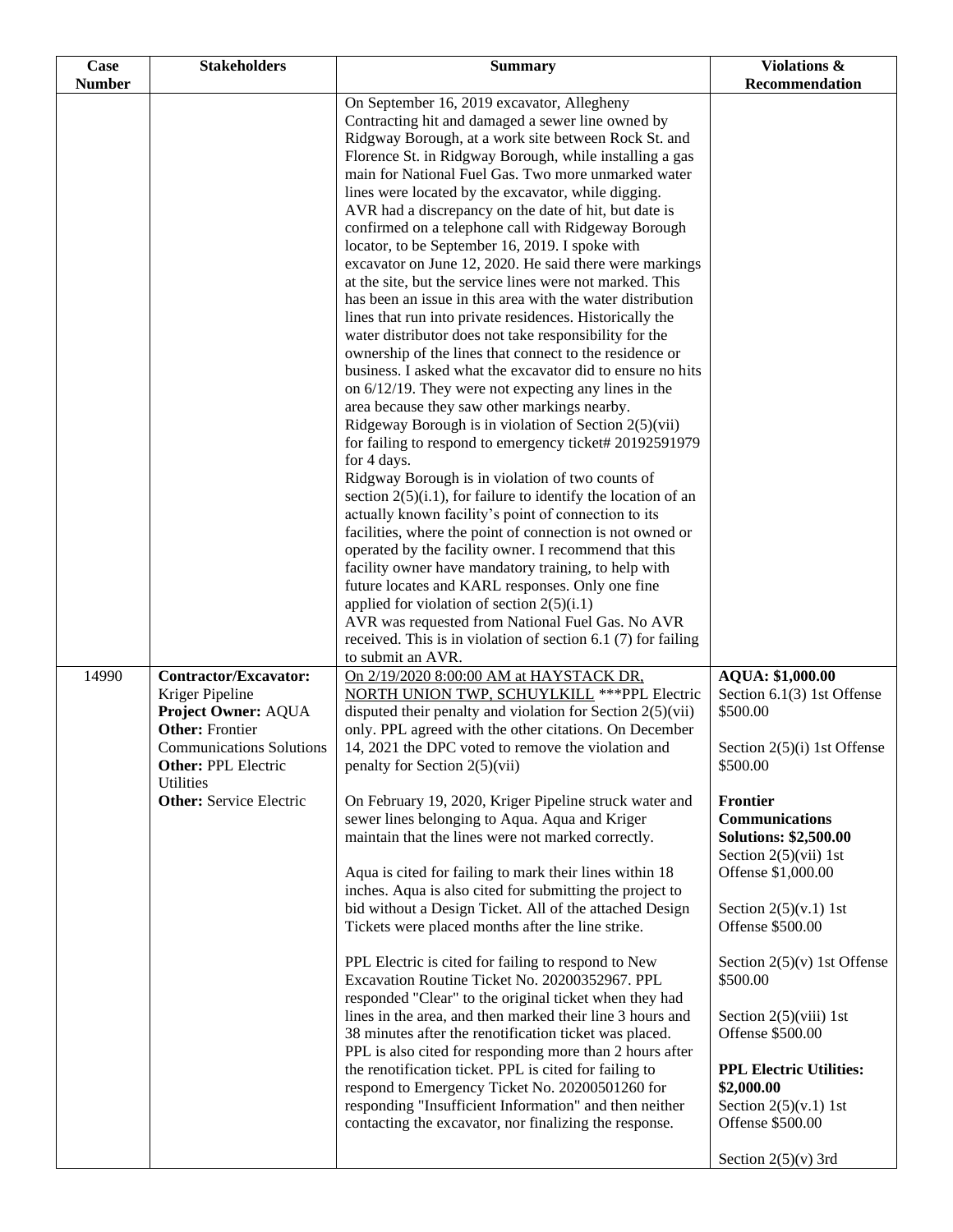| Case<br><b>Number</b> | <b>Stakeholders</b>                                 | <b>Summary</b>                                                                                                            | Violations &<br>Recommendation                        |
|-----------------------|-----------------------------------------------------|---------------------------------------------------------------------------------------------------------------------------|-------------------------------------------------------|
|                       |                                                     | Frontier Communications is cited for failing to respond                                                                   | Offense \$1,500.00                                    |
|                       |                                                     | to New Excavation Routine Ticket No. 20200352967.<br>Frontier responded "Clear" to the original ticket when               | <b>Service Electric:</b>                              |
|                       |                                                     | they had lines in the area, and then marked their line 3                                                                  | \$2,000.00                                            |
|                       |                                                     | hours and 38 minutes after the renotification ticket was                                                                  | Section $2(5)(\n \n  1st)$                            |
|                       |                                                     | placed. Frontier is also cited for responding more than 2<br>hours after the renotification ticket. Frontier is cited for | Offense \$1,000.00                                    |
|                       |                                                     | failing to respond to Emergency Ticket No.                                                                                | Section $2(5)(v.1)$ 1st                               |
|                       |                                                     | 20200501260 for responding "Insufficient Information"                                                                     | Offense \$500.00                                      |
|                       |                                                     | and then neither contacting the excavator, nor finalizing<br>the response.                                                | Section $2(5)(v)$ 1st Offense                         |
|                       |                                                     |                                                                                                                           | \$500.00                                              |
|                       |                                                     | Service Electric is cited for failing to attend the Complex<br>Project Meeting 20200292811, responding "Clear" to the     |                                                       |
|                       |                                                     | ticket when they had lines in the area that they marked                                                                   |                                                       |
|                       |                                                     | late. Service Electric is cited for failing to respond to                                                                 |                                                       |
|                       |                                                     | New Excavation Routine Ticket No. 20200352967.                                                                            |                                                       |
|                       |                                                     | Service Electric responded "Clear" to the original ticket<br>when they had lines in the area, and then marked their       |                                                       |
|                       |                                                     | line 6 hours and 23 minutes after the renotification ticket                                                               |                                                       |
|                       |                                                     | was placed. Service Electric is also cited for responding<br>more than 2 hours after the renotification ticket. Service   |                                                       |
|                       |                                                     | Electric is cited for failing to respond to Emergency                                                                     |                                                       |
|                       |                                                     | Ticket No. 20200501260 for responding "Insufficient                                                                       |                                                       |
|                       |                                                     | Information" and then neither contacting the excavator,<br>nor finalizing the response.                                   |                                                       |
| 14457                 | <b>Facility Owner:</b>                              | On 4/20/2020 2:30:00 PM at VILLAGE DR, BETHEL                                                                             | The Ashby at South Hills                              |
|                       | FirstEnergy/WEST PENN<br><b>POWER</b>               | PARK BORO, ALLEGHENY On December 14, 2021<br>the DPC voted to uphold all penalties for the Ashby.                         | Village Station: \$2,725.00<br>Section $2(5)(ix)$ 1st |
|                       | <b>Facility Owner: Port</b>                         |                                                                                                                           | Offense \$1,000.00                                    |
|                       | Authority of Allegheny                              | Follow up: The Port Authority has submitted an AVR                                                                        |                                                       |
|                       | County<br><b>Facility Owner: The</b>                | showing that the line is owned by the Ashby. As stated<br>in the Ashby's lease: ["during the Primary Term and any         | Section 2(12) 1st Offense<br>\$0.00                   |
|                       | Ashby at South Hills                                | Renewal Option periods, title to any and all                                                                              |                                                       |
|                       | Village Station                                     | Improvements, including, without                                                                                          | Section $2(5)(i)$ 1st Offense                         |
|                       | <b>Contractor/Excavator:</b><br>West Penn Utilities | limitationutilitieswhich are constructed, installed or<br>erected on the Leased Property by Tenant during the             | \$1,150.00                                            |
|                       | <b>Project Owner:</b>                               | Lease Term shall vest in Tenant" The Port Authority                                                                       | Section 2(1) 1st Offense                              |
|                       | <b>COMCAST</b>                                      | stated in a phone conversation that the Ashby's                                                                           | \$575.00                                              |
|                       | Other: DQE<br>Communications                        | representative told them that they had become a member<br>of PA 1 Call since the October DPC meeting. PA 1 Call           | <b>West Penn Utilities:</b>                           |
|                       | <b>Other:</b> Verizon                               | stated on 10/25/2021 that the Ashby has not become a                                                                      | \$250.00                                              |
|                       |                                                     | member.                                                                                                                   | Section 5(3) 1st Offense<br>\$250.00                  |
|                       |                                                     | On April 20, West Penn Utilities reports that they struck                                                                 |                                                       |
|                       |                                                     | a mismarked power line with their HDD rig. West Penn                                                                      | <b>COMCAST: \$1,000.00</b>                            |
|                       |                                                     | Utilities repeatedly called West Penn Power to come and<br>mark the lines, however the lines do not belong to WPP,        | Section 6.1(3) 1st Offense<br>\$500.00                |
|                       |                                                     | but they belong to The Ashby at South Hills Village                                                                       |                                                       |
|                       |                                                     | Station who is not a member of One Call.                                                                                  | Section $6.1(1)$ 1st Offense<br>\$500.00              |
|                       |                                                     | On May 15, 2020, DPI Locke send an AVR message                                                                            |                                                       |
|                       |                                                     | through the Ashby's online communication system. On<br>August 17, 2020, DPI Locke sent an AVR letter to The               | <b>DQE</b> Communications:<br>\$500.00                |
|                       |                                                     | Ashby. As of September 2, 2020, The Ashby has neither                                                                     | Section $2(5)(v)$ 1st Offense                         |
|                       |                                                     | made contact, nor filed an AVR.                                                                                           | \$250.00                                              |
|                       |                                                     | WPU is cited for failing to place a complex project ticket                                                                | Section $2(5)(v)$ 1st Offense                         |
|                       |                                                     | for this excavation, which is over 3100 feet, or 1477 feet                                                                | \$250.00                                              |
|                       |                                                     | by Comcast's estimates. WPU abused the renotification                                                                     |                                                       |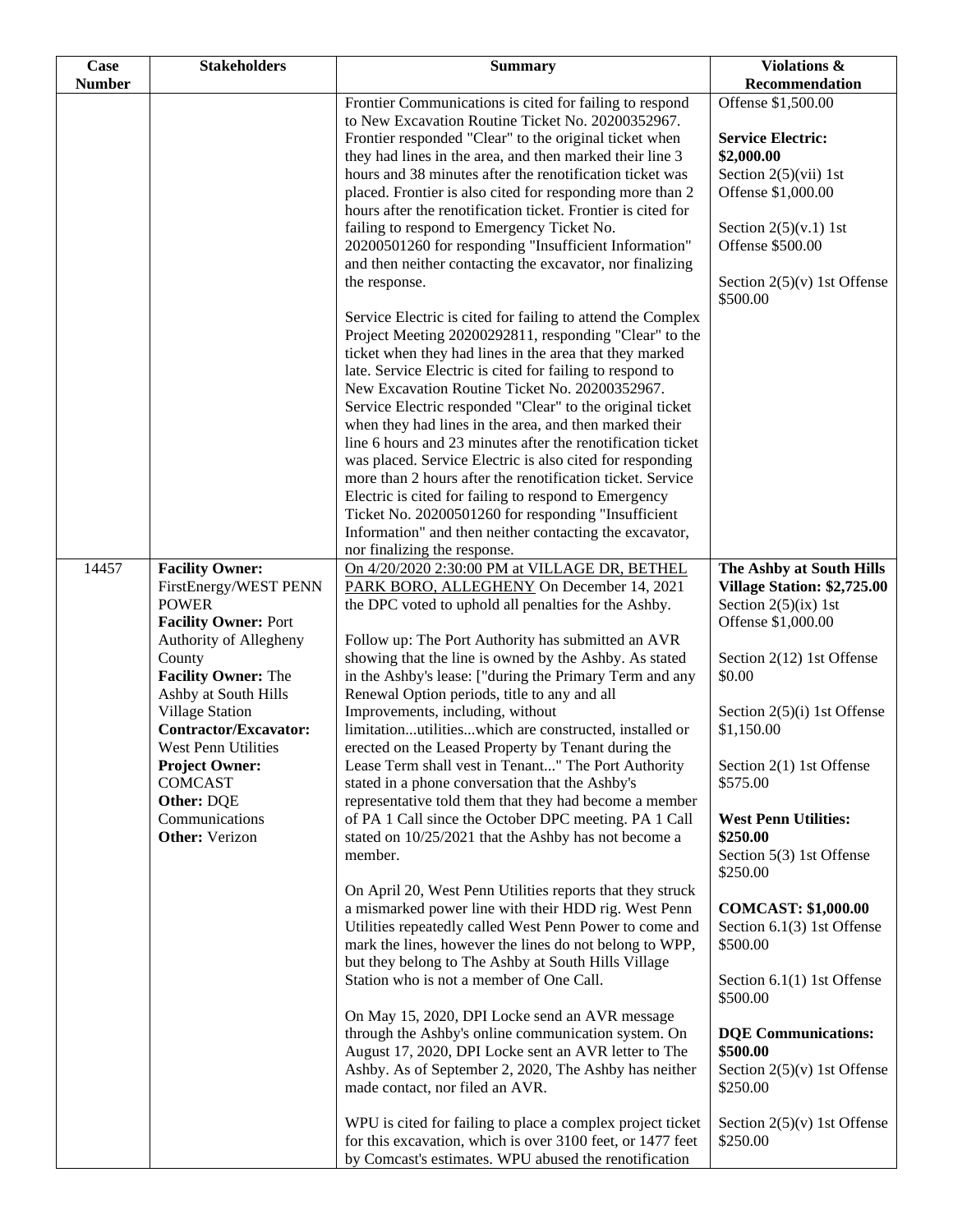| Case          | <b>Stakeholders</b> | <b>Summary</b>                                                                                                       | Violations &                               |
|---------------|---------------------|----------------------------------------------------------------------------------------------------------------------|--------------------------------------------|
| <b>Number</b> |                     |                                                                                                                      | Recommendation                             |
|               |                     | ticket on the original update tickets by placing updates                                                             | Verizon: \$4,000.00                        |
|               |                     | before the tickets were even due. While some companies                                                               | Section $2(5)(v)$                          |
|               |                     | do check the job site the day before and issue                                                                       | Subsequent \$1,000.00                      |
|               |                     | renotification tickets if facility owners have not                                                                   |                                            |
|               |                     | responded, renotifications are generally issued after<br>normal working hours. And while I understand and            | Section $2(5)(v)$<br>Subsequent \$1,000.00 |
|               |                     | appreciate that WPU was very concerned about the line                                                                |                                            |
|               |                     | strike, they were told that the apartment complex owned                                                              | Section $2(5)(v)$                          |
|               |                     | those lines and they cannot force WPP to locate or fix                                                               | Subsequent \$1,000.00                      |
|               |                     | lines that they don't own because the actual owners are                                                              |                                            |
|               |                     | out of town and it does not seem that the staff at the                                                               | Section $2(5)(v)$                          |
|               |                     | Ashby were trained about who to call to repair damages.                                                              | Subsequent \$1,000.00                      |
|               |                     | It does appear that WPU was aware that WPP did not                                                                   |                                            |
|               |                     | own the lines as their project owner states in their AVR                                                             |                                            |
|               |                     | that the owners of the complex were in Colorado and<br>weren't there to take care of this. While WPU can't be        |                                            |
|               |                     | cited for making too many One Calls, Education                                                                       |                                            |
|               |                     | regarding complex project tickets and renotification                                                                 |                                            |
|               |                     | tickets is mandatory.                                                                                                |                                            |
|               |                     | Comcast is cited for releasing this project to bid or                                                                |                                            |
|               |                     | construction without a design ticket, and failing to use                                                             |                                            |
|               |                     | sufficient levels of SUE for an HDD excavation in a                                                                  |                                            |
|               |                     | rather crowded area. Had a design ticket been done, the                                                              |                                            |
|               |                     | fact that the Ashby had failed to become a member of                                                                 |                                            |
|               |                     | One Call may have been identified sooner when they did                                                               |                                            |
|               |                     | not show up on the design maps.<br>The Ashby is cited for failing to become a member of                              |                                            |
|               |                     | One Call and for failing to mark their lines when they                                                               |                                            |
|               |                     | were aware that they had been damaged and that the                                                                   |                                            |
|               |                     | lines were on their property because the owners were                                                                 |                                            |
|               |                     | "out of town" and did not hire a locate company to mark                                                              |                                            |
|               |                     | their lines. They are also cited for failing to participate in                                                       |                                            |
|               |                     | Member Mapping, and for failing to respond to an                                                                     |                                            |
|               |                     | emergency. While they may not have been members of                                                                   |                                            |
|               |                     | One Call, they were informed that it was their line that                                                             |                                            |
|               |                     | was struck and asked for concessions to keep their                                                                   |                                            |
|               |                     | elevators running, but they did not send someone to the<br>site to fix the problem or mark the lines. The owners are |                                            |
|               |                     | responsible to have a contingency plan for when they are                                                             |                                            |
|               |                     | out of town, so their location is not an excuse for failing                                                          |                                            |
|               |                     | to respond to a line strike. When contacted by DPI                                                                   |                                            |
|               |                     | Andrade-Locke both by their online system and via                                                                    |                                            |
|               |                     | letter, the Ashby has not made any response to our                                                                   |                                            |
|               |                     | requests for information. I recommend mandatory                                                                      |                                            |
|               |                     | training and zero reduction in fines until they become                                                               |                                            |
|               |                     | members of PA One Call,. If the Ashby becomes a<br>member of One Call AND completes the training within              |                                            |
|               |                     | 90 days, I recommend a reduction of their penalties by                                                               |                                            |
|               |                     | 50% after proof of completion of training and                                                                        |                                            |
|               |                     | membership in PA One Call.                                                                                           |                                            |
|               |                     |                                                                                                                      |                                            |
|               |                     | Verizon is cited for responding late to ticket                                                                       |                                            |
|               |                     | 20200693204. Response due 3/11. Verizon made no                                                                      |                                            |
|               |                     | response until marking their line on 3/13 (2 days late).                                                             |                                            |
|               |                     | Verizon is also cited for responding late to ticket                                                                  |                                            |
|               |                     | 20200693203. Response due 3/11. Verizon made no<br>response until marking their line on 3/13 (2 days late).          |                                            |
|               |                     | Verizon was also late responding to tickets 20200831458                                                              |                                            |
|               |                     | and 20200831459 Responses for both tickets was due on                                                                |                                            |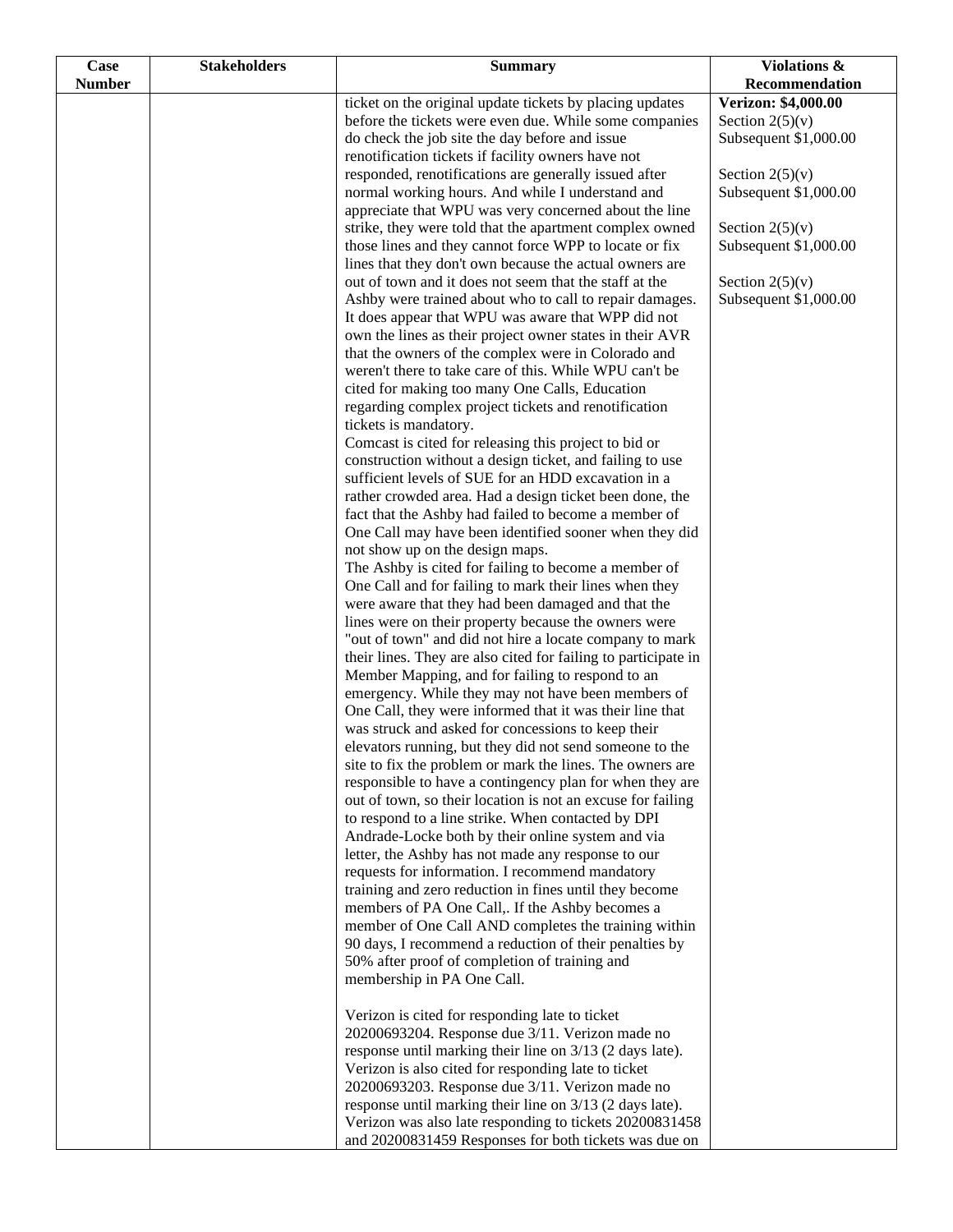| <b>Case</b>   | <b>Stakeholders</b>                                | <b>Summary</b>                                                                                                     | Violations &                             |
|---------------|----------------------------------------------------|--------------------------------------------------------------------------------------------------------------------|------------------------------------------|
| <b>Number</b> |                                                    |                                                                                                                    | Recommendation                           |
|               |                                                    | 3/25. Verizon made no response until they marked on<br>3/26                                                        |                                          |
|               |                                                    | DQE Communications is cited for responding late to                                                                 |                                          |
|               |                                                    | Ticket 20200693204. Response due 3/11. DQE did not                                                                 |                                          |
|               |                                                    | mark their lines until 3/12, although they did respond                                                             |                                          |
|               |                                                    | "conflict" on 3/10. they are also cited for responding late                                                        |                                          |
|               |                                                    | to 20200831459. Response due 3/25. DQE responded                                                                   |                                          |
|               |                                                    | "Conflict" on 3/24 and then marked on 3/25. As they<br>were renotified several times, there is no evidence that    |                                          |
|               |                                                    | they made contact with the excavator or that the                                                                   |                                          |
|               |                                                    | excavator agreed to DQE marking their line at a later                                                              |                                          |
|               |                                                    | date.                                                                                                              |                                          |
| 15046         | <b>Facility Owner: Reading</b>                     | On 5/21/2020 7:00:00 AM at S 5TH ST, READING                                                                       | Reading City: \$500.00                   |
|               | City<br><b>Contractor/Excavator:</b>               | CITY, BERKS *** Windstream disputes their penalty                                                                  | Section $2(5)(i)$ 1st Offense            |
|               | <b>GREAT WESTERN</b>                               | saying they marked and responded to other tickets<br>between the time of the incident and the ticket they are      | \$500.00                                 |
|               | <b>SERVICES</b>                                    | cited for. On December 14, 2021 the DPC voted to                                                                   | CenturyLink: \$250.00                    |
|               | Project Owner: UGI UTL                             | uphold the violation but lowered the penalty to \$0                                                                | Section 2(4) 1st Offense                 |
|               | <b>MIDDLETOWN</b>                                  |                                                                                                                    | \$250.00                                 |
|               | <b>Other:</b> CenturyLink<br><b>Other:</b> Comcast | **No Damage**                                                                                                      | <b>Comcast Cablevision:</b>              |
|               | Cablevision                                        | Great Western Services uncovered an unmarked conduit.                                                              | \$250.00                                 |
|               | <b>Other:</b> FirstEnergy / Met                    | Reading City employees came out and identified the                                                                 | Section $2(5)(v)$ 1st Offense            |
|               | Ed                                                 | conduit as part of a traffic loop they did not know they                                                           | \$250.00                                 |
|               | <b>Other: MAW</b>                                  | had.                                                                                                               |                                          |
|               | Comunications<br><b>Other:</b> Verizon             | On July 29, 2020, DPI Andrade-Locke sent an AVR                                                                    | <b>FirstEnergy / Met Ed:</b><br>\$750.00 |
|               | Pennsylvania LLC                                   | email to Reading City. This AVR is not mandatory.                                                                  | Section $2(5)(viii)$ 1st                 |
|               | <b>Other:</b> Windstream                           | Reading City responded on 7/30 that they do not wish to                                                            | Offense \$500.00                         |
|               |                                                    | submit an AVR.                                                                                                     |                                          |
|               |                                                    |                                                                                                                    | Section $2(5)(v)$ 1st Offense            |
|               |                                                    | Reading City is cited for failing to mark their line.<br>CenturyLink is cited for failing to respond to Final      | \$250.00                                 |
|               |                                                    | Design Ticket No. 20200580303.                                                                                     | <b>MAW Comunications:</b>                |
|               |                                                    | MAW Communications is cited for failing to respond to                                                              | \$750.00                                 |
|               |                                                    | Final Design Ticket No. 20200580303. Response for this                                                             | Section 2(4) 1st Offense                 |
|               |                                                    | ticket was due on 3/12/20. MAW did not respond until                                                               | \$250.00                                 |
|               |                                                    | 4/9/20 (22 days late). MAW is also cited for failing to<br>respond to Complex Project Ticket No. 20201040586.      | Section $2(5)(viii)$ 1st                 |
|               |                                                    | Response due 4/15, Meeting held on 4/15. MAW did not                                                               | Offense \$500.00                         |
|               |                                                    | respond clear until 4/28 (15 days late).                                                                           |                                          |
|               |                                                    | Verizon is cited for failing to respond to Final Design                                                            | Verizon Pennsylvania                     |
|               |                                                    | Ticket No. 20200580303. Verizon responded "Conflict"<br>on 3/2 but did not finalize their response. Verizon is     | LLC: \$3,500.00<br>Section $2(5)(viii)$  |
|               |                                                    | cited for failing to respond to Complex Project Meeting                                                            | Subsequent \$2,000.00                    |
|               |                                                    | 20201040586. Verizon's penalties are all subsequent                                                                |                                          |
|               |                                                    | offenses due to their history of non-compliance.                                                                   | Section 2(4) Subsequent                  |
|               |                                                    | Met Ed Is cited for failing to attend the Complex Project                                                          | \$1,500.00                               |
|               |                                                    | Meeting 20200580303. Response for this ticket was due<br>$4/15$ , with the meeting held on $4/16$ . Met Ed did not | Windstream: \$0.00                       |
|               |                                                    | respond until 4/16 and responded with "Insufficient                                                                | Section $2(5)(v)$ 1st Offense            |
|               |                                                    | Information" Other facility owners managed to attend                                                               | \$0.00                                   |
|               |                                                    | the meeting and this is not an acceptable response. Met                                                            |                                          |
|               |                                                    | Ed is cited for responding 5 days late to New Excavation                                                           |                                          |
|               |                                                    | Routine Ticket No. 20201263929. Response due 5/7/20.<br>Windstream did not respond until 5/12/20 when they         |                                          |
|               |                                                    | marked their lines.                                                                                                |                                          |
|               |                                                    | Windstream is cited for responding 5 days late to New                                                              |                                          |
|               |                                                    | Excavation Routine Ticket No. 20201263929. Response                                                                |                                          |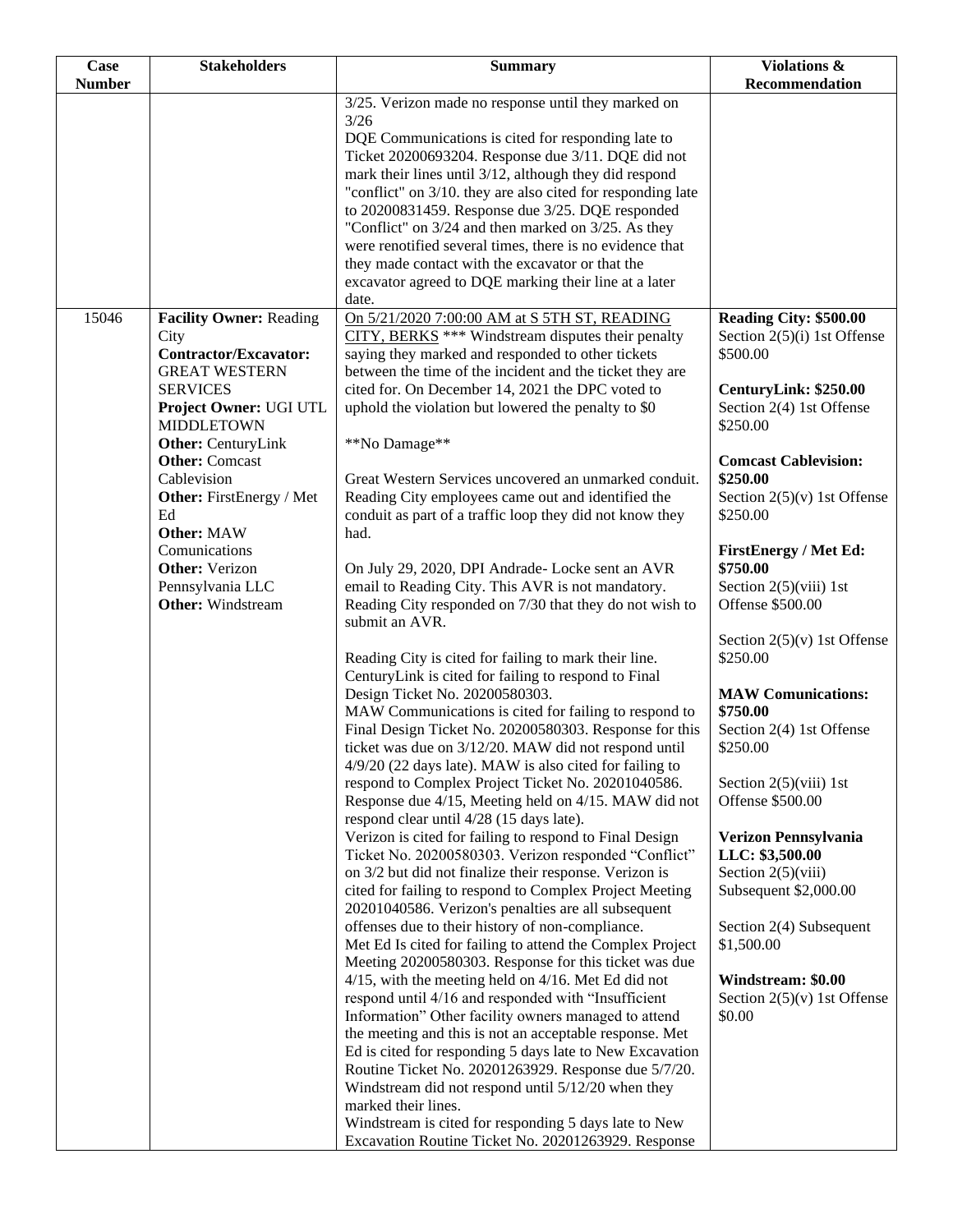| <b>Case</b>   | <b>Stakeholders</b>                             | <b>Summary</b>                                                                                           | Violations &                              |
|---------------|-------------------------------------------------|----------------------------------------------------------------------------------------------------------|-------------------------------------------|
| <b>Number</b> |                                                 |                                                                                                          | Recommendation                            |
|               |                                                 | due 5/7/20. Windstream did not respond until 5/12/20                                                     |                                           |
|               |                                                 | when they marked their lines.<br>Comcast is cited for responding 5 days late to New                      |                                           |
|               |                                                 | Excavation Routine Ticket No. 20201263929. Response                                                      |                                           |
|               |                                                 | due 5/7/20. Windstream did not respond until 5/12/20                                                     |                                           |
|               |                                                 | when they marked their lines.                                                                            |                                           |
| 17362         | <b>Facility Owner:</b>                          | On 5/22/2020 8:00:00 AM at SQUIRE RIDGE DR,                                                              | <b>DUQUESNE LIGHT</b>                     |
|               | <b>DUQUESNE LIGHT</b>                           | FRANKLIN PARK BORO, ALLEGHENY 12/14/2021                                                                 | <b>COMPANY: \$0.00</b>                    |
|               | <b>COMPANY</b>                                  | DPC decision for Duquesne Light Company was to keep                                                      | Section $2(5)(v)$ 1st Offense             |
|               | <b>Contractor/Excavator:</b>                    | the violations:                                                                                          | \$0.00                                    |
|               | <b>West Penn Utlities</b>                       | Section 2(5)(v) Late response to Routine One Call<br>Ticket No. 20201744079 - 1st offense - \$250.00 and |                                           |
|               | Project Owner: Verizon<br><b>Other:</b> Comcast | drop the penalty.                                                                                        | Section $2(5)(v.1)$ 1st<br>Offense \$0.00 |
|               | Cablevision                                     | Section $2(5)(v.1)$ Failed to communicate directly with                                                  |                                           |
|               |                                                 | excavator within 2 hours of renotification to One Call                                                   | Section $2(5)(v)$ 1st Offense             |
|               |                                                 | Ticket No. 20201744079-001 - 1st offense - \$500.00                                                      | \$0.00                                    |
|               |                                                 | and drop the penalty.                                                                                    |                                           |
|               |                                                 | Section $2(5)(v)$ No response to Routine One Call Ticket                                                 | Verizon: \$1,000.00                       |
|               |                                                 | No. 202001404031 - 1st offense - \$500.00 and drop the                                                   | Section 6.1(7) Subsequent                 |
|               |                                                 | penalty.                                                                                                 | \$1,000.00                                |
|               |                                                 |                                                                                                          | <b>Comcast Cablevision:</b>               |
|               |                                                 | DLC Rejects the DPC Determination and requests that                                                      | \$1,000.00                                |
|               |                                                 | cases 17362, 16134, 16135, 16142 and 17362 be heard                                                      | Section $2(5)(v)$ 2nd                     |
|               |                                                 | together.                                                                                                | Offense \$1,000.00                        |
|               |                                                 |                                                                                                          |                                           |
|               |                                                 | Incidents occurred over multiple days beginning in the                                                   |                                           |
|               |                                                 | summer months of 2020, in Square Ridge Drive,                                                            |                                           |
|               |                                                 | Franklin Park Borough, Allegheny Co.                                                                     |                                           |
|               |                                                 | On or about June 29, 2020, multiple AVR's were                                                           |                                           |
|               |                                                 | submitted, by West Penn Utilities, stating that Duquesne<br>Light Company response in KARL was either    |                                           |
|               |                                                 | "scheduled mark", or" insufficient info" in the KARL                                                     |                                           |
|               |                                                 | system, but they were not marking nor contacting the                                                     |                                           |
|               |                                                 | excavator on site, as requested on the tickets.                                                          |                                           |
|               |                                                 | AVR from Duquesne Light Company (DLC) responded                                                          |                                           |
|               |                                                 | that they would call this a complex project. DLC could                                                   |                                           |
|               |                                                 | have at any time, requested a meeting.                                                                   |                                           |
|               |                                                 | Case 15832 shows all the investigations related by ticket                                                |                                           |
|               |                                                 | number. Cases 16608, 16444, 16412, 16443, 16135,<br>16134,16132, 17361, and 17362 refer to more One Call |                                           |
|               |                                                 | tickets, requested by West Penn Utilities with a late or                                                 |                                           |
|               |                                                 | incomplete response from Duquesne Light Company                                                          |                                           |
|               |                                                 | (DLC). Some tickets have one or two renotification                                                       |                                           |
|               |                                                 | requests.                                                                                                |                                           |
|               |                                                 | Verizon, the project owner did not submit an AVR. This                                                   |                                           |
|               |                                                 | is a Second offense violation of Section $6.1(7)$ and                                                    |                                           |
|               |                                                 | penalty is applied.                                                                                      |                                           |
|               |                                                 | Ticket #20201744079                                                                                      |                                           |
|               |                                                 | Violation Section $2(5)(v)$ applied to DLC for an<br>insufficient response in KARL. Violation Section    |                                           |
|               |                                                 | 2(5)(vi) Renotify Ticket # 20201744079-001 for                                                           |                                           |
|               |                                                 | responding over two hours later than the request.                                                        |                                           |
|               |                                                 | Citation $6.1(7)$ second offence to Verizon, for not                                                     |                                           |
|               |                                                 | submitting an AVR                                                                                        |                                           |
|               |                                                 | Ticket# 20201404031                                                                                      |                                           |
|               |                                                 | Violation Section $2(5)$ (v) applied to DLC for                                                          |                                           |
|               |                                                 | responding with an interim response. They never                                                          |                                           |
|               |                                                 | responded with a final response.                                                                         |                                           |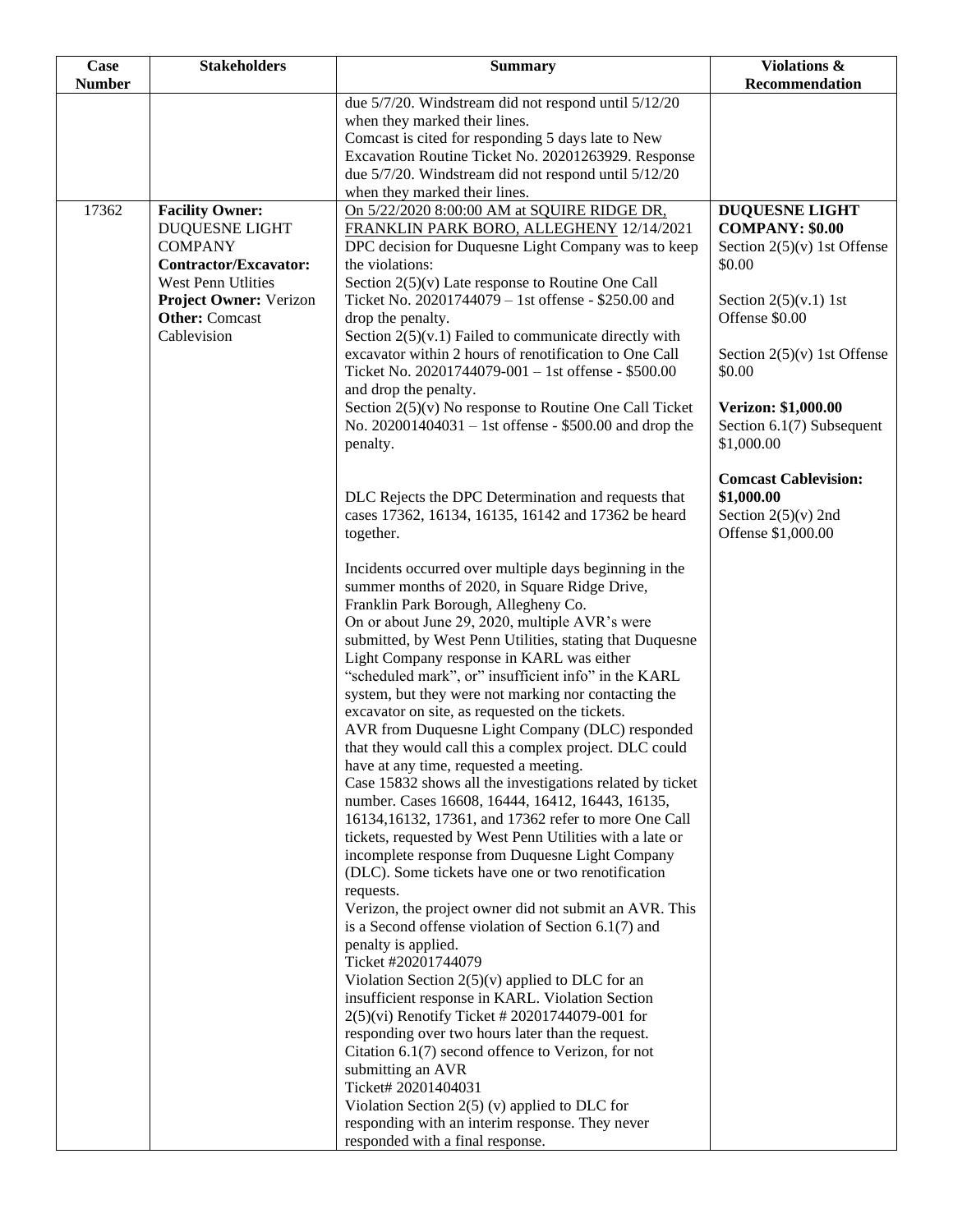| Case          | <b>Stakeholders</b>                                        | <b>Summary</b>                                                                                                      | Violations &                     |
|---------------|------------------------------------------------------------|---------------------------------------------------------------------------------------------------------------------|----------------------------------|
| <b>Number</b> |                                                            |                                                                                                                     | Recommendation                   |
|               |                                                            | This is a second violation of Section $2(5)(v)$ and penalty                                                         |                                  |
|               |                                                            | applied to Comcast. First response on 5/19/20 was clear                                                             |                                  |
|               |                                                            | no utilities, second response on 5/20/20 was scheduled<br>mark.                                                     |                                  |
| 15430         | <b>Facility Owner:</b>                                     | On 5/23/2020 12:00:00 PM at 507 HALFMOON ST,                                                                        | <b>Williamson Concrete</b>       |
|               | Columbia Gas of PA                                         | BELLEFONTE BORO, CENTRE Incident occurred on                                                                        | <b>Solutions LLC: \$1,000.00</b> |
|               | Contractor/Excavator:                                      | 5/23/2020 at 507 Halfmoon Street, Bellefonte, Centre                                                                | Section 5(8) 1st Offense         |
|               | <b>Williamson Concrete</b>                                 | County.                                                                                                             | \$1,000.00                       |
|               | Solutions LLC                                              |                                                                                                                     |                                  |
|               |                                                            | Excavator had no One Call Ticket and drove a pin into                                                               | Section 5(16) 1st Offense        |
|               |                                                            | Columbia Gas's line on 5/23. When the pin was removed                                                               | \$0.00                           |
|               |                                                            | on 5/25 there was a smell of gas and instead of calling                                                             |                                  |
|               |                                                            | 911 and evacuating the homeowner, the excavator had                                                                 |                                  |
|               |                                                            | the homeowner contact Columbia Gas. Williamson                                                                      |                                  |
|               |                                                            | admits in their AVR that they did not place a One Call                                                              |                                  |
|               |                                                            | Ticket, saying they weren't digging, they drove a stake                                                             |                                  |
|               |                                                            | into the ground and that cracked the gas line.                                                                      |                                  |
|               |                                                            | On August 11, 2020, DPI Andrade-Locke sent an AVR                                                                   |                                  |
|               |                                                            | email to Williamson Concrete along with a copy of Act                                                               |                                  |
|               |                                                            | 50. Williamson sent replies stating that they already                                                               |                                  |
|               |                                                            | "paid their fine", but they did eventually submit an AVR                                                            |                                  |
|               |                                                            | as a "facility owner" after several discussions. This AVR                                                           |                                  |
|               |                                                            | should be amended to read "Excavator".                                                                              |                                  |
|               |                                                            | Williamson Concrete is cited for failing to call 911 when                                                           |                                  |
|               |                                                            | they smelled gas. Williamson is also cited for failing to                                                           |                                  |
|               |                                                            | submit an AVR within 10 business days of the line hit                                                               |                                  |
|               |                                                            | and for not being a member of One Call as there is no                                                               |                                  |
|               |                                                            | history of them ever having placed a One Call Ticket in                                                             |                                  |
|               |                                                            | the past. Mandatory Training is recommended.                                                                        |                                  |
|               |                                                            | Williamson was not cited for failure to place a One Call                                                            |                                  |
| 15185         |                                                            | ticket since no mechanized equipment was used.                                                                      | <b>COLUMBIA GAS OF</b>           |
|               | <b>Facility Owner:</b><br><b>COLUMBIA GAS OF PA</b>        | On 5/26/2020 1:07:00 PM at 404 MORRISON AVE.<br>FRANKLIN TWP, BEAVER *** Columbia Gas                               | <b>PA</b> - North: \$0.00        |
|               | - North                                                    | disputed both penalties for Section $2(5)(v)$ . On                                                                  | Section $2(5)(v)$ 1st Offense    |
|               | Contractor/Excavator:                                      | December 14, 2021 the DPC voted to uphold the                                                                       | \$0.00                           |
|               | Graziani Construction                                      | violation but reduce the penalty amount to \$0.                                                                     |                                  |
|               | <b>Project Owner:</b>                                      |                                                                                                                     | Section $2(5)(v)$ 1st Offense    |
|               | Pennsylvania American                                      | Incident occurred on May 26, 2020 at 404 Morrison                                                                   | \$0.00                           |
|               | Water                                                      | Ave., Franklin Twp., Beaver County.                                                                                 |                                  |
|               | <b>Other:</b> Franklin Township                            | On May 26, 2020, Graziani struck Columbia's unmarked                                                                | Penn Power /                     |
|               | <b>Beaver County</b>                                       | gas line. Columbia says that they were going to get a vac                                                           | FirstEnergy: \$500.00            |
|               | Other: Penn Power /                                        | truck to locate that line along with a few other service                                                            | Section $2(5)(viii)$ 1st         |
|               | FirstEnergy                                                | lines they weren't able to locate, but Graziani excavated                                                           | Offense \$500.00                 |
|               | <b>Other: Perry Municipal</b><br><b>Authority Lawrence</b> | anyway. Please keep in mind that Columbia was already<br>4 days late marking their lines by this point and Graziani | Section $2(5)$ (viii) 1st        |
|               | Couny                                                      | was not obligated to wait for them. It is not clear if                                                              | Offense \$0.00                   |
|               | <b>Other:</b> Verizon                                      | Graziani was even aware that Columbia was sending a                                                                 |                                  |
|               | Pennsylvania                                               | vac truck. Their last response in Karl had been                                                                     | <b>Perry Municipal</b>           |
|               |                                                            | "Conflict" on 5/21.                                                                                                 | <b>Authority Lawrence</b>        |
|               |                                                            |                                                                                                                     | <b>Couny: \$1,500.00</b>         |
|               |                                                            | On 7/31/20 DPC Andrade-Locke sent an AVR letter to                                                                  | Section $2(5)(viii)$ 1st         |
|               |                                                            | PAWC who responded the same day saying they would                                                                   | Offense \$500.00                 |
|               |                                                            | have the AVR done ASAP as they were unaware of the                                                                  |                                  |
|               |                                                            | line strike by their excavator. PAWC submitted their                                                                | Section $2(5)(vii)$ 1st          |
|               |                                                            | AVR on August 6, and they are not cited for failing to                                                              | Offense \$1,000.00               |
|               |                                                            | submit an AVR.                                                                                                      | Verizon Pennsylvania:            |
|               |                                                            |                                                                                                                     | \$2,000.00                       |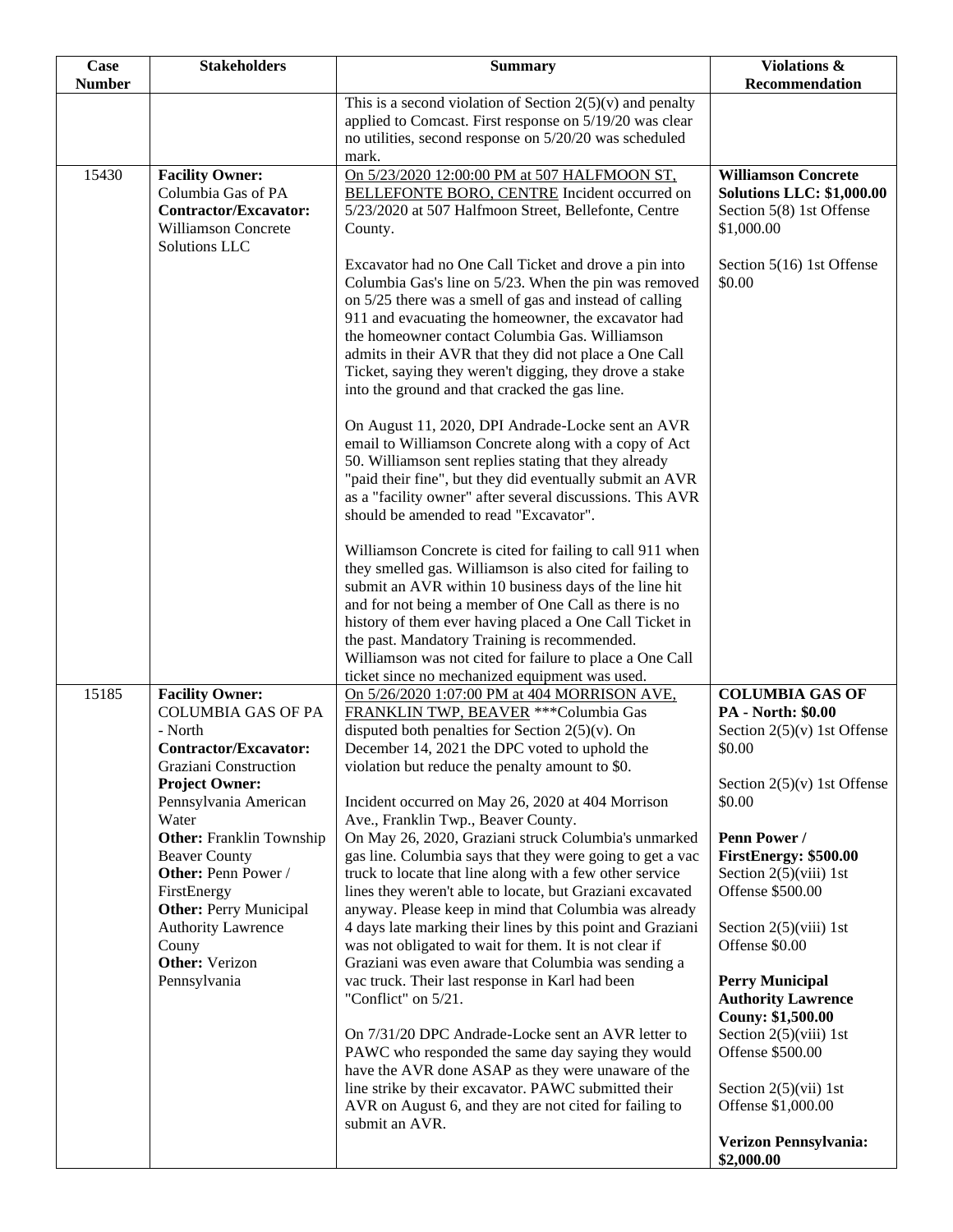| <b>Case</b>   | <b>Stakeholders</b>                                                                                       | <b>Summary</b>                                                                                                                                                                                                                                                                                                                                                                                                                                                                                                                                                                                                                                                   | Violations &                                                                                                                    |
|---------------|-----------------------------------------------------------------------------------------------------------|------------------------------------------------------------------------------------------------------------------------------------------------------------------------------------------------------------------------------------------------------------------------------------------------------------------------------------------------------------------------------------------------------------------------------------------------------------------------------------------------------------------------------------------------------------------------------------------------------------------------------------------------------------------|---------------------------------------------------------------------------------------------------------------------------------|
| <b>Number</b> |                                                                                                           |                                                                                                                                                                                                                                                                                                                                                                                                                                                                                                                                                                                                                                                                  | Recommendation                                                                                                                  |
|               |                                                                                                           | Columbia Gas is cited for failing to mark their lines.<br>Their lines were not marked until $6/1$ , this is 10 days<br>after the due date of 5/22 for both tickets. 20201393633<br>and 20201393647. Graziani held a preconstruction<br>meeting and had a complex project, so these lines should<br>have been marked on time, not more than a week late<br>Graziani did their due diligence by having the<br>preconstruction meetings, and it doesn't encourage<br>excavators to take the additional time when the facility<br>owners still won't mark their lines in a timely manner<br>even after being given the extra notice provided by a<br>complex ticket. | Section $2(5)(viii)$<br>Subsequent \$2,000.00                                                                                   |
|               |                                                                                                           | Penn Power is cited for failing to attend the Complex<br>Project Meetings 20201330907 and 20201330906. These<br>tickets had a response due date of 5/14, meeting held<br>5/15. Penn Power responded "scheduled mark" to both<br>tickets on 5/14 and then "Insufficient info" on 5/15.<br>These are not proper or final responses to a request for a<br>meeting. ***Please note that because the tickets were for<br>the same meeting (2 tickets generated because the area<br>covered 2 townships), I have reduced one ticket to a<br>warning.***                                                                                                                |                                                                                                                                 |
|               |                                                                                                           | Perry Municipal Authority is cited for failing to attend<br>the Complex Project Meetings 20201330907 This ticket<br>had a response due date of $5/14$ with meetings on $5/15$ .<br>Perry Municipal responded "field marked" on 5/22, 8<br>days late and "Field marked" is not attendance at a<br>meeting as specified in the complex project ticket. Perry<br>Municipal is also cited for responding 3 days late to<br>emergency ticket 20201473322. This ticket was placed<br>by Columbia Gas so they could excavate to repair their<br>lines. Perry Municipal Authority made no response to<br>this ticket.                                                    |                                                                                                                                 |
|               |                                                                                                           | Franklin Township Municipal is cited for failing to<br>attend the Complex Project Meeting 20201330906.<br>Attendance was mandatory unless a "clear" response<br>could be made to the ticket. Franklin Twp., responded by<br>"Field Mark" on 5/15, the day of the meeting and one<br>day late for a response, but there is no evidence that they<br>actually attended the meeting.<br>Verizon is cited for failing to attend Complex Project                                                                                                                                                                                                                      |                                                                                                                                 |
|               |                                                                                                           | Meeting 20201330906. Verizon made no response to<br>this ticket.                                                                                                                                                                                                                                                                                                                                                                                                                                                                                                                                                                                                 |                                                                                                                                 |
| 15431         | <b>Contractor/Excavator:</b><br>Northern Pipeline<br>Construction<br>Project Owner: Columbia<br>Gas of PA | On 5/28/2020 3:50:00 PM at 1696 E MAIDEN ST,<br>SOUTH STRABANE TWP, WASHINGTON<br>*** Columbia Gas disputed the penalty/violation for<br>Section 6.1.1. On December 14, 2021 the DPC voted to<br>uphold the violation and penalty.<br>**Please note that the 2019 design                                                                                                                                                                                                                                                                                                                                                                                         | <b>Columbia Gas of PA:</b><br>\$1,000.00<br>Section 2(5)(i) 1st Offense<br>\$500.00<br>Section $6.1(1)$ 1st Offense<br>\$500.00 |
|               |                                                                                                           | tickets/responses/non-responses parties were penalized<br>in case 007642 and the parties have not been penalized<br>again in this investigation**                                                                                                                                                                                                                                                                                                                                                                                                                                                                                                                |                                                                                                                                 |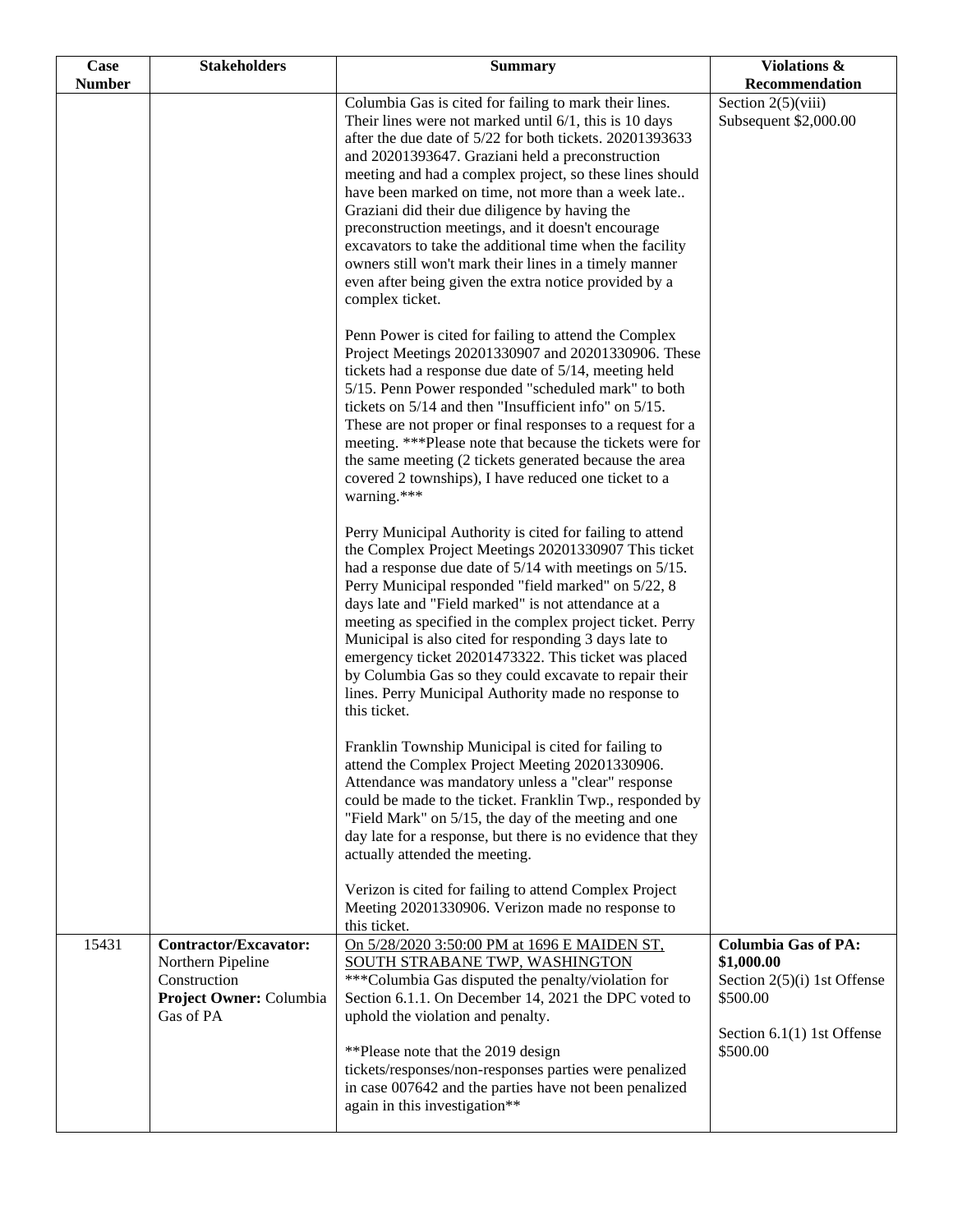| Case          | <b>Stakeholders</b>                                                             | <b>Summary</b>                                                                                                                                                                                                                                                                                                                                                                          | Violations &                                                                      |
|---------------|---------------------------------------------------------------------------------|-----------------------------------------------------------------------------------------------------------------------------------------------------------------------------------------------------------------------------------------------------------------------------------------------------------------------------------------------------------------------------------------|-----------------------------------------------------------------------------------|
| <b>Number</b> |                                                                                 | NPL struck Columbia's Gas main with a gopher shot.                                                                                                                                                                                                                                                                                                                                      | Recommendation                                                                    |
|               |                                                                                 | This main was not marked both according to Columbia<br>Gas and NPL.                                                                                                                                                                                                                                                                                                                     |                                                                                   |
|               |                                                                                 | Reviewing Columbia's AVR, Columbia has admitted to<br>using Level D SUE for a project over \$400,000 in value<br>and 19315 feel long. Columbia has been cited for failing                                                                                                                                                                                                               |                                                                                   |
|               |                                                                                 | to use sufficient levels of SUE and for failing to mark<br>their line.                                                                                                                                                                                                                                                                                                                  |                                                                                   |
| 16334         | Facility Owner: Penelec /<br>FirstEnergy                                        | On 6/1/2020 10:00:00 AM at 5120 FERNDALE PL,<br>MILLCREEK TWP, ERIE Tuesday, December 14,                                                                                                                                                                                                                                                                                               | <b>Penelec / FirstEnergy:</b><br>\$500.00                                         |
|               | Contractor/Excavator: J.<br><b>Thomas Tree Service</b><br><b>Project Owner:</b> | 2021, DPC Meeting-Disputing parties: J. Thomas Tree<br>Service, NFG and Millfair Heights Subdivision<br>Association.                                                                                                                                                                                                                                                                    | Section $2(5)(v)$ 1st Offense<br>\$250.00                                         |
|               | Homeowner<br><b>Other:</b> Charter<br>Communications                            | DPC Voted:<br>*J. Thomas Tree Service- Accept all DPI<br>recommendations.                                                                                                                                                                                                                                                                                                               | Section $2(5)(v)$ 1st Offense<br>\$250.00                                         |
|               | <b>Other:</b> Erie Water Works<br><b>Other:</b> Millfair Heights                | *NFG- Waive all violations and penalties.<br>*Millfair Heights- Waive all violations and penalties.                                                                                                                                                                                                                                                                                     | <b>J. Thomas Tree Service:</b><br>\$850.00                                        |
|               | <b>Subdivision Association</b><br><b>Other:</b> National Fuel Gas               | **********************************                                                                                                                                                                                                                                                                                                                                                      | Section 5(4) 1st Offense<br>\$600.00                                              |
|               |                                                                                 | On 6/1/2020 J. Thomas Tree Service was removing<br>stumps from a homeowner's yard located at 5120<br>Ferndale Place, Millcreek Township, Erie County when<br>they struck and damaged an underground Penelec                                                                                                                                                                             | Section 5(16) 1st Offense<br>\$250.00                                             |
|               |                                                                                 | service line. The pictures provided by Penelec show the<br>USIC locator marked out an electrical box between the<br>two stumps in front of the homeowner's yard. Penelec                                                                                                                                                                                                                | <b>Charter</b><br><b>Communications:</b><br>\$250.00                              |
|               |                                                                                 | said in their AVR that the excavator failed to daylight<br>their facilities and struck and damaged their facilities<br>costing approximately \$9300.00 worth of damage. A                                                                                                                                                                                                               | Section $2(5)(v)$ 1st Offense<br>\$250.00                                         |
|               |                                                                                 | violation of of 5(4) is recommended against J. Thomas<br>Tree Service for not digging prudently within the<br>tolerance zone.                                                                                                                                                                                                                                                           | <b>Erie Water Works:</b><br>\$500.00<br>Section $2(5)(v)$ 1st Offense<br>\$250.00 |
|               |                                                                                 | Penelec also stated J. Thomas tree Service was working<br>under the Homeowner's One Call Ticket #20201390080<br>placed on 5/18/2020, but J. Thomas had placed their own<br>One Call Ticket #20201470107 on 5/26/2020 with a<br>response due date of 5/28/2020. The scheduled<br>excavation date was 5/29/2020 at 8:00 AM but Penelec<br>did not respond in KARL as "Field Marked" until | Section $2(5)(v)$ 1st Offense<br>\$250.00                                         |
|               |                                                                                 | 5/29/2020 until 4:16 PM.                                                                                                                                                                                                                                                                                                                                                                |                                                                                   |
|               |                                                                                 | A violation of $2(5)(v)$ is recommended against NFG for<br>failing to finalize a response to One Call Ticket<br>#20201390080, and One Call Ticket #20201470107.                                                                                                                                                                                                                         |                                                                                   |
|               |                                                                                 | A violation of $2(5)(v)$ late is recommended against<br>Charter Communications, Penelec, Millfair Heights<br>Subdivision and Erie Water Works for failing to respond<br>to One Call Ticket #20201470107. Response due                                                                                                                                                                   |                                                                                   |
|               |                                                                                 | 5/20/20. Millfair made no response until 5/22/20 when<br>they responded "clear".                                                                                                                                                                                                                                                                                                        |                                                                                   |
|               |                                                                                 | A violation of $2(5)(v)$ late is recommended against<br>Charter Communications, Penelec, Millfair Heights<br>Subdivision and Erie Water Works for failing to respond<br>to One Call Ticket #20201390080. Response due                                                                                                                                                                   |                                                                                   |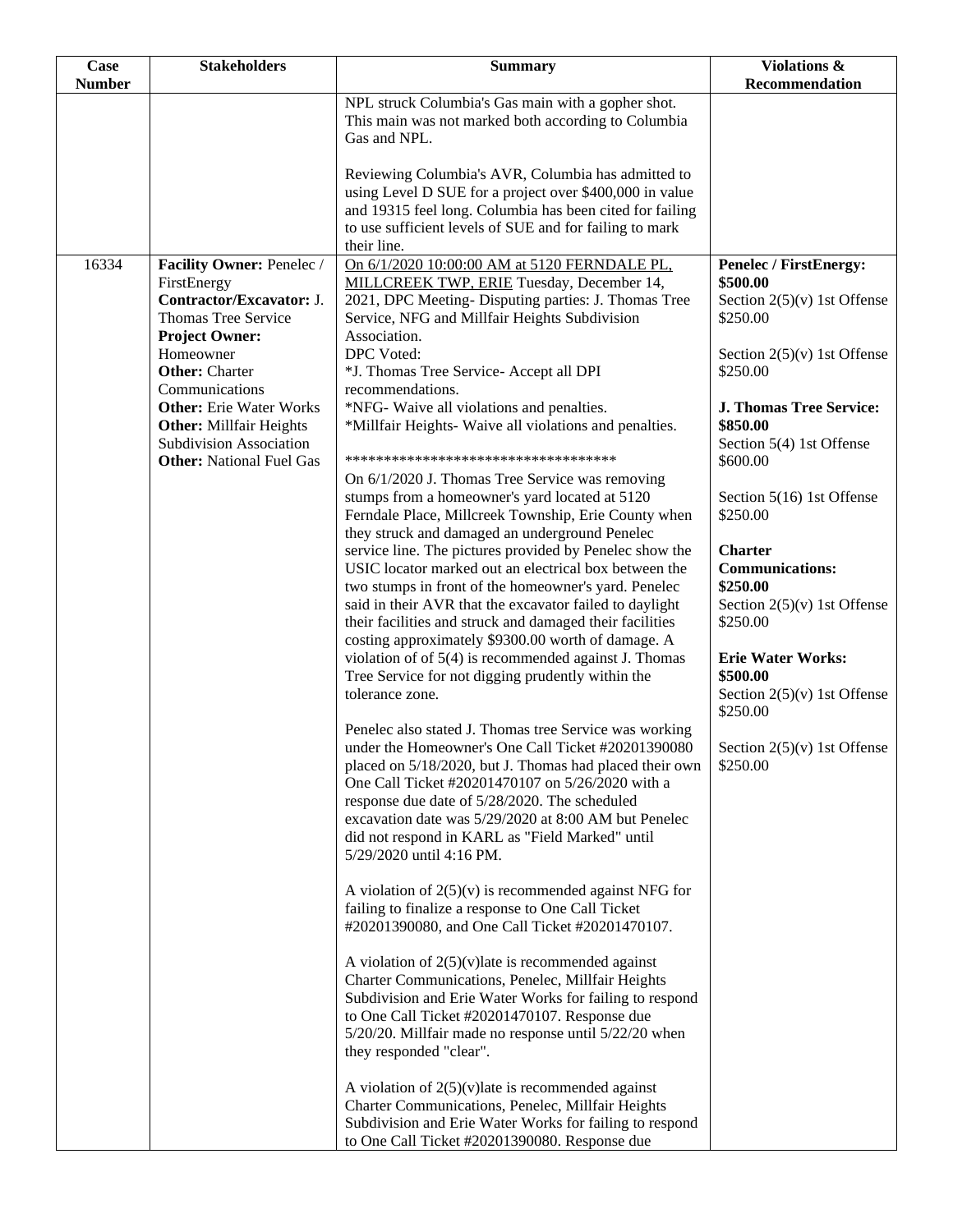| Case          | <b>Stakeholders</b>                                | <b>Summary</b>                                                                                                             | Violations &                         |
|---------------|----------------------------------------------------|----------------------------------------------------------------------------------------------------------------------------|--------------------------------------|
| <b>Number</b> |                                                    |                                                                                                                            | Recommendation                       |
|               |                                                    | 5/28/20. Millfair made no response until 5/31/20 when                                                                      |                                      |
|               |                                                    | they responded "clear".                                                                                                    |                                      |
|               |                                                    | A courtesy AVR Request letter was sent to J. Thomas                                                                        |                                      |
|               |                                                    | Tree Service on 10/15/2020 with no response. Another                                                                       |                                      |
|               |                                                    | letter was sent to the email address listed on the One Call                                                                |                                      |
|               |                                                    | ticket on 1/7/2021; no response. To date J. Thomas has                                                                     |                                      |
|               |                                                    | not submitted an AVR.                                                                                                      |                                      |
| 15263         | <b>Facility Owner: Verizon</b>                     | On 6/3/2020 9:20:00 AM at HUNTERS LANE, WEST                                                                               | Verizon: \$8,000.00                  |
|               | <b>Contractor/Excavator:</b>                       | WHITELAND TWP, CHESTER *** PECO disputed                                                                                   | Section 2(4) Subsequent              |
|               | <b>Brubacher Excavating</b><br>Project Owner: Aqua | penalties for section $2(4)$ and $2(5)(vii)$ . On December 14,<br>2021 the DPC voted to waive all violations and penalties | \$1,500.00                           |
|               | Pennsylvania                                       | for PECO                                                                                                                   | Section $2(5)(viii)$                 |
|               | <b>Other: PECO Energy</b>                          |                                                                                                                            | Subsequent \$2,000.00                |
|               | <b>Other:</b> West Whiteland                       | On June 3, 2020 Brubacher struck Verizon's unmarked                                                                        |                                      |
|               | Township                                           | conduit.                                                                                                                   | Section $2(5)(vii)$                  |
|               |                                                    |                                                                                                                            | Subsequent \$2,500.00                |
|               |                                                    | On August 10, 2020, DPI Andrade-Locke sent a                                                                               |                                      |
|               |                                                    | courtesy AVR letter to Verizon. An AVR is not                                                                              | Section $2(5)(i)$ Subsequent         |
|               |                                                    | mandatory for Verizon so it is not expected they will<br>respond.                                                          | \$2,000.0                            |
|               |                                                    |                                                                                                                            | <b>West Whiteland</b>                |
|               |                                                    | Verizon is cited for failing to mark their line within 18                                                                  | <b>Township: \$250.00</b>            |
|               |                                                    | inches. Verizon is also cited for failing to respond to                                                                    | Section 2(4) 1st Offense             |
|               |                                                    | Design Ticket No. 20200732785. Response due 3/27,                                                                          | \$250.00                             |
|               |                                                    | Verizon responded "Conflict" on 3/23 and did not                                                                           |                                      |
|               |                                                    | finalize their response. Verizon is also cited for failing to                                                              |                                      |
|               |                                                    | respond to or attend Complex Project 20201070666.                                                                          |                                      |
|               |                                                    | Ticket response due 4/21, meeting 4/22. Verizon made<br>no response, although we know from their response of               |                                      |
|               |                                                    | "Field marked" to other tickets on this project                                                                            |                                      |
|               |                                                    | (20201140163 and 20201430559) that they did have                                                                           |                                      |
|               |                                                    | lines in the area. Verizon is cited for failing to respond to                                                              |                                      |
|               |                                                    | Emergency Ticket 20201551137. Ticket placed 6/3 at                                                                         |                                      |
|               |                                                    | 9:29. Verizon responded "Conflict" at 11:48, did not                                                                       |                                      |
|               |                                                    | contact anyone and did not finalize their response. All                                                                    |                                      |
|               |                                                    | offenses are subsequent offenses given Verizon's long<br>and illustrious history of failing to attend meetings,            |                                      |
|               |                                                    | failing to mark lines, and ignoring Act 50.                                                                                |                                      |
|               |                                                    | West Whiteland is cited for failing to respond to Final                                                                    |                                      |
|               |                                                    | Design Ticket 20200732785. West Whiteland responded                                                                        |                                      |
|               |                                                    | "Conflict DCTF", but did not finalize their response.                                                                      |                                      |
|               |                                                    | PECO Energy is cited for failing to respond to Final                                                                       |                                      |
|               |                                                    | Design Ticket 20200732785. PECO responded                                                                                  |                                      |
|               |                                                    | "Conflict" on 3/18, but did not finalize their response.                                                                   |                                      |
|               |                                                    | PECO also failed to attend Complex Project Meeting<br>20201070666. The meeting was held on 4/22. PECO                      |                                      |
|               |                                                    | responded "Clear" on 4/16, then changed their response                                                                     |                                      |
|               |                                                    | to "Scheduled Mark" on 4/21 and "Conflict" on 4/22.                                                                        |                                      |
|               |                                                    | none of those responses indicates attendance at the                                                                        |                                      |
|               |                                                    | meeting which was mandatory.                                                                                               |                                      |
| 15669         | Facility Owner: City of                            | On 6/19/2020 7:00:00 AM at Park Street and                                                                                 | <b>City of Carbondale:</b>           |
|               | Carbondale                                         | Washington Street, CARBONDALE CITY,                                                                                        | \$250.00                             |
|               | <b>Facility Owner: PA</b><br><b>AMERICAN WATER</b> | LACKAWANNA Tuesday, December 14, 2021, DPC<br>Meeting-R K and K Engineers was disputing. DPC                               | Section 2(1) 1st Offense<br>\$250.00 |
|               | <b>COMPANY</b>                                     | Voted to keep the DPI's recommendations.                                                                                   |                                      |
|               | Contractor/Excavator:                              |                                                                                                                            | Section $2(5)(i.1)$ 1st              |
|               | <b>KRIGER PIPELINE</b>                             | Incident occurred on 6/18/2020 at Washington Street,                                                                       | Offense \$0.00                       |
|               | Project Owner: UGI                                 | Carbondale City, Lackawanna County.                                                                                        |                                      |
|               | Utilities, Inc.                                    |                                                                                                                            | PA AMERICAN                          |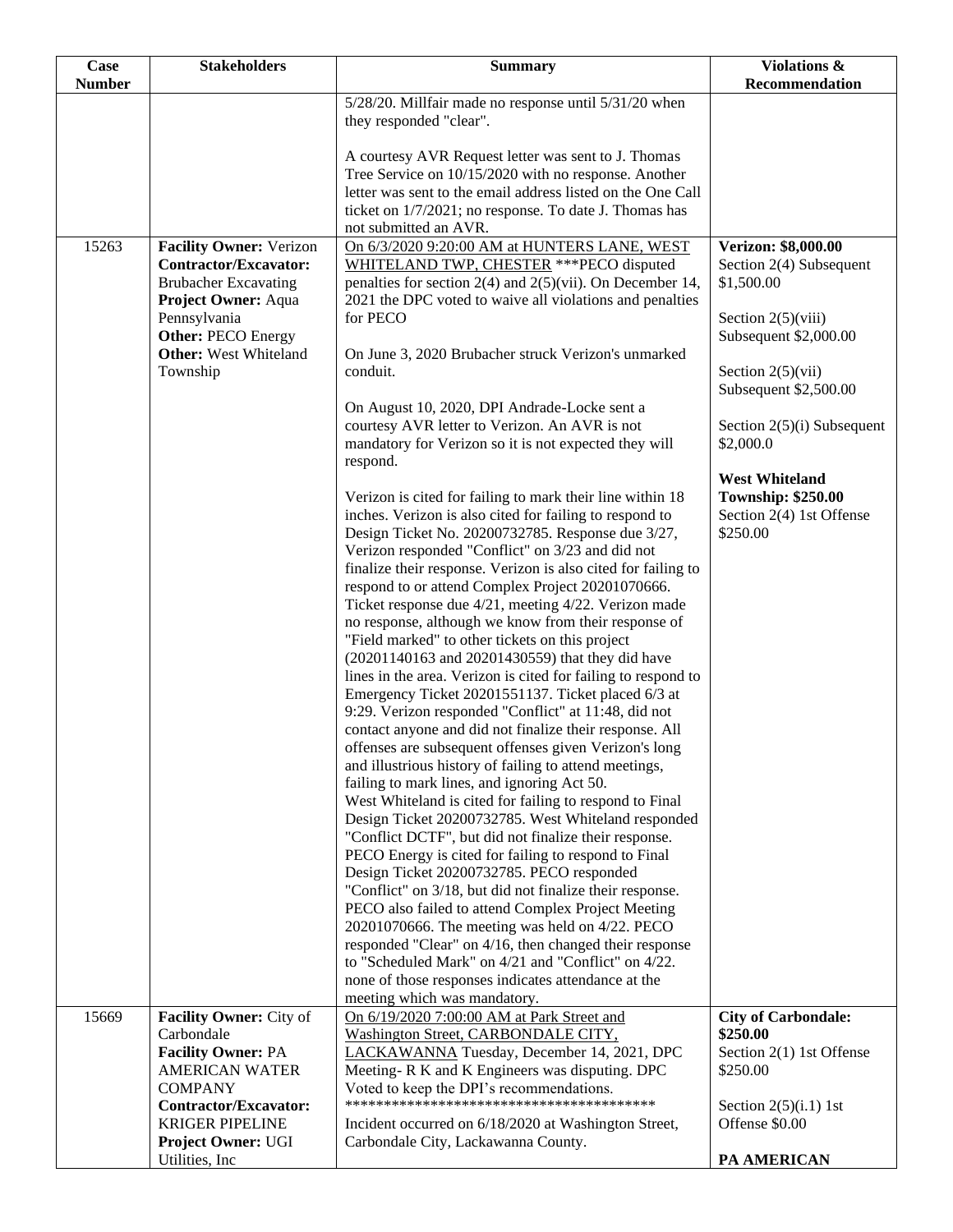| Case          | <b>Stakeholders</b>                                                                                                                                                                                                      | <b>Summary</b>                                                                                                                                                                                                                                                                                                                                                                                                                                                                                                                                                                                                                                                                                                                                                                                                                                                                                                                                                                                                                                                                                                                                                                                                                                                                                                                                                                                                                                                                                                                                                                                                                                                                                                                                                                                                                                                                                                                                                                | Violations &                                                                                                                                                                                                           |
|---------------|--------------------------------------------------------------------------------------------------------------------------------------------------------------------------------------------------------------------------|-------------------------------------------------------------------------------------------------------------------------------------------------------------------------------------------------------------------------------------------------------------------------------------------------------------------------------------------------------------------------------------------------------------------------------------------------------------------------------------------------------------------------------------------------------------------------------------------------------------------------------------------------------------------------------------------------------------------------------------------------------------------------------------------------------------------------------------------------------------------------------------------------------------------------------------------------------------------------------------------------------------------------------------------------------------------------------------------------------------------------------------------------------------------------------------------------------------------------------------------------------------------------------------------------------------------------------------------------------------------------------------------------------------------------------------------------------------------------------------------------------------------------------------------------------------------------------------------------------------------------------------------------------------------------------------------------------------------------------------------------------------------------------------------------------------------------------------------------------------------------------------------------------------------------------------------------------------------------------|------------------------------------------------------------------------------------------------------------------------------------------------------------------------------------------------------------------------|
| <b>Number</b> | Designer: R K and K<br>Engineers                                                                                                                                                                                         | Kriger Pipeline was installing of new 2-inch HPDE gas<br>main line for UGI and during the excavation they hit and<br>damage a miss-marked water service line; at a depth of<br>40-inches, owned by PA American Water. The locate<br>mark indicated the service line came off the main at a 45<br>degree angle; the locate mark was off by 8-feet. PAWC<br>were dispatched and repaired the service line. Kriger<br>provided pictures.<br>On 6/26/2020, Kriger Pipeline reported hitting multiple<br>unmarked sewer laterals owned by the City of<br>Carbondale, during the job of replacing a gas main and<br>services lines for UGI. Kriger reported damages to: 147<br>Park Street, 193 Washington St., the empty lot across<br>from 192 Washington St. and 189 Washington St., 179<br>Park St., 147 Park St., the 2 laterals on an empty lot<br>between 185 and 179 Park St., and 200 Park St.<br>The City of Carbondale are not members of One Call.<br>However, they did submit an AVR stating, "The City of<br>Carbondale is not in possession of Sewer Line Maps.<br>Subsequently we do not know where the lines are<br>located other than having staff point out their location to<br>contractors". On 9/9/2020, I did speak with Ms. Bannon<br>and she followed-up with an emailing stating, when<br>Carbondale is able to secure membership with One Call<br>the information will be forward to me.<br>*I am recommending the City of Carbondale:<br>-Section $2(1)$ violation removed and penalty reduce to<br>zero when they provide a document showing their<br>membership with<br>One Call.<br>-Section $2(5)(i.1)$ violation remains but the penalty<br>reduce to zero.<br>*Designer-RK and K Engineers did not submit an<br>AVR; Recommending Section 4(8) violation remains but<br>the penalty reduce to zero with education.<br>*PA American Water<br>-Section $2(5)(i)$ 1st offense violation with penalty for<br>failure to locate line within 18 inches. | Recommendation<br><b>WATER COMPANY:</b><br>\$500.00<br>Section $2(5)(i)$ 1st Offense<br>\$500.00<br><b>R</b> K and K Engineers:<br>\$0.00<br>Section 4(8) 1st Offense<br>\$0.00                                        |
| 16383         | <b>Facility Owner:</b><br>PEOPLES GAS<br><b>COMPANY LLC</b><br><b>Contractor/Excavator:</b><br>TERRA WORKS INC.<br><b>Project Owner:</b><br>Johnstown Redevelopment<br>Authority/ Johnstown City<br>Designer: EADS Group | On 7/6/2020 11:56:00 AM at D STREET, LOWER<br>YODER TWP, CAMBRIA Tuesday, December 14,<br>2021, DPC Meeting. Terra Works Inc. was disputing.<br>DPC Voted:<br>*5(3.1)- Keep DPI recommendation.<br>*5(3)- Waive penalty and keep violation.<br>*5(4)- Waive penalty and remove violation.<br>*5(6)(i)-Waive penalty and keep the violation.<br>*5(6)(ii)- Waive penalty and keep violation.<br>*5(7)- Waive penalty and keep violation.<br>*5(8)- Keep DPI Recommendation and Education.<br>********************************                                                                                                                                                                                                                                                                                                                                                                                                                                                                                                                                                                                                                                                                                                                                                                                                                                                                                                                                                                                                                                                                                                                                                                                                                                                                                                                                                                                                                                                  | PEOPLES GAS<br><b>COMPANY LLC:</b><br>\$500.00<br>Section $2(5)(i)$ 1st Offense<br>\$500.00<br><b>TERRA WORKS INC.:</b><br>\$1,250.00<br>Section 5(4) 1st Offense<br>\$0.00<br>Section $5(6)(i)$ 1st Offense<br>\$0.00 |
|               |                                                                                                                                                                                                                          | On 5/27/2020, Terra Works was working for the City of<br>Johnstown to install new sanitary and storm lines on D<br>Street, Johnstown City, Cambria County. Terra Works<br>submitted a One Call notification, which turned into two<br>One Call Tickets, asking for a mark out from Fairfield<br>Ave. to Birch Ave. on both sides of the street, 50 feet in                                                                                                                                                                                                                                                                                                                                                                                                                                                                                                                                                                                                                                                                                                                                                                                                                                                                                                                                                                                                                                                                                                                                                                                                                                                                                                                                                                                                                                                                                                                                                                                                                    | Section $5(6)(ii)$ 1st<br>Offense \$0.00<br>Section 5(7) 1st Offense<br>\$0.00                                                                                                                                         |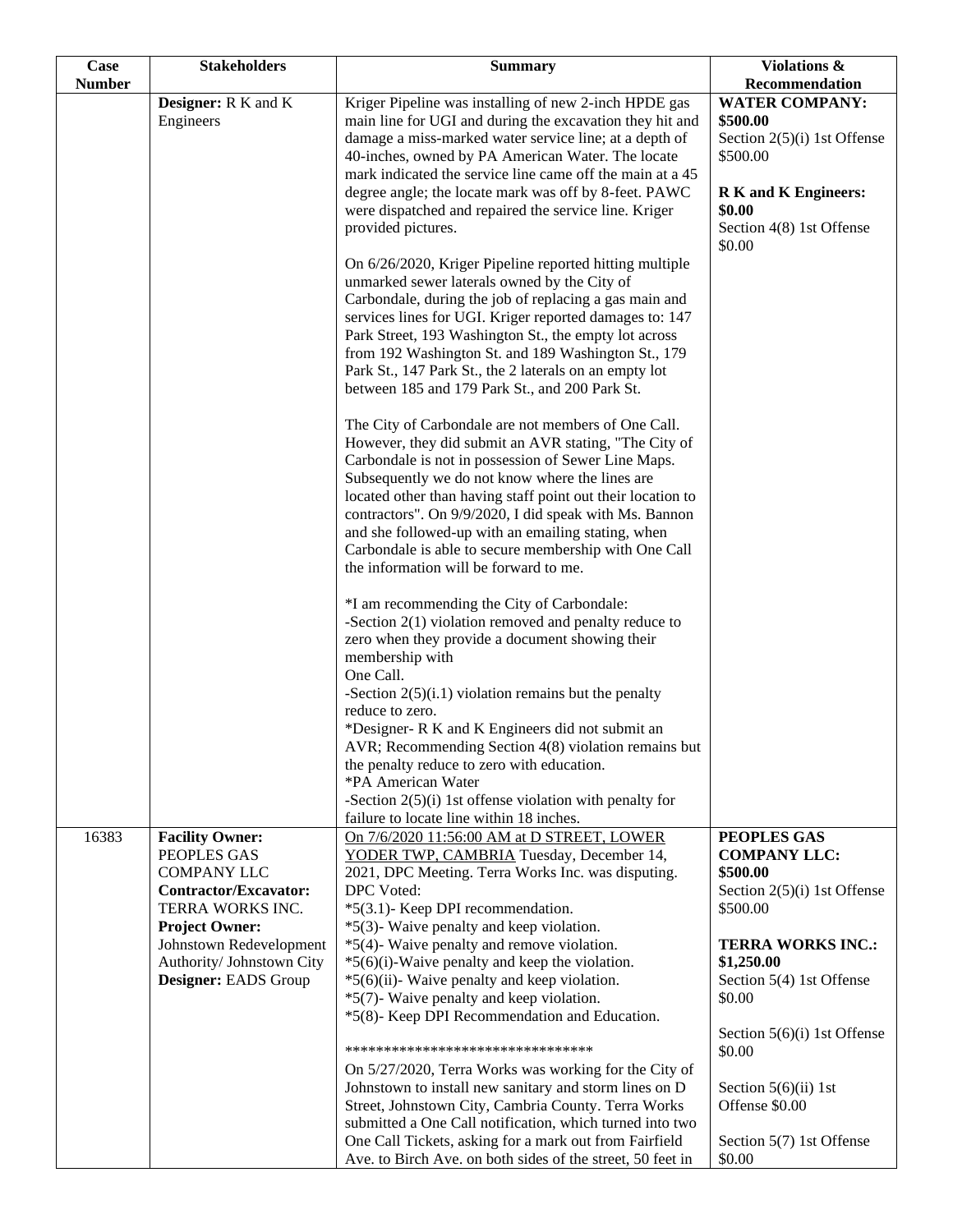| <b>Case</b>   | <b>Stakeholders</b>                                    | <b>Summary</b>                                                                                                  | Violations &                                     |
|---------------|--------------------------------------------------------|-----------------------------------------------------------------------------------------------------------------|--------------------------------------------------|
| <b>Number</b> |                                                        |                                                                                                                 | Recommendation                                   |
|               |                                                        | all directions at intersections, and all underground                                                            |                                                  |
|               |                                                        | utilities within the traffic loop and all electric utilities to                                                 | Section 5(8) 1st Offense                         |
|               |                                                        | the traffic light at the intersection of D Street and<br>Fairfield Ave. From Fairfield Ave. to Birch Ave. is    | \$1,000.00                                       |
|               |                                                        | approximately 1000 feet alone. A violation of $5(3.1)$ is                                                       | Section 5(3) 1st Offense                         |
|               |                                                        | recommended against Terra Works for submitting a One                                                            | \$0.00                                           |
|               |                                                        | Call Ticket which exceeds the maximum area of a                                                                 |                                                  |
|               |                                                        | routine ticket.                                                                                                 | Section 5(3.1) 1st Offense                       |
|               |                                                        |                                                                                                                 | \$250.00                                         |
|               |                                                        | In their AVR, Peoples stated Terra Works exposed one                                                            |                                                  |
|               |                                                        | of their 1" plastic gas services while working. A                                                               | <b>Johnstown</b>                                 |
|               |                                                        | violation of 5(3) is recommended against Terra Works                                                            | Redevelopment                                    |
|               |                                                        | for failing to request a remark when an underground                                                             | <b>Authority/ Johnstown</b>                      |
|               |                                                        | line, which wasn't marked out, was found. Not only did                                                          | <b>City: \$500.00</b>                            |
|               |                                                        | the excavator expose the facility, Peoples said they                                                            | Section 6.1(3) 1st Offense                       |
|               |                                                        | "drilled the facility to see if it was an active service;                                                       | \$500.00                                         |
|               |                                                        | which it was". The violation of $5(4)$ is recommended                                                           |                                                  |
|               |                                                        | against Terra Works because they were not using<br>prudent measures drilling directly into the underground      |                                                  |
|               |                                                        | gas line, a violation of $5(6)(i)$ for failing to plan the work                                                 |                                                  |
|               |                                                        | to avoid interruption because they did not know whether                                                         |                                                  |
|               |                                                        | the line they were drilling into was an active line and a                                                       |                                                  |
|               |                                                        | violation of $5(6)(ii)$ for failing to contact Peoples to                                                       |                                                  |
|               |                                                        | inquire how to provide the correct support and                                                                  |                                                  |
|               |                                                        | mechanical protection of the gas line. Peoples added                                                            |                                                  |
|               |                                                        | they were never notified of the exposed facility, or                                                            |                                                  |
|               |                                                        | provided the opportunity to verify if the line was active                                                       |                                                  |
|               |                                                        | for the excavating crew. A violation of $5(7)$ is                                                               |                                                  |
|               |                                                        | recommended against Penn Terra for failing to contact                                                           |                                                  |
|               |                                                        | the facility owner when their line was damaged and a                                                            |                                                  |
|               |                                                        | violation of $5(8)$ for failing to contact 911 when there<br>was a release of gas is also recommended.          |                                                  |
|               |                                                        |                                                                                                                 |                                                  |
|               |                                                        | No penalties will be associated with Design Ticket                                                              |                                                  |
|               |                                                        | #20181203498 or Ticket #20181203499 as the design                                                               |                                                  |
|               |                                                        | process was not finalized at this point.                                                                        |                                                  |
|               |                                                        |                                                                                                                 |                                                  |
|               |                                                        | A violation of $6.1(3)$ is recommended against Johnstown                                                        |                                                  |
|               |                                                        | Redevelopment Authority/ Johnstown City because the                                                             |                                                  |
|               |                                                        | actual work for this project started in 2020. The Design                                                        |                                                  |
|               |                                                        | process has been in place and finalized. A violation will<br>not be recommended against EADS Group as they have |                                                  |
|               |                                                        | not been a part of this project for 2 years, and one would                                                      |                                                  |
|               |                                                        | be under the assumption they were not asked to submit                                                           |                                                  |
|               |                                                        | final design plans.                                                                                             |                                                  |
|               |                                                        |                                                                                                                 |                                                  |
|               |                                                        | A violation of $2(5)(i)$ is recommended against Peoples                                                         |                                                  |
|               |                                                        | for failing to mark their facilities within 18 inches                                                           |                                                  |
|               |                                                        | horizontally of the outside wall of the line.                                                                   |                                                  |
| 16135         | <b>Facility Owner:</b>                                 | On 7/7/2020 6:00:00 AM at 3253 BRADBURY DR,                                                                     | <b>Duquesne Light</b>                            |
|               | Duquesne Light Company<br><b>Contractor/Excavator:</b> | HOPEWELL TWP, BEAVER 1214/2021 DPC decision<br>for Duquesne Light was to Keep all violations Section            | Company: \$0.00<br>Section $2(5)(v)$ 1st Offense |
|               | West Penn Utilities                                    | $2(5)(v)$ Late response to routine One Call Ticket No.                                                          | \$0.00                                           |
|               | <b>Project Owner:</b>                                  | 20201814334 - 1st offense - \$250.00, but waive all                                                             |                                                  |
|               | <b>COMCAST</b>                                         | penalties.                                                                                                      | <b>COMCAST: \$500.00</b>                         |
|               | Other: ALIQUIPPA                                       |                                                                                                                 | Section 6.1(7) 2nd Offense                       |
|               | <b>MUNICIPAL</b>                                       | Hopewell Township Beaver County - \$250.00 Keep all                                                             | \$500.00                                         |
|               | <b>AUTHORITY</b>                                       | violations Section $2(5)(v)$ Late response to routine One                                                       |                                                  |
|               | <b>Other: AMBRIDGE</b>                                 | Call Ticket No. 20201814334 - 1st offense - \$250.00,                                                           | <b>ALIQUIPPA</b>                                 |
|               | <b>WATER AUTHORITY</b>                                 | but waive all penalties.                                                                                        | <b>MUNICIPAL</b>                                 |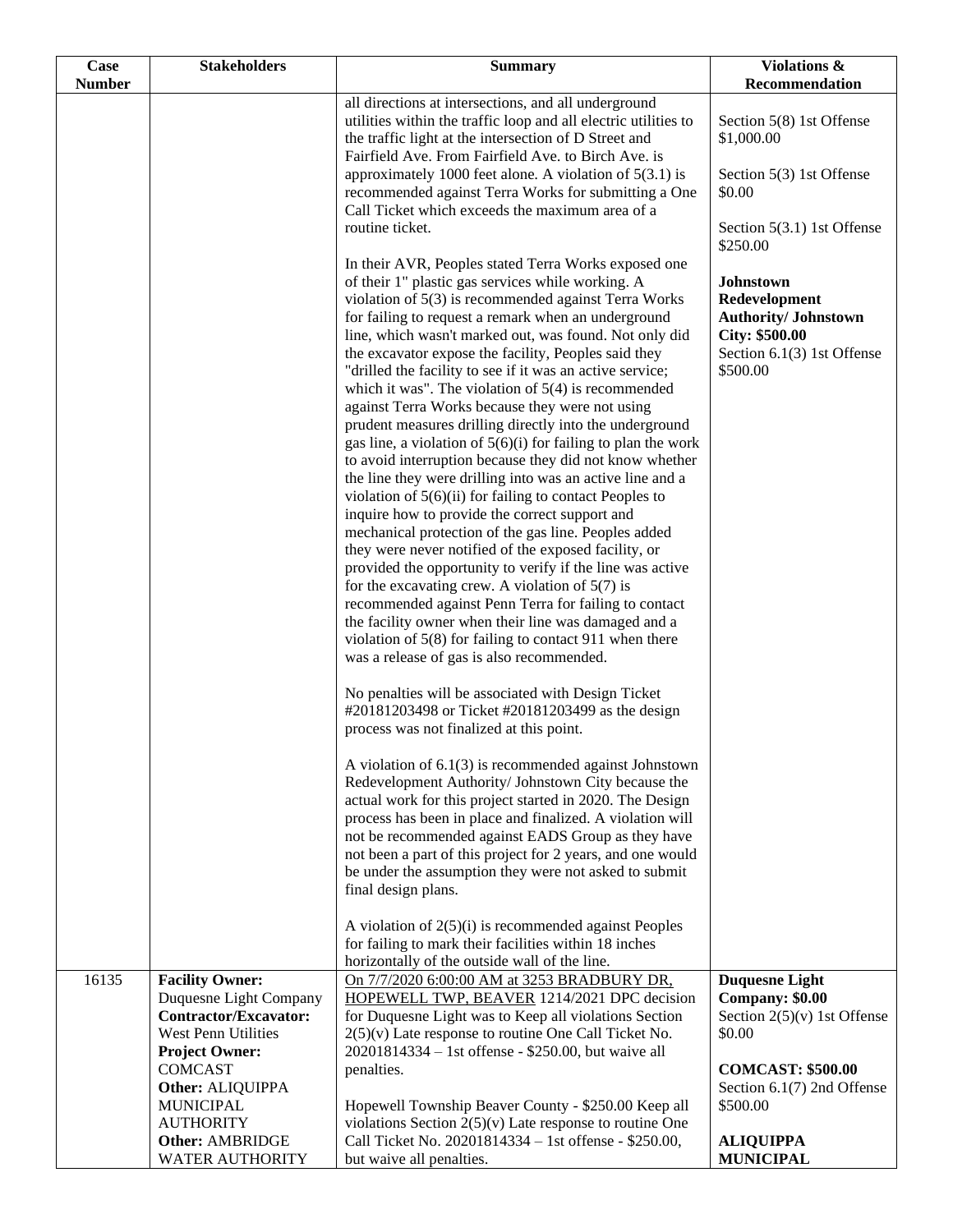| <b>AUTHORITY: \$1,000.00</b><br>Other: CRESWELL<br>HEIGHTS JOINT<br>Section $2(5)(v)$ 1st Offense<br>Aliquippa Municipal Authority - Keep violations and<br>penalties for Section $2(5)(v)$ Failure to respond to<br>\$500.00<br><b>AUTHORITY</b><br>routine One Call Ticket No. 20201814334 - 1st offense -<br><b>Other:</b> Hopewell<br><b>Township Beaver County</b><br>\$250.00<br>Section $2(5)(v.1)$ 1st<br>Offense \$500.00<br>Section $2(5)(v.1)$ Failure to communicate directly with<br>the excavator within 2 hours of renotification - Ticket<br>No. 20201814334-001 - 1st offense - \$500.00<br><b>AMBRIDGE WATER</b><br><b>AUTHORITY: \$250.00</b><br>\$1000.00. because they did not show up to the DPC<br>meeting. Add Education.<br>Section $2(5)(v)$ 1st Offense<br>\$250.00<br>Creswell Heights Joint Authority - \$250.00 Keep all<br>violations Section $2(5)(v)$ Late response to routine One<br><b>CRESWELL HEIGHTS</b><br>Call Ticket No. 20201814334 - 1st offense - \$250.00,<br><b>JOINT AUTHORITY:</b><br>\$0.00<br>but waive all penalties.<br>Section $2(5)(v)$ 1st Offense<br>\$0.00<br>Disagrees: Cresswell Heights Joint Authority states that<br>the area was property marked on time, but the response<br><b>Hopewell Township</b><br>in the KARL system was not. They state that they have<br><b>Beaver County: \$0.00</b><br>reached out to their 811 liaison and were educated to the<br>Section $2(5)(v)$ 1st Offense<br>uses and constraints of the KARL system. They have<br>\$0.00<br>since brought in new procedures to closely monitor and<br>respond in KARL<br>Disagrees: Hopewell Township states that limited<br>manpower to respond to a broken sewer force main and<br>2(sewer) backups. sent in a copy of ticket 20201814334.<br>Response was due on 7/1/2020, with a dig date and time<br>of 7/2/2020 at 8 a.m. Hopewell township responded on<br>7/2/2020@10:32 a.m. They state that the actual<br>excavation did not begin until July 7, 2020.<br>Disagrees: Aliquippa Municipal Authority state that they<br>have no service area at or near 3253 Bradbury Drive in<br>Hopewell Township, Beaver County.<br>Incident occurred in Hopewell Township, Beaver<br>County. On or about June 29, 2020, multiple AVR's<br>were submitted, because Duquesne Light Company<br>response in KARL was either "scheduled mark", or " not<br>enough info" in the KARL system, but they were not<br>marking or contacting the excavator on site as requested<br>on the tickets.<br>West Penn Utilities stated in their AVR that Duquesne<br>Light Company (DLC) refuses to locate their facilities.<br>They mark the ticket with insufficient information<br>without making any attempt to contact DLC. The<br>locators and manager have DLC's office phone, and the<br>contractors direct cell phone. DLC states "they just<br>refuse to locate" and this is putting they crews in danger<br>and wasting money, while the contractors wait for DLC<br>to mark their facilities. Pictures are submitted.<br>Duquesne Light Company (DLC) stated in their Alleged<br>Violation Report (AVR) that they responded the best<br>they could. DLC states they do not have sufficient<br>information to mark all the areas because the areas have<br>no pattern that they could follow. They also state that<br>they would call this a complex project. Photos were | Case          | <b>Stakeholders</b> | <b>Summary</b>                                        | <b>Violations &amp;</b> |
|-----------------------------------------------------------------------------------------------------------------------------------------------------------------------------------------------------------------------------------------------------------------------------------------------------------------------------------------------------------------------------------------------------------------------------------------------------------------------------------------------------------------------------------------------------------------------------------------------------------------------------------------------------------------------------------------------------------------------------------------------------------------------------------------------------------------------------------------------------------------------------------------------------------------------------------------------------------------------------------------------------------------------------------------------------------------------------------------------------------------------------------------------------------------------------------------------------------------------------------------------------------------------------------------------------------------------------------------------------------------------------------------------------------------------------------------------------------------------------------------------------------------------------------------------------------------------------------------------------------------------------------------------------------------------------------------------------------------------------------------------------------------------------------------------------------------------------------------------------------------------------------------------------------------------------------------------------------------------------------------------------------------------------------------------------------------------------------------------------------------------------------------------------------------------------------------------------------------------------------------------------------------------------------------------------------------------------------------------------------------------------------------------------------------------------------------------------------------------------------------------------------------------------------------------------------------------------------------------------------------------------------------------------------------------------------------------------------------------------------------------------------------------------------------------------------------------------------------------------------------------------------------------------------------------------------------------------------------------------------------------------------------------------------------------------------------------------------------------------------------------------------------------------------------------------------------------------------------------------------------------------------------------------------------------------------------------------------------------------------------------------------------------------|---------------|---------------------|-------------------------------------------------------|-------------------------|
|                                                                                                                                                                                                                                                                                                                                                                                                                                                                                                                                                                                                                                                                                                                                                                                                                                                                                                                                                                                                                                                                                                                                                                                                                                                                                                                                                                                                                                                                                                                                                                                                                                                                                                                                                                                                                                                                                                                                                                                                                                                                                                                                                                                                                                                                                                                                                                                                                                                                                                                                                                                                                                                                                                                                                                                                                                                                                                                                                                                                                                                                                                                                                                                                                                                                                                                                                                                                     | <b>Number</b> |                     |                                                       | Recommendation          |
|                                                                                                                                                                                                                                                                                                                                                                                                                                                                                                                                                                                                                                                                                                                                                                                                                                                                                                                                                                                                                                                                                                                                                                                                                                                                                                                                                                                                                                                                                                                                                                                                                                                                                                                                                                                                                                                                                                                                                                                                                                                                                                                                                                                                                                                                                                                                                                                                                                                                                                                                                                                                                                                                                                                                                                                                                                                                                                                                                                                                                                                                                                                                                                                                                                                                                                                                                                                                     |               |                     |                                                       |                         |
|                                                                                                                                                                                                                                                                                                                                                                                                                                                                                                                                                                                                                                                                                                                                                                                                                                                                                                                                                                                                                                                                                                                                                                                                                                                                                                                                                                                                                                                                                                                                                                                                                                                                                                                                                                                                                                                                                                                                                                                                                                                                                                                                                                                                                                                                                                                                                                                                                                                                                                                                                                                                                                                                                                                                                                                                                                                                                                                                                                                                                                                                                                                                                                                                                                                                                                                                                                                                     |               |                     |                                                       |                         |
|                                                                                                                                                                                                                                                                                                                                                                                                                                                                                                                                                                                                                                                                                                                                                                                                                                                                                                                                                                                                                                                                                                                                                                                                                                                                                                                                                                                                                                                                                                                                                                                                                                                                                                                                                                                                                                                                                                                                                                                                                                                                                                                                                                                                                                                                                                                                                                                                                                                                                                                                                                                                                                                                                                                                                                                                                                                                                                                                                                                                                                                                                                                                                                                                                                                                                                                                                                                                     |               |                     |                                                       |                         |
|                                                                                                                                                                                                                                                                                                                                                                                                                                                                                                                                                                                                                                                                                                                                                                                                                                                                                                                                                                                                                                                                                                                                                                                                                                                                                                                                                                                                                                                                                                                                                                                                                                                                                                                                                                                                                                                                                                                                                                                                                                                                                                                                                                                                                                                                                                                                                                                                                                                                                                                                                                                                                                                                                                                                                                                                                                                                                                                                                                                                                                                                                                                                                                                                                                                                                                                                                                                                     |               |                     |                                                       |                         |
|                                                                                                                                                                                                                                                                                                                                                                                                                                                                                                                                                                                                                                                                                                                                                                                                                                                                                                                                                                                                                                                                                                                                                                                                                                                                                                                                                                                                                                                                                                                                                                                                                                                                                                                                                                                                                                                                                                                                                                                                                                                                                                                                                                                                                                                                                                                                                                                                                                                                                                                                                                                                                                                                                                                                                                                                                                                                                                                                                                                                                                                                                                                                                                                                                                                                                                                                                                                                     |               |                     |                                                       |                         |
|                                                                                                                                                                                                                                                                                                                                                                                                                                                                                                                                                                                                                                                                                                                                                                                                                                                                                                                                                                                                                                                                                                                                                                                                                                                                                                                                                                                                                                                                                                                                                                                                                                                                                                                                                                                                                                                                                                                                                                                                                                                                                                                                                                                                                                                                                                                                                                                                                                                                                                                                                                                                                                                                                                                                                                                                                                                                                                                                                                                                                                                                                                                                                                                                                                                                                                                                                                                                     |               |                     |                                                       |                         |
|                                                                                                                                                                                                                                                                                                                                                                                                                                                                                                                                                                                                                                                                                                                                                                                                                                                                                                                                                                                                                                                                                                                                                                                                                                                                                                                                                                                                                                                                                                                                                                                                                                                                                                                                                                                                                                                                                                                                                                                                                                                                                                                                                                                                                                                                                                                                                                                                                                                                                                                                                                                                                                                                                                                                                                                                                                                                                                                                                                                                                                                                                                                                                                                                                                                                                                                                                                                                     |               |                     |                                                       |                         |
|                                                                                                                                                                                                                                                                                                                                                                                                                                                                                                                                                                                                                                                                                                                                                                                                                                                                                                                                                                                                                                                                                                                                                                                                                                                                                                                                                                                                                                                                                                                                                                                                                                                                                                                                                                                                                                                                                                                                                                                                                                                                                                                                                                                                                                                                                                                                                                                                                                                                                                                                                                                                                                                                                                                                                                                                                                                                                                                                                                                                                                                                                                                                                                                                                                                                                                                                                                                                     |               |                     |                                                       |                         |
|                                                                                                                                                                                                                                                                                                                                                                                                                                                                                                                                                                                                                                                                                                                                                                                                                                                                                                                                                                                                                                                                                                                                                                                                                                                                                                                                                                                                                                                                                                                                                                                                                                                                                                                                                                                                                                                                                                                                                                                                                                                                                                                                                                                                                                                                                                                                                                                                                                                                                                                                                                                                                                                                                                                                                                                                                                                                                                                                                                                                                                                                                                                                                                                                                                                                                                                                                                                                     |               |                     |                                                       |                         |
|                                                                                                                                                                                                                                                                                                                                                                                                                                                                                                                                                                                                                                                                                                                                                                                                                                                                                                                                                                                                                                                                                                                                                                                                                                                                                                                                                                                                                                                                                                                                                                                                                                                                                                                                                                                                                                                                                                                                                                                                                                                                                                                                                                                                                                                                                                                                                                                                                                                                                                                                                                                                                                                                                                                                                                                                                                                                                                                                                                                                                                                                                                                                                                                                                                                                                                                                                                                                     |               |                     |                                                       |                         |
|                                                                                                                                                                                                                                                                                                                                                                                                                                                                                                                                                                                                                                                                                                                                                                                                                                                                                                                                                                                                                                                                                                                                                                                                                                                                                                                                                                                                                                                                                                                                                                                                                                                                                                                                                                                                                                                                                                                                                                                                                                                                                                                                                                                                                                                                                                                                                                                                                                                                                                                                                                                                                                                                                                                                                                                                                                                                                                                                                                                                                                                                                                                                                                                                                                                                                                                                                                                                     |               |                     |                                                       |                         |
|                                                                                                                                                                                                                                                                                                                                                                                                                                                                                                                                                                                                                                                                                                                                                                                                                                                                                                                                                                                                                                                                                                                                                                                                                                                                                                                                                                                                                                                                                                                                                                                                                                                                                                                                                                                                                                                                                                                                                                                                                                                                                                                                                                                                                                                                                                                                                                                                                                                                                                                                                                                                                                                                                                                                                                                                                                                                                                                                                                                                                                                                                                                                                                                                                                                                                                                                                                                                     |               |                     |                                                       |                         |
|                                                                                                                                                                                                                                                                                                                                                                                                                                                                                                                                                                                                                                                                                                                                                                                                                                                                                                                                                                                                                                                                                                                                                                                                                                                                                                                                                                                                                                                                                                                                                                                                                                                                                                                                                                                                                                                                                                                                                                                                                                                                                                                                                                                                                                                                                                                                                                                                                                                                                                                                                                                                                                                                                                                                                                                                                                                                                                                                                                                                                                                                                                                                                                                                                                                                                                                                                                                                     |               |                     |                                                       |                         |
|                                                                                                                                                                                                                                                                                                                                                                                                                                                                                                                                                                                                                                                                                                                                                                                                                                                                                                                                                                                                                                                                                                                                                                                                                                                                                                                                                                                                                                                                                                                                                                                                                                                                                                                                                                                                                                                                                                                                                                                                                                                                                                                                                                                                                                                                                                                                                                                                                                                                                                                                                                                                                                                                                                                                                                                                                                                                                                                                                                                                                                                                                                                                                                                                                                                                                                                                                                                                     |               |                     |                                                       |                         |
|                                                                                                                                                                                                                                                                                                                                                                                                                                                                                                                                                                                                                                                                                                                                                                                                                                                                                                                                                                                                                                                                                                                                                                                                                                                                                                                                                                                                                                                                                                                                                                                                                                                                                                                                                                                                                                                                                                                                                                                                                                                                                                                                                                                                                                                                                                                                                                                                                                                                                                                                                                                                                                                                                                                                                                                                                                                                                                                                                                                                                                                                                                                                                                                                                                                                                                                                                                                                     |               |                     |                                                       |                         |
|                                                                                                                                                                                                                                                                                                                                                                                                                                                                                                                                                                                                                                                                                                                                                                                                                                                                                                                                                                                                                                                                                                                                                                                                                                                                                                                                                                                                                                                                                                                                                                                                                                                                                                                                                                                                                                                                                                                                                                                                                                                                                                                                                                                                                                                                                                                                                                                                                                                                                                                                                                                                                                                                                                                                                                                                                                                                                                                                                                                                                                                                                                                                                                                                                                                                                                                                                                                                     |               |                     |                                                       |                         |
|                                                                                                                                                                                                                                                                                                                                                                                                                                                                                                                                                                                                                                                                                                                                                                                                                                                                                                                                                                                                                                                                                                                                                                                                                                                                                                                                                                                                                                                                                                                                                                                                                                                                                                                                                                                                                                                                                                                                                                                                                                                                                                                                                                                                                                                                                                                                                                                                                                                                                                                                                                                                                                                                                                                                                                                                                                                                                                                                                                                                                                                                                                                                                                                                                                                                                                                                                                                                     |               |                     |                                                       |                         |
|                                                                                                                                                                                                                                                                                                                                                                                                                                                                                                                                                                                                                                                                                                                                                                                                                                                                                                                                                                                                                                                                                                                                                                                                                                                                                                                                                                                                                                                                                                                                                                                                                                                                                                                                                                                                                                                                                                                                                                                                                                                                                                                                                                                                                                                                                                                                                                                                                                                                                                                                                                                                                                                                                                                                                                                                                                                                                                                                                                                                                                                                                                                                                                                                                                                                                                                                                                                                     |               |                     |                                                       |                         |
|                                                                                                                                                                                                                                                                                                                                                                                                                                                                                                                                                                                                                                                                                                                                                                                                                                                                                                                                                                                                                                                                                                                                                                                                                                                                                                                                                                                                                                                                                                                                                                                                                                                                                                                                                                                                                                                                                                                                                                                                                                                                                                                                                                                                                                                                                                                                                                                                                                                                                                                                                                                                                                                                                                                                                                                                                                                                                                                                                                                                                                                                                                                                                                                                                                                                                                                                                                                                     |               |                     |                                                       |                         |
|                                                                                                                                                                                                                                                                                                                                                                                                                                                                                                                                                                                                                                                                                                                                                                                                                                                                                                                                                                                                                                                                                                                                                                                                                                                                                                                                                                                                                                                                                                                                                                                                                                                                                                                                                                                                                                                                                                                                                                                                                                                                                                                                                                                                                                                                                                                                                                                                                                                                                                                                                                                                                                                                                                                                                                                                                                                                                                                                                                                                                                                                                                                                                                                                                                                                                                                                                                                                     |               |                     |                                                       |                         |
|                                                                                                                                                                                                                                                                                                                                                                                                                                                                                                                                                                                                                                                                                                                                                                                                                                                                                                                                                                                                                                                                                                                                                                                                                                                                                                                                                                                                                                                                                                                                                                                                                                                                                                                                                                                                                                                                                                                                                                                                                                                                                                                                                                                                                                                                                                                                                                                                                                                                                                                                                                                                                                                                                                                                                                                                                                                                                                                                                                                                                                                                                                                                                                                                                                                                                                                                                                                                     |               |                     |                                                       |                         |
|                                                                                                                                                                                                                                                                                                                                                                                                                                                                                                                                                                                                                                                                                                                                                                                                                                                                                                                                                                                                                                                                                                                                                                                                                                                                                                                                                                                                                                                                                                                                                                                                                                                                                                                                                                                                                                                                                                                                                                                                                                                                                                                                                                                                                                                                                                                                                                                                                                                                                                                                                                                                                                                                                                                                                                                                                                                                                                                                                                                                                                                                                                                                                                                                                                                                                                                                                                                                     |               |                     |                                                       |                         |
|                                                                                                                                                                                                                                                                                                                                                                                                                                                                                                                                                                                                                                                                                                                                                                                                                                                                                                                                                                                                                                                                                                                                                                                                                                                                                                                                                                                                                                                                                                                                                                                                                                                                                                                                                                                                                                                                                                                                                                                                                                                                                                                                                                                                                                                                                                                                                                                                                                                                                                                                                                                                                                                                                                                                                                                                                                                                                                                                                                                                                                                                                                                                                                                                                                                                                                                                                                                                     |               |                     |                                                       |                         |
|                                                                                                                                                                                                                                                                                                                                                                                                                                                                                                                                                                                                                                                                                                                                                                                                                                                                                                                                                                                                                                                                                                                                                                                                                                                                                                                                                                                                                                                                                                                                                                                                                                                                                                                                                                                                                                                                                                                                                                                                                                                                                                                                                                                                                                                                                                                                                                                                                                                                                                                                                                                                                                                                                                                                                                                                                                                                                                                                                                                                                                                                                                                                                                                                                                                                                                                                                                                                     |               |                     |                                                       |                         |
|                                                                                                                                                                                                                                                                                                                                                                                                                                                                                                                                                                                                                                                                                                                                                                                                                                                                                                                                                                                                                                                                                                                                                                                                                                                                                                                                                                                                                                                                                                                                                                                                                                                                                                                                                                                                                                                                                                                                                                                                                                                                                                                                                                                                                                                                                                                                                                                                                                                                                                                                                                                                                                                                                                                                                                                                                                                                                                                                                                                                                                                                                                                                                                                                                                                                                                                                                                                                     |               |                     |                                                       |                         |
|                                                                                                                                                                                                                                                                                                                                                                                                                                                                                                                                                                                                                                                                                                                                                                                                                                                                                                                                                                                                                                                                                                                                                                                                                                                                                                                                                                                                                                                                                                                                                                                                                                                                                                                                                                                                                                                                                                                                                                                                                                                                                                                                                                                                                                                                                                                                                                                                                                                                                                                                                                                                                                                                                                                                                                                                                                                                                                                                                                                                                                                                                                                                                                                                                                                                                                                                                                                                     |               |                     |                                                       |                         |
|                                                                                                                                                                                                                                                                                                                                                                                                                                                                                                                                                                                                                                                                                                                                                                                                                                                                                                                                                                                                                                                                                                                                                                                                                                                                                                                                                                                                                                                                                                                                                                                                                                                                                                                                                                                                                                                                                                                                                                                                                                                                                                                                                                                                                                                                                                                                                                                                                                                                                                                                                                                                                                                                                                                                                                                                                                                                                                                                                                                                                                                                                                                                                                                                                                                                                                                                                                                                     |               |                     |                                                       |                         |
|                                                                                                                                                                                                                                                                                                                                                                                                                                                                                                                                                                                                                                                                                                                                                                                                                                                                                                                                                                                                                                                                                                                                                                                                                                                                                                                                                                                                                                                                                                                                                                                                                                                                                                                                                                                                                                                                                                                                                                                                                                                                                                                                                                                                                                                                                                                                                                                                                                                                                                                                                                                                                                                                                                                                                                                                                                                                                                                                                                                                                                                                                                                                                                                                                                                                                                                                                                                                     |               |                     |                                                       |                         |
|                                                                                                                                                                                                                                                                                                                                                                                                                                                                                                                                                                                                                                                                                                                                                                                                                                                                                                                                                                                                                                                                                                                                                                                                                                                                                                                                                                                                                                                                                                                                                                                                                                                                                                                                                                                                                                                                                                                                                                                                                                                                                                                                                                                                                                                                                                                                                                                                                                                                                                                                                                                                                                                                                                                                                                                                                                                                                                                                                                                                                                                                                                                                                                                                                                                                                                                                                                                                     |               |                     |                                                       |                         |
|                                                                                                                                                                                                                                                                                                                                                                                                                                                                                                                                                                                                                                                                                                                                                                                                                                                                                                                                                                                                                                                                                                                                                                                                                                                                                                                                                                                                                                                                                                                                                                                                                                                                                                                                                                                                                                                                                                                                                                                                                                                                                                                                                                                                                                                                                                                                                                                                                                                                                                                                                                                                                                                                                                                                                                                                                                                                                                                                                                                                                                                                                                                                                                                                                                                                                                                                                                                                     |               |                     |                                                       |                         |
|                                                                                                                                                                                                                                                                                                                                                                                                                                                                                                                                                                                                                                                                                                                                                                                                                                                                                                                                                                                                                                                                                                                                                                                                                                                                                                                                                                                                                                                                                                                                                                                                                                                                                                                                                                                                                                                                                                                                                                                                                                                                                                                                                                                                                                                                                                                                                                                                                                                                                                                                                                                                                                                                                                                                                                                                                                                                                                                                                                                                                                                                                                                                                                                                                                                                                                                                                                                                     |               |                     |                                                       |                         |
|                                                                                                                                                                                                                                                                                                                                                                                                                                                                                                                                                                                                                                                                                                                                                                                                                                                                                                                                                                                                                                                                                                                                                                                                                                                                                                                                                                                                                                                                                                                                                                                                                                                                                                                                                                                                                                                                                                                                                                                                                                                                                                                                                                                                                                                                                                                                                                                                                                                                                                                                                                                                                                                                                                                                                                                                                                                                                                                                                                                                                                                                                                                                                                                                                                                                                                                                                                                                     |               |                     |                                                       |                         |
|                                                                                                                                                                                                                                                                                                                                                                                                                                                                                                                                                                                                                                                                                                                                                                                                                                                                                                                                                                                                                                                                                                                                                                                                                                                                                                                                                                                                                                                                                                                                                                                                                                                                                                                                                                                                                                                                                                                                                                                                                                                                                                                                                                                                                                                                                                                                                                                                                                                                                                                                                                                                                                                                                                                                                                                                                                                                                                                                                                                                                                                                                                                                                                                                                                                                                                                                                                                                     |               |                     |                                                       |                         |
|                                                                                                                                                                                                                                                                                                                                                                                                                                                                                                                                                                                                                                                                                                                                                                                                                                                                                                                                                                                                                                                                                                                                                                                                                                                                                                                                                                                                                                                                                                                                                                                                                                                                                                                                                                                                                                                                                                                                                                                                                                                                                                                                                                                                                                                                                                                                                                                                                                                                                                                                                                                                                                                                                                                                                                                                                                                                                                                                                                                                                                                                                                                                                                                                                                                                                                                                                                                                     |               |                     |                                                       |                         |
|                                                                                                                                                                                                                                                                                                                                                                                                                                                                                                                                                                                                                                                                                                                                                                                                                                                                                                                                                                                                                                                                                                                                                                                                                                                                                                                                                                                                                                                                                                                                                                                                                                                                                                                                                                                                                                                                                                                                                                                                                                                                                                                                                                                                                                                                                                                                                                                                                                                                                                                                                                                                                                                                                                                                                                                                                                                                                                                                                                                                                                                                                                                                                                                                                                                                                                                                                                                                     |               |                     |                                                       |                         |
|                                                                                                                                                                                                                                                                                                                                                                                                                                                                                                                                                                                                                                                                                                                                                                                                                                                                                                                                                                                                                                                                                                                                                                                                                                                                                                                                                                                                                                                                                                                                                                                                                                                                                                                                                                                                                                                                                                                                                                                                                                                                                                                                                                                                                                                                                                                                                                                                                                                                                                                                                                                                                                                                                                                                                                                                                                                                                                                                                                                                                                                                                                                                                                                                                                                                                                                                                                                                     |               |                     |                                                       |                         |
|                                                                                                                                                                                                                                                                                                                                                                                                                                                                                                                                                                                                                                                                                                                                                                                                                                                                                                                                                                                                                                                                                                                                                                                                                                                                                                                                                                                                                                                                                                                                                                                                                                                                                                                                                                                                                                                                                                                                                                                                                                                                                                                                                                                                                                                                                                                                                                                                                                                                                                                                                                                                                                                                                                                                                                                                                                                                                                                                                                                                                                                                                                                                                                                                                                                                                                                                                                                                     |               |                     |                                                       |                         |
|                                                                                                                                                                                                                                                                                                                                                                                                                                                                                                                                                                                                                                                                                                                                                                                                                                                                                                                                                                                                                                                                                                                                                                                                                                                                                                                                                                                                                                                                                                                                                                                                                                                                                                                                                                                                                                                                                                                                                                                                                                                                                                                                                                                                                                                                                                                                                                                                                                                                                                                                                                                                                                                                                                                                                                                                                                                                                                                                                                                                                                                                                                                                                                                                                                                                                                                                                                                                     |               |                     |                                                       |                         |
|                                                                                                                                                                                                                                                                                                                                                                                                                                                                                                                                                                                                                                                                                                                                                                                                                                                                                                                                                                                                                                                                                                                                                                                                                                                                                                                                                                                                                                                                                                                                                                                                                                                                                                                                                                                                                                                                                                                                                                                                                                                                                                                                                                                                                                                                                                                                                                                                                                                                                                                                                                                                                                                                                                                                                                                                                                                                                                                                                                                                                                                                                                                                                                                                                                                                                                                                                                                                     |               |                     |                                                       |                         |
|                                                                                                                                                                                                                                                                                                                                                                                                                                                                                                                                                                                                                                                                                                                                                                                                                                                                                                                                                                                                                                                                                                                                                                                                                                                                                                                                                                                                                                                                                                                                                                                                                                                                                                                                                                                                                                                                                                                                                                                                                                                                                                                                                                                                                                                                                                                                                                                                                                                                                                                                                                                                                                                                                                                                                                                                                                                                                                                                                                                                                                                                                                                                                                                                                                                                                                                                                                                                     |               |                     |                                                       |                         |
|                                                                                                                                                                                                                                                                                                                                                                                                                                                                                                                                                                                                                                                                                                                                                                                                                                                                                                                                                                                                                                                                                                                                                                                                                                                                                                                                                                                                                                                                                                                                                                                                                                                                                                                                                                                                                                                                                                                                                                                                                                                                                                                                                                                                                                                                                                                                                                                                                                                                                                                                                                                                                                                                                                                                                                                                                                                                                                                                                                                                                                                                                                                                                                                                                                                                                                                                                                                                     |               |                     |                                                       |                         |
|                                                                                                                                                                                                                                                                                                                                                                                                                                                                                                                                                                                                                                                                                                                                                                                                                                                                                                                                                                                                                                                                                                                                                                                                                                                                                                                                                                                                                                                                                                                                                                                                                                                                                                                                                                                                                                                                                                                                                                                                                                                                                                                                                                                                                                                                                                                                                                                                                                                                                                                                                                                                                                                                                                                                                                                                                                                                                                                                                                                                                                                                                                                                                                                                                                                                                                                                                                                                     |               |                     |                                                       |                         |
|                                                                                                                                                                                                                                                                                                                                                                                                                                                                                                                                                                                                                                                                                                                                                                                                                                                                                                                                                                                                                                                                                                                                                                                                                                                                                                                                                                                                                                                                                                                                                                                                                                                                                                                                                                                                                                                                                                                                                                                                                                                                                                                                                                                                                                                                                                                                                                                                                                                                                                                                                                                                                                                                                                                                                                                                                                                                                                                                                                                                                                                                                                                                                                                                                                                                                                                                                                                                     |               |                     |                                                       |                         |
|                                                                                                                                                                                                                                                                                                                                                                                                                                                                                                                                                                                                                                                                                                                                                                                                                                                                                                                                                                                                                                                                                                                                                                                                                                                                                                                                                                                                                                                                                                                                                                                                                                                                                                                                                                                                                                                                                                                                                                                                                                                                                                                                                                                                                                                                                                                                                                                                                                                                                                                                                                                                                                                                                                                                                                                                                                                                                                                                                                                                                                                                                                                                                                                                                                                                                                                                                                                                     |               |                     |                                                       |                         |
|                                                                                                                                                                                                                                                                                                                                                                                                                                                                                                                                                                                                                                                                                                                                                                                                                                                                                                                                                                                                                                                                                                                                                                                                                                                                                                                                                                                                                                                                                                                                                                                                                                                                                                                                                                                                                                                                                                                                                                                                                                                                                                                                                                                                                                                                                                                                                                                                                                                                                                                                                                                                                                                                                                                                                                                                                                                                                                                                                                                                                                                                                                                                                                                                                                                                                                                                                                                                     |               |                     |                                                       |                         |
|                                                                                                                                                                                                                                                                                                                                                                                                                                                                                                                                                                                                                                                                                                                                                                                                                                                                                                                                                                                                                                                                                                                                                                                                                                                                                                                                                                                                                                                                                                                                                                                                                                                                                                                                                                                                                                                                                                                                                                                                                                                                                                                                                                                                                                                                                                                                                                                                                                                                                                                                                                                                                                                                                                                                                                                                                                                                                                                                                                                                                                                                                                                                                                                                                                                                                                                                                                                                     |               |                     |                                                       |                         |
|                                                                                                                                                                                                                                                                                                                                                                                                                                                                                                                                                                                                                                                                                                                                                                                                                                                                                                                                                                                                                                                                                                                                                                                                                                                                                                                                                                                                                                                                                                                                                                                                                                                                                                                                                                                                                                                                                                                                                                                                                                                                                                                                                                                                                                                                                                                                                                                                                                                                                                                                                                                                                                                                                                                                                                                                                                                                                                                                                                                                                                                                                                                                                                                                                                                                                                                                                                                                     |               |                     |                                                       |                         |
|                                                                                                                                                                                                                                                                                                                                                                                                                                                                                                                                                                                                                                                                                                                                                                                                                                                                                                                                                                                                                                                                                                                                                                                                                                                                                                                                                                                                                                                                                                                                                                                                                                                                                                                                                                                                                                                                                                                                                                                                                                                                                                                                                                                                                                                                                                                                                                                                                                                                                                                                                                                                                                                                                                                                                                                                                                                                                                                                                                                                                                                                                                                                                                                                                                                                                                                                                                                                     |               |                     |                                                       |                         |
|                                                                                                                                                                                                                                                                                                                                                                                                                                                                                                                                                                                                                                                                                                                                                                                                                                                                                                                                                                                                                                                                                                                                                                                                                                                                                                                                                                                                                                                                                                                                                                                                                                                                                                                                                                                                                                                                                                                                                                                                                                                                                                                                                                                                                                                                                                                                                                                                                                                                                                                                                                                                                                                                                                                                                                                                                                                                                                                                                                                                                                                                                                                                                                                                                                                                                                                                                                                                     |               |                     |                                                       |                         |
|                                                                                                                                                                                                                                                                                                                                                                                                                                                                                                                                                                                                                                                                                                                                                                                                                                                                                                                                                                                                                                                                                                                                                                                                                                                                                                                                                                                                                                                                                                                                                                                                                                                                                                                                                                                                                                                                                                                                                                                                                                                                                                                                                                                                                                                                                                                                                                                                                                                                                                                                                                                                                                                                                                                                                                                                                                                                                                                                                                                                                                                                                                                                                                                                                                                                                                                                                                                                     |               |                     |                                                       |                         |
|                                                                                                                                                                                                                                                                                                                                                                                                                                                                                                                                                                                                                                                                                                                                                                                                                                                                                                                                                                                                                                                                                                                                                                                                                                                                                                                                                                                                                                                                                                                                                                                                                                                                                                                                                                                                                                                                                                                                                                                                                                                                                                                                                                                                                                                                                                                                                                                                                                                                                                                                                                                                                                                                                                                                                                                                                                                                                                                                                                                                                                                                                                                                                                                                                                                                                                                                                                                                     |               |                     |                                                       |                         |
|                                                                                                                                                                                                                                                                                                                                                                                                                                                                                                                                                                                                                                                                                                                                                                                                                                                                                                                                                                                                                                                                                                                                                                                                                                                                                                                                                                                                                                                                                                                                                                                                                                                                                                                                                                                                                                                                                                                                                                                                                                                                                                                                                                                                                                                                                                                                                                                                                                                                                                                                                                                                                                                                                                                                                                                                                                                                                                                                                                                                                                                                                                                                                                                                                                                                                                                                                                                                     |               |                     |                                                       |                         |
|                                                                                                                                                                                                                                                                                                                                                                                                                                                                                                                                                                                                                                                                                                                                                                                                                                                                                                                                                                                                                                                                                                                                                                                                                                                                                                                                                                                                                                                                                                                                                                                                                                                                                                                                                                                                                                                                                                                                                                                                                                                                                                                                                                                                                                                                                                                                                                                                                                                                                                                                                                                                                                                                                                                                                                                                                                                                                                                                                                                                                                                                                                                                                                                                                                                                                                                                                                                                     |               |                     |                                                       |                         |
|                                                                                                                                                                                                                                                                                                                                                                                                                                                                                                                                                                                                                                                                                                                                                                                                                                                                                                                                                                                                                                                                                                                                                                                                                                                                                                                                                                                                                                                                                                                                                                                                                                                                                                                                                                                                                                                                                                                                                                                                                                                                                                                                                                                                                                                                                                                                                                                                                                                                                                                                                                                                                                                                                                                                                                                                                                                                                                                                                                                                                                                                                                                                                                                                                                                                                                                                                                                                     |               |                     | submitted, by Duquesne Light Company, after a request |                         |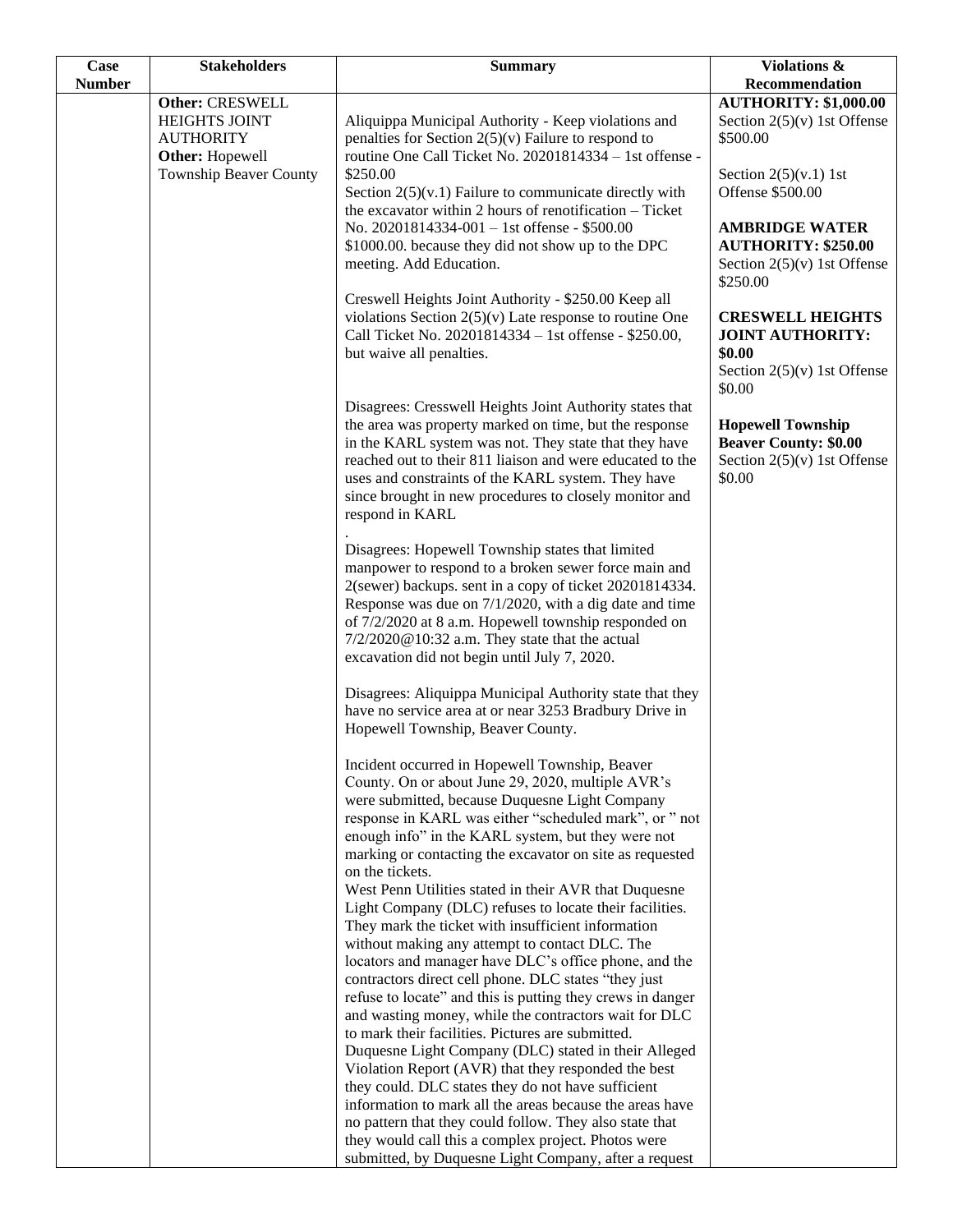| Case          | <b>Stakeholders</b>                                                                                                   | <b>Summary</b>                                                                                                                                                                                                                                                                                                                                                                                                                                                                                                                                                                                                                                                                                                                                                                                                                                                                                                                                      | Violations &                                                                                                                                                                                    |
|---------------|-----------------------------------------------------------------------------------------------------------------------|-----------------------------------------------------------------------------------------------------------------------------------------------------------------------------------------------------------------------------------------------------------------------------------------------------------------------------------------------------------------------------------------------------------------------------------------------------------------------------------------------------------------------------------------------------------------------------------------------------------------------------------------------------------------------------------------------------------------------------------------------------------------------------------------------------------------------------------------------------------------------------------------------------------------------------------------------------|-------------------------------------------------------------------------------------------------------------------------------------------------------------------------------------------------|
| <b>Number</b> |                                                                                                                       |                                                                                                                                                                                                                                                                                                                                                                                                                                                                                                                                                                                                                                                                                                                                                                                                                                                                                                                                                     | Recommendation                                                                                                                                                                                  |
|               |                                                                                                                       | for an AVR was sent. They sated they had to request<br>more information to be safe.<br>Ticket # 20201814334:<br>Citation $2(5)(v)$ applied to Duquesne Light Company<br>(DLC) for late response.<br>Citation $2(5)(v)$ applied to Ambridge Water Authority,<br>who responded five days late.<br>Citation 2(5)(v) applied to Cresswell Heights Authority,<br>who responded six days late.<br>Citation 2(5)(v) applied to Hopewell Township Beaver,<br>who responded late, but before the renotification ticket.<br>Since the excavation was not able to start yet, I would<br>recommend training, so there are no issues in the future.<br>No fine assessed.<br>Citation $2(5)(v)$ applied to Aliquippa Municipal Water<br>Authority, who did not respond at all.<br>Citation $6.1(7)$ applied to Comcast for not responding to<br>an emailed letter request for an AVR. This is the second<br>offence this year.<br>Renotify ticket 20201814334-001 |                                                                                                                                                                                                 |
|               |                                                                                                                       | Notes:<br>Case 15832 shows all the investigations related by ticket<br>number. Cases 16608, 16444, 16412, 16443, 16135,<br>16134, 16132, 17361, and 17362 refer to more One Call<br>tickets, requested by West Penn Utilities with a late or<br>incomplete response from Duquesne Light Company<br>$(DLC)$ .<br>There have not been issues with other underground<br>companies, but Duquesne Light Company has<br>consistently not responded to requests to mark or contact<br>West Penn Utilities. Multiple renotify tickets have been<br>requested, specifically asking Duquesne Light Company<br>to mark their lines. This looks to be a repetitive and<br>costly issue for all involved, including Duquesne Light<br>Company and West Penn Utilities.                                                                                                                                                                                           |                                                                                                                                                                                                 |
| 16443         | <b>Facility Owner:</b><br>Duquesne Light Co<br>Contractor/Excavator:<br>West Penn Utilities<br>Project Owner: Verizon | On 7/13/2020 6:11:00 PM at 4318 GLADES DR.<br>HAMPTON TWP, ALLEGHENY 12/14/2021 DPC<br>decision is to keep violations Section $2(5)(v)$ Late<br>response to Routine One Call Ticket No. 20201954049 -<br>1st offense - \$250.00, Section $2(5)(v.1)$ Failed to<br>communicate directly with excavator within 2 hours of<br>renotification to One Call Ticket No. 20201954049-001<br>$-$ 1st offense - \$500.00, Section 2(5)(v.1) Failed to<br>communicate directly with excavator within 2 hours of<br>renotification to One Call Ticket No. 20201954049-002<br>$-1$ st offense - \$1000.00, but waive the penalties.                                                                                                                                                                                                                                                                                                                              | Duquesne Light Co:<br>\$0.00<br>Section $2(5)(v)$ 1st Offense<br>\$0.00<br>Section $2(5)(v.1)$ 1st<br>Offense \$0.00<br>Section $2(5)(v.1)$ 1st<br>Offense \$0.00<br><b>Verizon: \$1,500.00</b> |
|               |                                                                                                                       | Duquesne Light Company is formally rejecting the<br>DPC's determination on the attached 6 DPC violations.<br>Duquesne is requesting that the 6 cases in relation to<br>West Penn Utilities be added to a single meeting for<br>discussion.<br>Incidents occurred in multiple locations in Hampton<br>Township, Allegheny County. On or about June 29,<br>2020, multiple AVR's were submitted, because<br>Duquesne Light Company response in KARL was either<br>"scheduled mark", or "not enough info" in the KARL                                                                                                                                                                                                                                                                                                                                                                                                                                   | Section $2(5)(v)$<br>Subsequent \$1,000.00<br>Section $6.1(7)$ 2nd Offense<br>\$500.00                                                                                                          |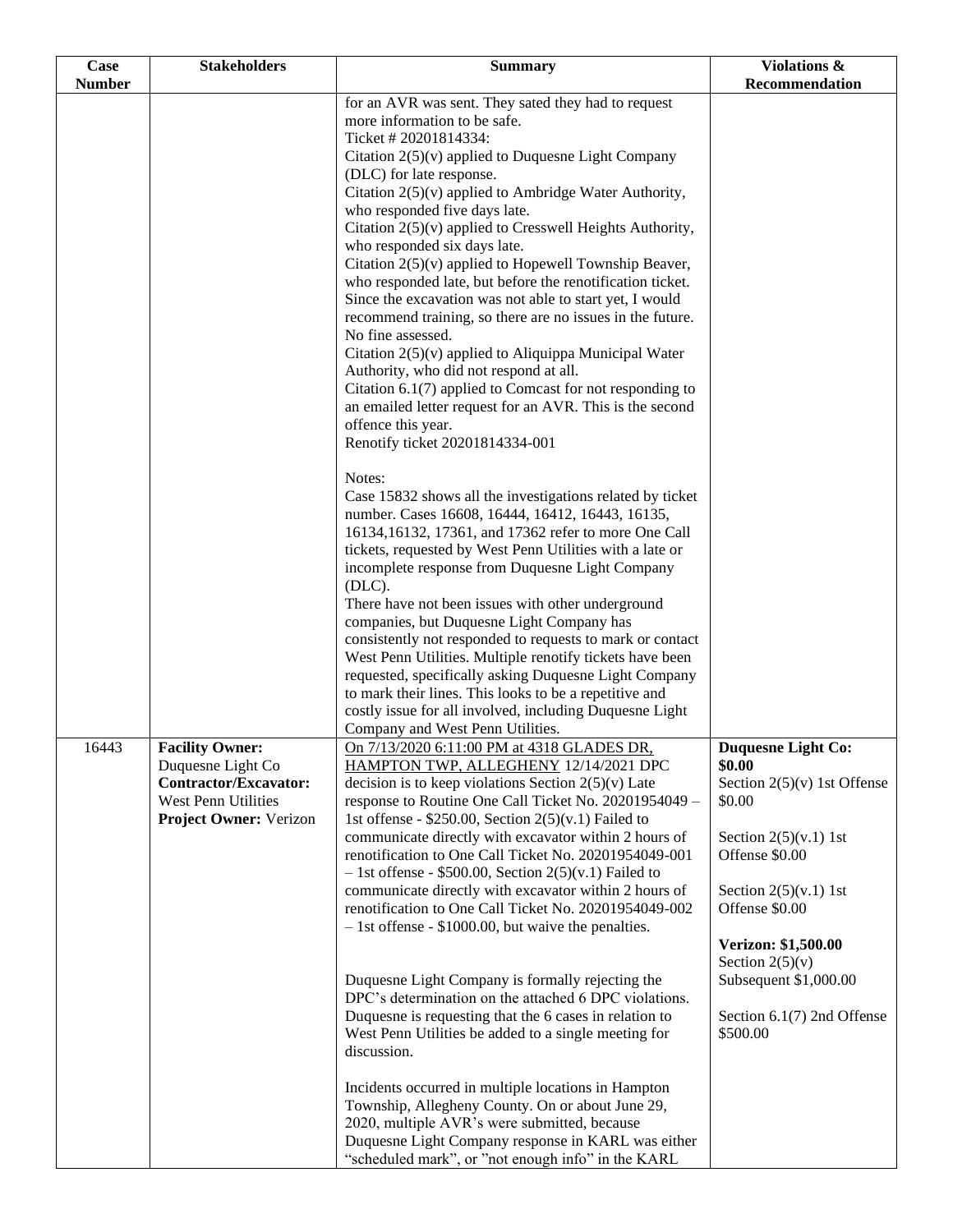| Case          | <b>Stakeholders</b>                                                                                                                                                                                              | <b>Summary</b>                                                                                                                                                                                                                                                                                                                                                                                                                                                                                                                                                                                                                                                                                                                                                                                                                                                        | <b>Violations &amp;</b><br>Recommendation                                                                                                                                                                                                                               |
|---------------|------------------------------------------------------------------------------------------------------------------------------------------------------------------------------------------------------------------|-----------------------------------------------------------------------------------------------------------------------------------------------------------------------------------------------------------------------------------------------------------------------------------------------------------------------------------------------------------------------------------------------------------------------------------------------------------------------------------------------------------------------------------------------------------------------------------------------------------------------------------------------------------------------------------------------------------------------------------------------------------------------------------------------------------------------------------------------------------------------|-------------------------------------------------------------------------------------------------------------------------------------------------------------------------------------------------------------------------------------------------------------------------|
| <b>Number</b> |                                                                                                                                                                                                                  | system, but they were not marking or contacting the<br>excavator on site as requested on the tickets.<br>West Penn Utilities stated in their Alleged Violation<br>Report (AVR) that the work areas were marked in white,<br>and that Duquesne Light Locators refused to locate their<br>facilities. The locator and manager have the office<br>contact number and the contractors personal cell<br>number. Neither have made any contact with any<br>questions, refusing to mark their lines until the ticket is<br>remodified, sometimes multiple times.<br>Duquesne Light Company (DLC) stated in their Alleged<br>Violation Report (AVR) that DLC was unable to mark<br>due to the pattern of the excavator requesting mark outs<br>without completing construction. They would call this a<br>complex project. Pictures and responses to tickets are<br>included. |                                                                                                                                                                                                                                                                         |
|               |                                                                                                                                                                                                                  | Ticket 20201954049<br>Citation $2(5)(v)$ once and $2(5)(v.1)$ applied twice for<br>renotification tickets -001 and -002 to DLC. Response<br>for second notification was over two hours late. A \$500<br>fine added for second renotification ticket, which also<br>was a late response.<br>Citation Section $2(5)(v)$ applied to Verizon for a late<br>response, Verizon did mark prior to the renotification.<br>There are multiple documentations of late markings by<br>Verizon in our system. Subsequent fine applied.<br>Citation Section $6.1(7)$ applied to Verizon for not<br>submitting and AVR. AVR request letter was emailed on<br>August 24, 2020.                                                                                                                                                                                                       |                                                                                                                                                                                                                                                                         |
|               |                                                                                                                                                                                                                  | Notes:<br>Case 15832 shows all the investigations related by ticket<br>number. Cases 16608, 16444, 16412, 16443, 16135,<br>16134,16132, 17361, and 17362 refer to more One Call<br>tickets, requested by West Penn Utilities with a late or<br>incomplete response from Duquesne Light Company<br>(DLC). Some tickets have one or two renotification<br>requests.                                                                                                                                                                                                                                                                                                                                                                                                                                                                                                     |                                                                                                                                                                                                                                                                         |
| 16444         | <b>Facility Owner:</b><br><b>DUQUESNE LIGHT</b><br><b>Contractor/Excavator:</b><br>WEST PENN UTILITIES<br><b>Project Owner:</b><br><b>VERIZON</b><br><b>Other:</b> Indiana Township<br><b>Other: Peoples Gas</b> | On 7/13/2020 6:15:00 PM at 620 MANOR LN,<br>INDIANA TWP, ALLEGHENY 12/14/2021 DPC<br>decision for Duquesne Light was to keep the violations<br>for Section $2(5)(v)$ Late response to Routine One Call<br>Ticket No. 20201954058 - 1st offense - \$250.00, but<br>drop the penalty<br>Section $2(5)(v.1)$ Failed to communicate directly with<br>excavator within 2 hours of renotification to One Call<br>Ticket No. 20201954058-001 - 1st offense - \$500.00.<br>Keep violation drop the penalty<br>Section $2(5)(v.1)$ Failed to communicate directly with<br>excavator within 2 hours of renotification to One Call<br>Ticket No. 20201954058-002 - 1st offense - \$500.00.<br>Keep violation drop the penalty                                                                                                                                                    | <b>DUQUESNE LIGHT:</b><br>\$0.00<br>Section $2(5)(v)$ 1st Offense<br>\$0.00<br>Section $2(5)(v.1)$ 1st<br>Offense \$0.00<br>Section $2(5)(v.1)$ 1st<br>Offense \$0.00<br><b>VERIZON: \$500.00</b><br>Section 6.1(7) 2nd Offense<br>\$500.00<br><b>Indiana Township:</b> |
|               |                                                                                                                                                                                                                  | Disagrees: DLC with the DPC decision.                                                                                                                                                                                                                                                                                                                                                                                                                                                                                                                                                                                                                                                                                                                                                                                                                                 | \$1,250.00<br>Section $2(5)(v)$ 1st Offense<br>\$250.00                                                                                                                                                                                                                 |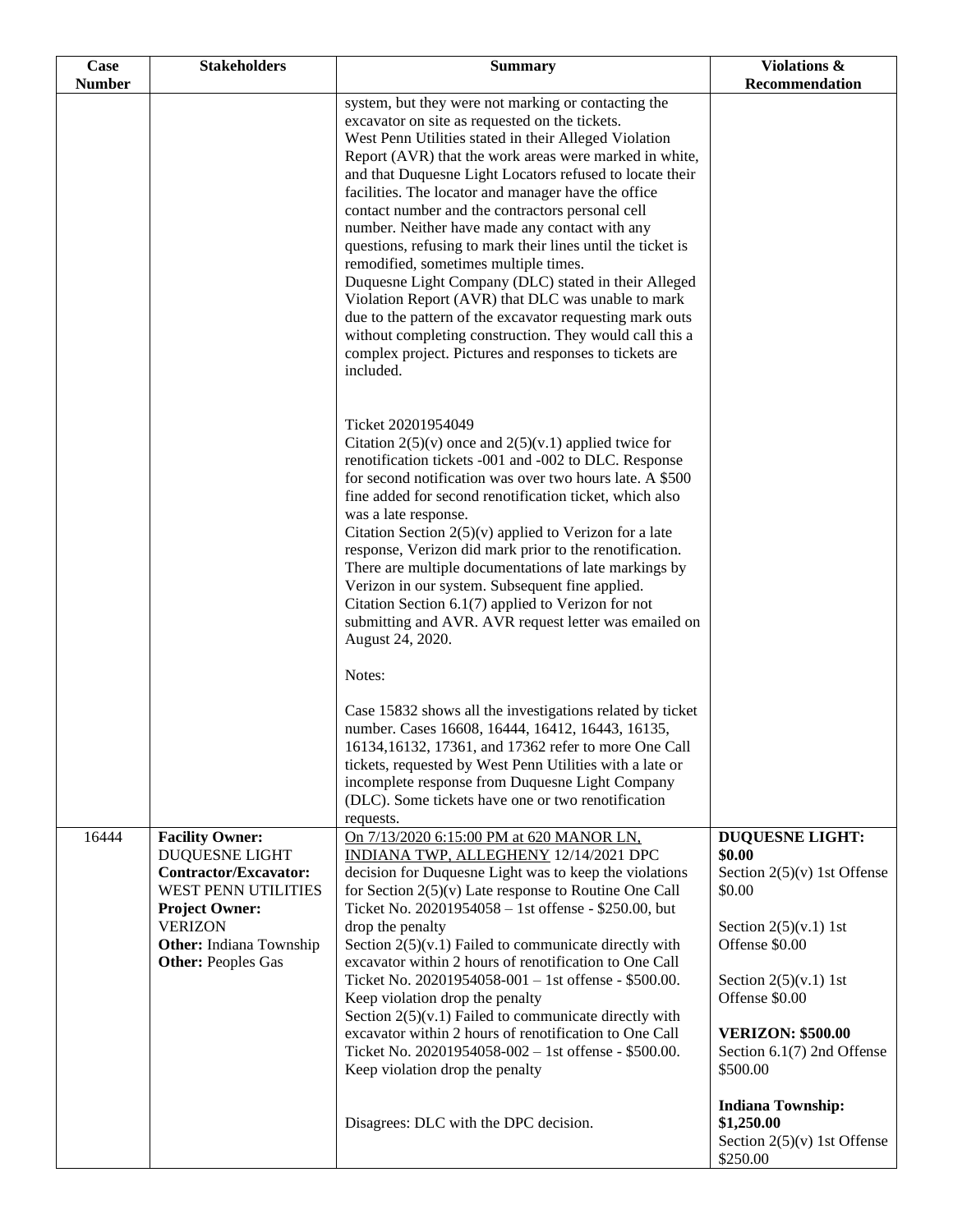| <b>Case</b><br><b>Number</b> | <b>Stakeholders</b>          | <b>Summary</b>                                                                                                     | Violations &<br>Recommendation |
|------------------------------|------------------------------|--------------------------------------------------------------------------------------------------------------------|--------------------------------|
|                              |                              |                                                                                                                    |                                |
|                              |                              | Incident is reoccurring in multiple locations. Duquesne<br>Light Company (DLC) is not marking their facilities and | Section $2(5)(v.1)$ 1st        |
|                              |                              | not contacting the excavator.                                                                                      | Offense \$500.00               |
|                              |                              | West Penn Utilities states in their Alleged Violation                                                              |                                |
|                              |                              | Report (AVR) that they are submitting another AVR                                                                  | Section $2(5)(v.1)$ 1st        |
|                              |                              | because the issue with Duquesne Light Company (DLC)                                                                | Offense \$500.00               |
|                              |                              | has not improved. The locators still refuse to locate DLC                                                          |                                |
|                              |                              | facilities until at least one or two renotify tickets are                                                          | Peoples Gas: \$250.00          |
|                              |                              | submitted. They have the contact information for West                                                              | Section $2(5)(i.1)$ 1st        |
|                              |                              | Penn Utilities and nobody from DLC has contacted West                                                              | Offense \$250.00               |
|                              |                              | Penn Utilities.                                                                                                    |                                |
|                              |                              | Duquesne Light Company stated in their AVR that West                                                               |                                |
|                              |                              | Penn Utilities should have created a complex project                                                               |                                |
|                              |                              | ticket when working over multiple sites over a large                                                               |                                |
|                              |                              | area. They state that they have marked their facilities as                                                         |                                |
|                              |                              | best as they could keeping safety a priority.                                                                      |                                |
|                              |                              | Ticket #20201954058: had two renotifications placed,                                                               |                                |
|                              |                              | before the lines were marked. Duquesne Light Company                                                               |                                |
|                              |                              | (DLC) did not mark their lines until the second                                                                    |                                |
|                              |                              | renotification prepared at 10:50 a.m. DLC responded at                                                             |                                |
|                              |                              | 13:07. Citation $2(5)(v)$ applied for no response to routine                                                       |                                |
|                              |                              | ticket, Citation $2(5)(v.1)$ applied twice for ticket<br>#20201954058-001 and #20201954058.002.                    |                                |
|                              |                              | Citation $2(5)(v.1)$ applied twice to Indiana Township for                                                         |                                |
|                              |                              | not responding to renotification tickets                                                                           |                                |
|                              |                              | #20201954058.001 and #20201954058.002 for five                                                                     |                                |
|                              |                              | days. citation $2(5)(v)$ applied to Indiana Township for a                                                         |                                |
|                              |                              | five day late response to a routine ticket #20201954058.                                                           |                                |
|                              |                              | Citation $2(5)(v)$ subsequent violations fine applied to                                                           |                                |
|                              |                              | Verizon, for marking the day of excavation, but not until                                                          |                                |
|                              |                              | 13:55. Work was to begin by 8:00 a.m. on July 16, 2020.                                                            |                                |
|                              |                              | Citation $2(5(vii))$ twice for late responses to two                                                               |                                |
|                              |                              | renotification tickets: #20201954058-001, and                                                                      |                                |
|                              |                              | #20201954058-002.                                                                                                  |                                |
|                              |                              | Ticket #20201954058: citation $2(5)(i.1)$ is applied to                                                            |                                |
|                              |                              | Peoples Gas for not marking their service line.                                                                    |                                |
|                              |                              | Citation 6.1(7) second offence, applied to Verizon for                                                             |                                |
|                              |                              | not submitting an AVR. There were over 10 AVR's put<br>in for this issue. An AVR request letter was emailed Aug    |                                |
|                              |                              | 24, 2020.                                                                                                          |                                |
|                              |                              | <b>NOTES:</b>                                                                                                      |                                |
|                              |                              | Case 15832 shows all the investigations related by ticket                                                          |                                |
|                              |                              | number. Cases 16608, 16444, 16412, 16443, 16135,                                                                   |                                |
|                              |                              | 16134,16132, 17361, and 17362 refer to more One Call                                                               |                                |
|                              |                              | tickets, requested by West Penn Utilities with a late or                                                           |                                |
|                              |                              | incomplete response from Duquesne Light Company                                                                    |                                |
|                              |                              | (DLC). Some tickets have one or two renotification                                                                 |                                |
|                              |                              | requests.                                                                                                          |                                |
|                              |                              | There have not been issues with other underground                                                                  |                                |
|                              |                              | companies, but Duquesne Light Company has                                                                          |                                |
|                              |                              | consistently not responded to requests to mark or contact                                                          |                                |
|                              |                              | West Penn Utilities. Multiple renotify tickets have been                                                           |                                |
|                              |                              | requested, specifically asking Duquesne Light Company<br>to mark their lines. This looks to be a repetitive and    |                                |
|                              |                              | costly issue for all involved, including Duquesne Light                                                            |                                |
|                              |                              | Company and West Penn Utilities.                                                                                   |                                |
| 16412                        | <b>Facility Owner:</b>       | On 7/16/2020 6:00:00 AM at 117 CARTERS GROVE                                                                       | <b>Duquesne Light</b>          |
|                              | Duquesne Light Company       | DR, RICHLAND TWP, ALLEGHENY 12/14/2021                                                                             | Company: \$0.00                |
|                              | <b>Contractor/Excavator:</b> | DPC decision was to remove the violation Section                                                                   |                                |
|                              | West Penn Utilities          | $2(5)(v)$ Failure to respond to routine One Call Ticket No.                                                        |                                |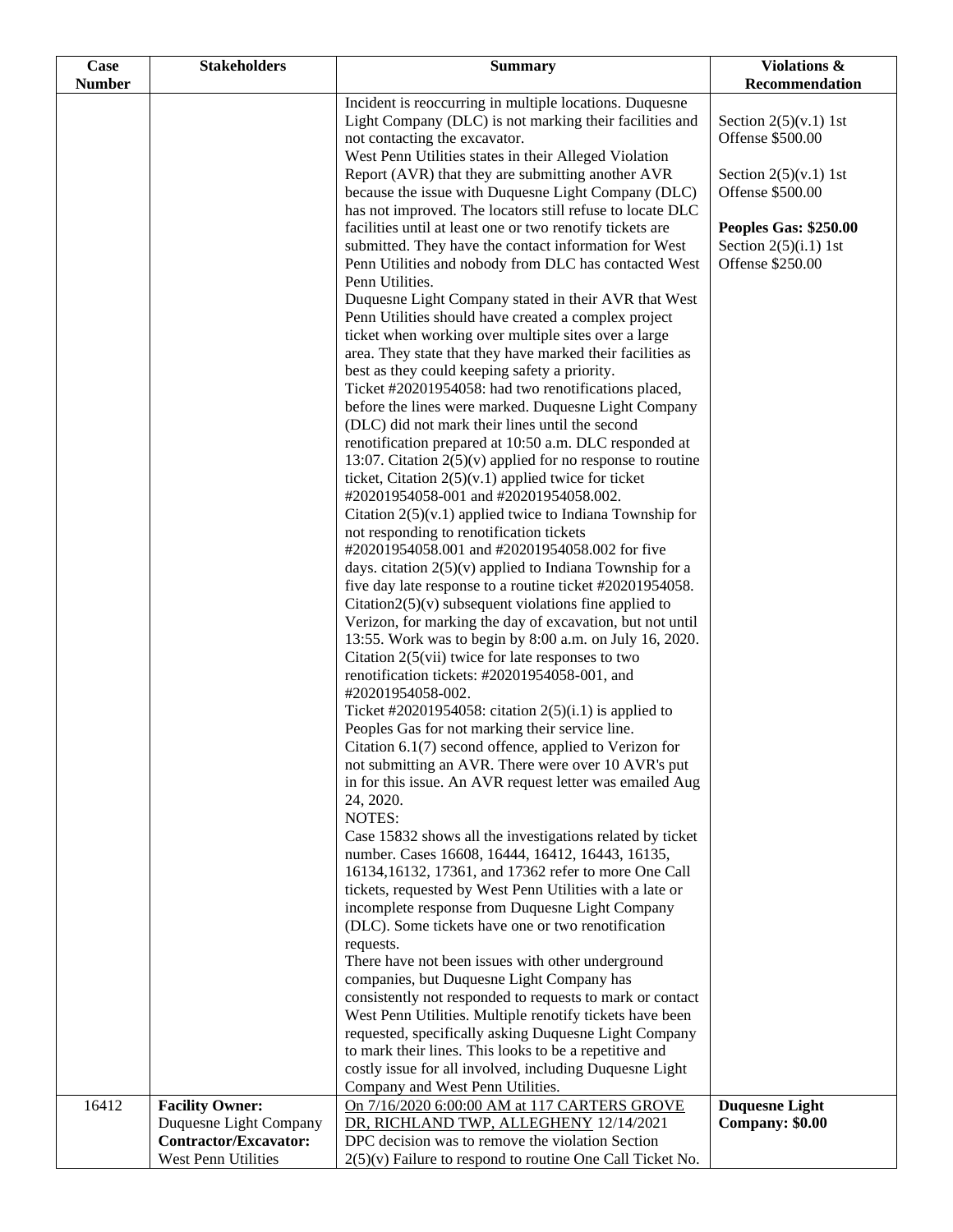| Case          | <b>Stakeholders</b>          | <b>Summary</b>                                                                                                     | <b>Violations &amp;</b>       |
|---------------|------------------------------|--------------------------------------------------------------------------------------------------------------------|-------------------------------|
| <b>Number</b> | <b>Project Owner:</b>        | $20201850671 - 1$ st offense - \$500.00. this also removes                                                         | Recommendation                |
|               | Consolidated                 | the penalty for Duquesne Light.                                                                                    |                               |
|               | Communications               |                                                                                                                    |                               |
|               |                              | Duquesne Light has rejected their penalty for Section                                                              |                               |
|               |                              | 2(5)(v) for ticket 20201850671.                                                                                    |                               |
|               |                              | Incidents occurred in multiple locations at multiple times                                                         |                               |
|               |                              | on or about June 29, 2020. Multiple AVR's were                                                                     |                               |
|               |                              | submitted, because Duquesne Light Company response<br>in KARL was either "scheduled mark", or " insufficient       |                               |
|               |                              | info" in the KARL system, but they were not marking or                                                             |                               |
|               |                              | contacting the excavator on site as requested on the                                                               |                               |
|               |                              | tickets. Duquesne Light Company (DLC) responded that                                                               |                               |
|               |                              | they would call this a complex project. DLC could have<br>at any time, asked for a meeting.                        |                               |
|               |                              |                                                                                                                    |                               |
|               |                              | West Penn Utilities states in their Alleged Violation                                                              |                               |
|               |                              | Report (AVR) that Duquesne Light Company is refusing<br>to locate their facilities. The work area was marked in    |                               |
|               |                              | white, contact information is provided, including                                                                  |                               |
|               |                              | contractors personal cell phone and DLC refuses to                                                                 |                               |
|               |                              | mark. He further states that DLC is blatantly breaking                                                             |                               |
|               |                              | the law. West Penn Utilities has filed AVR's in the<br>double digits in the month of July. DLC supervisor has      |                               |
|               |                              | been contacted and still no better results have occurred.                                                          |                               |
|               |                              | DLC refuses to mark or make contact. Estimated cost of                                                             |                               |
|               |                              | down time is $$1,001 - $5,000$ . With more than three                                                              |                               |
|               |                              | hours of downtime. Project is less than \$400,000. And<br>level "C" Subsurface Utility Engineering (SUE) was       |                               |
|               |                              | used.                                                                                                              |                               |
|               |                              |                                                                                                                    |                               |
|               |                              | Duquesne Light Company states in their AVR that DLC<br>has been marking the facilities once they get more          |                               |
|               |                              | information on the renotify tickets. On 7/16/2020, DLC                                                             |                               |
|               |                              | reported to the construction site and found that the                                                               |                               |
|               |                              | excavation work had already been completed. Pictures<br>are provided.                                              |                               |
|               |                              | Consolidated Communications states in their AVR that                                                               |                               |
|               |                              | they understand that DLC has been responding to tickets                                                            |                               |
|               |                              | with an interim response: insufficient information.                                                                |                               |
|               |                              | Ticket# 20201850671                                                                                                |                               |
|               |                              | Citation $2(5)(v)$ applied to DLC for not responding until                                                         |                               |
|               |                              | a renotification ticket 20201850671-001 was placed,                                                                |                               |
|               |                              | eight days after the ticket was due. In the past the DPC<br>has considered anything over 7 days a non-response.    |                               |
|               |                              |                                                                                                                    |                               |
|               |                              | Notes:                                                                                                             |                               |
|               |                              | Case 15832 shows all the investigations related by ticket<br>number. Cases 16608, 16444, 16412, 16443, 16135,      |                               |
|               |                              | 16134,16132, 17361, and 17362 refer to more One Call                                                               |                               |
|               |                              | tickets, requested by West Penn Utilities with a late or                                                           |                               |
|               |                              | incomplete response from Duquesne Light Company                                                                    |                               |
|               |                              | (DLC). Some tickets have one or two renotification<br>requests.                                                    |                               |
| 16608         | <b>Facility Owner:</b>       | On 7/16/2020 3:59:00 PM at ALDERGROVE DR.                                                                          | Duquesne Light: \$0.00        |
|               | Duquesne LIght               | MCCANDLESS TOWN, ALLEGHENY 12/14/2021                                                                              | Section $2(5)(v)$ 1st Offense |
|               | <b>Contractor/Excavator:</b> | DPC decision for Duquesne Light was to keep violations<br>Section $2(5)(v)$ No response to Routine One Call Ticket | \$0.00                        |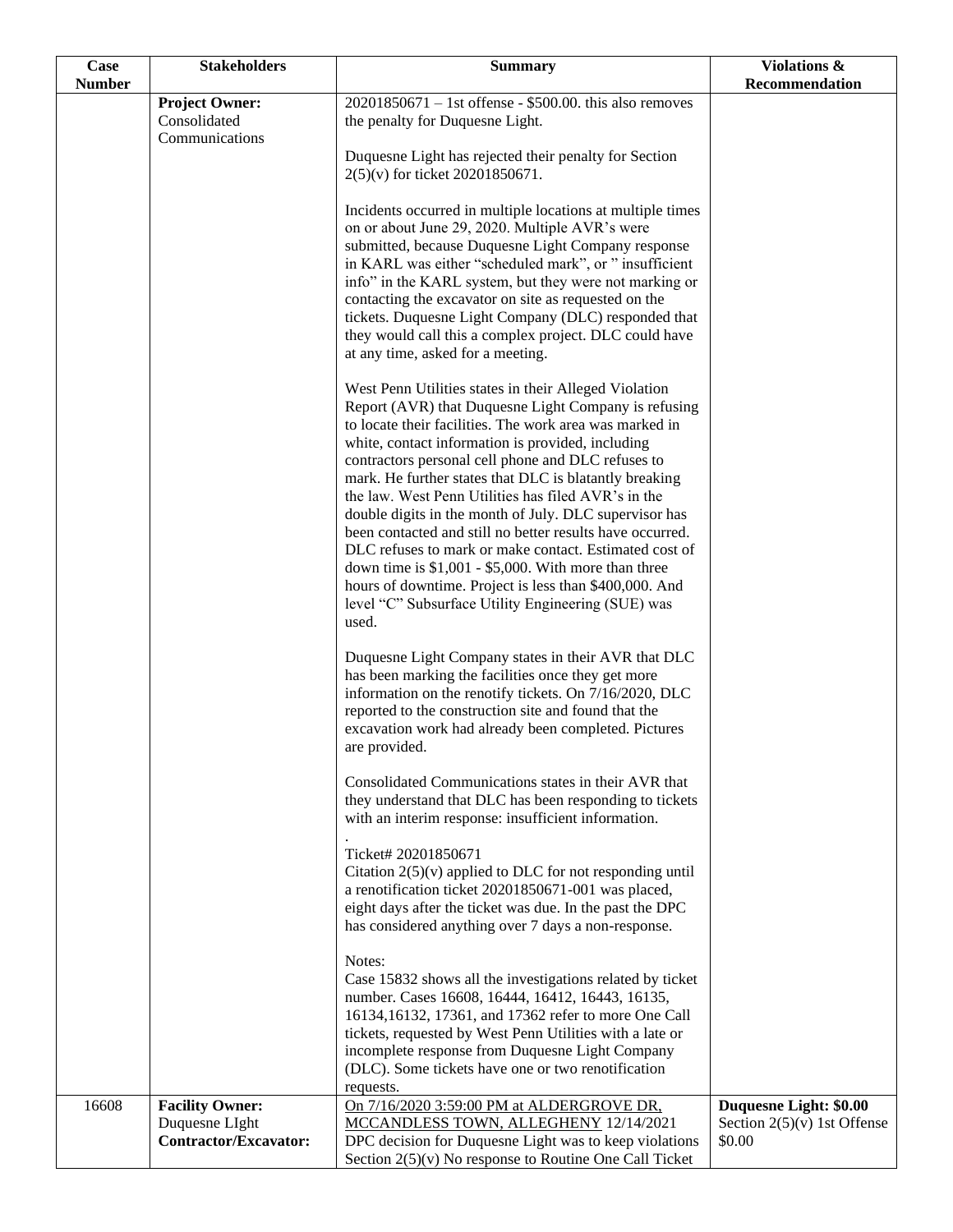| <b>Case</b>   | <b>Stakeholders</b>                           | <b>Summary</b>                                                                                                                                                                                                                                                                                                                                                                                                                                                                                     | Violations &                                                       |
|---------------|-----------------------------------------------|----------------------------------------------------------------------------------------------------------------------------------------------------------------------------------------------------------------------------------------------------------------------------------------------------------------------------------------------------------------------------------------------------------------------------------------------------------------------------------------------------|--------------------------------------------------------------------|
| <b>Number</b> |                                               |                                                                                                                                                                                                                                                                                                                                                                                                                                                                                                    | Recommendation                                                     |
|               | West Penn Utilities<br>Project Owner: Verizon | No. 20201983616 – 1st offense - \$500.00 and drop the<br>penalty.<br>Section $2(5)(v.1)$ Failed to communicate directly with                                                                                                                                                                                                                                                                                                                                                                       | Section $2(5)(v.1)$ 1st<br>Offense \$0.00                          |
|               |                                               | excavator within 2 hours of renotification to One Call<br>Ticket No. 20201983616-001 - 1st offense - \$500.00.<br>Keep violation and drop the penalty.                                                                                                                                                                                                                                                                                                                                             | <b>Verizon: \$500.00</b><br>Section 6.1(7) 2nd Offense<br>\$500.00 |
|               |                                               | Disagreeing: DLC is disagreeing with DPC decision<br>$2(5)(5)$ for ticket # 20201983616 and $2(5)(v.1)$ failed to<br>communicate directly with excavator within 2 hours of<br>renotification for ticket# 20201983616.                                                                                                                                                                                                                                                                              |                                                                    |
|               |                                               | On or about June 29, 2020, multiple AVR's were<br>submitted, because Duquesne Light Company response<br>in KARL was either "scheduled mark", or " not enough<br>info" in the KARL system, but they were not marking or<br>contacting the excavator on site as requested on the<br>tickets.                                                                                                                                                                                                         |                                                                    |
|               |                                               | West Penn Utilities stated in their Alleged Violation<br>Report that Duquesne Light Company was marking their<br>facilities late multiple times. They also state that they<br>refuse to mark their facilities until multiple renotify<br>tickets are submitted. This is wasting much time and<br>money. The lack of markings puts the excavation crews<br>in danger.                                                                                                                               |                                                                    |
|               |                                               | Duquesne Light Company (DLC) states in their AVR<br>that they are marking out the tickets as they can, due to<br>the pattern of the requested mark outs.<br>Verizon did not submit and AVR. A request letter was e-<br>mailed to Verizon. This is a second offence for Verizon.                                                                                                                                                                                                                    |                                                                    |
|               |                                               | Ticket 20201983616<br>Citation $2(5)(v)$ and $2(5)(v.1)$ applied to DLC for never<br>giving a final response to either the routine ticket nor<br>renotify ticket #20201983616-001.                                                                                                                                                                                                                                                                                                                 |                                                                    |
|               |                                               | Notes:<br>Case 15832 shows all the investigations related by ticket<br>number. Cases 16608, 16444, 16412, 16443, 16135,<br>16134,16132, 17361, and 17362 refer to more One Call<br>tickets, requested by West Penn Utilities with a late or<br>incomplete response from Duquesne Light Company<br>(DLC). Some tickets have one or two renotification<br>requests.                                                                                                                                  |                                                                    |
|               |                                               | There have not been issues with other underground<br>companies, but Duquesne Light Company has<br>consistently not responded to requests to mark or contact<br>West Penn Utilities. Multiple renotify tickets have been<br>requested, specifically asking Duquesne Light Company<br>to mark their lines. This looks to be a repetitive and<br>costly issue for all involved, including Duquesne Light<br>Company and West Penn Utilities.<br>Information submitted by DLC verifies that there were |                                                                    |
|               |                                               | markings at the work locations, after a renotify ticket or                                                                                                                                                                                                                                                                                                                                                                                                                                         |                                                                    |
| 16134         | <b>Facility Owner:</b>                        | in some cases two, were placed.<br>On 8/3/2020 7:50:58 AM at 107 WILLIAM PENN CIR,                                                                                                                                                                                                                                                                                                                                                                                                                 | Duquesne Light: \$0.00                                             |
|               | Duquesne LIght                                | LEET TWP, ALLEGHENY 12/14/2021 DPC decision                                                                                                                                                                                                                                                                                                                                                                                                                                                        | Section $2(5)(v)$ 1st Offense                                      |
|               | Contractor/Excavator:                         | for Duquesne Light is to Accept the violations Section                                                                                                                                                                                                                                                                                                                                                                                                                                             | \$0.00                                                             |